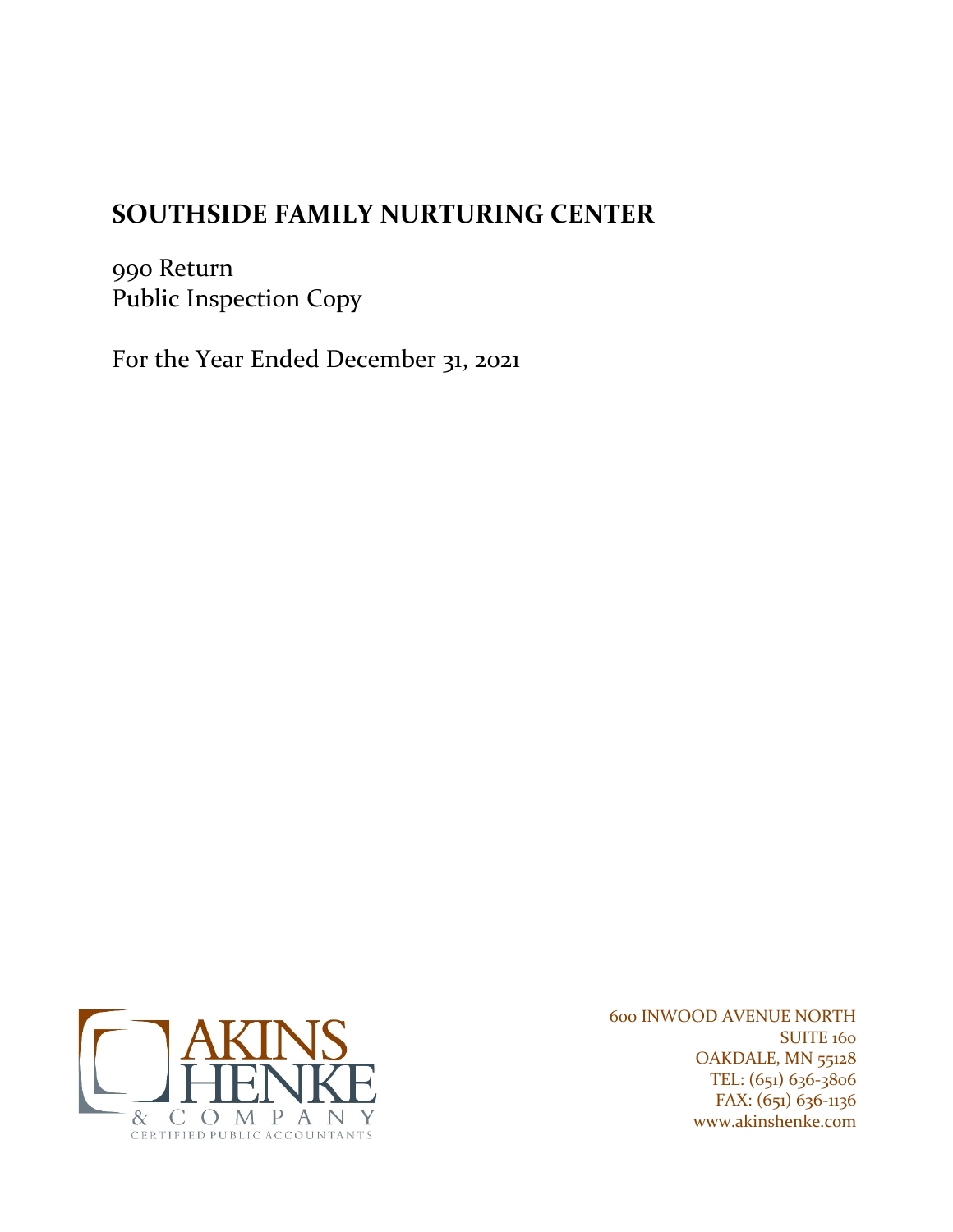| -orm |  |  |
|------|--|--|

Department of the Treasury Internal Revenue Service

### **Return of Organization Exempt From Income Tax** \*\* PUBLIC DISCLOSURE COPY \*\*

Under section 501(c), 527, or 4947(a)(1) of the Internal Revenue Code (except private foundations) **2021** 

**| Do not enter social security numbers on this form as it may be made public.**

**| Go to www.irs.gov/Form990 for instructions and the latest information. Inspection**



|                           |                         | A For the 2021 calendar year, or tax year beginning                                                                                     | and ending |                                                     |                                                         |
|---------------------------|-------------------------|-----------------------------------------------------------------------------------------------------------------------------------------|------------|-----------------------------------------------------|---------------------------------------------------------|
| в                         | Check if<br>applicable: | <b>C</b> Name of organization                                                                                                           |            | D Employer identification number                    |                                                         |
|                           | Address<br>change       | SOUTHSIDE FAMILY NURTURING CENTER                                                                                                       |            |                                                     |                                                         |
|                           | Name<br>change          | Doing business as                                                                                                                       |            | 41-1274177                                          |                                                         |
|                           | Initial<br>return       | Number and street (or P.O. box if mail is not delivered to street address)                                                              | Room/suite | E Telephone number                                  |                                                         |
|                           | Final<br>return/        | 2448 18TH AVENUE SOUTH                                                                                                                  |            | $612 - 721 - 2762$                                  |                                                         |
|                           | termin-<br>ated         | City or town, state or province, country, and ZIP or foreign postal code                                                                |            | G Gross receipts \$                                 | 1,809,555.                                              |
|                           | Amended<br>return       | 55404<br>MINNEAPOLIS, MN                                                                                                                |            | $H(a)$ is this a group return                       |                                                         |
|                           | Applica-<br>tion        | F Name and address of principal officer: JULIE ELLEFSON                                                                                 |            | for subordinates?                                   | Yes $X$ No                                              |
|                           | pending                 | SAME AS C ABOVE                                                                                                                         |            | H(b) Are all subordinates included?                 | Yes<br>No                                               |
|                           |                         | Tax-exempt status: $\boxed{\mathbf{X}}$ 501(c)(3)<br>$\sqrt{\frac{2}{1}}$ (insert no.)<br>$501(c)$ (<br>$4947(a)(1)$ or                 | 527        |                                                     | If "No," attach a list. See instructions                |
|                           |                         | J Website: WWW.SSFNC.ORG                                                                                                                |            | $H(c)$ Group exemption number $\blacktriangleright$ |                                                         |
|                           |                         | K Form of organization: $X$ Corporation<br>Association<br>Other $\blacktriangleright$<br>Trust                                          |            |                                                     | L Year of formation: 1974 M State of legal domicile: MN |
|                           | Part I                  | <b>Summary</b>                                                                                                                          |            |                                                     |                                                         |
|                           | 1                       | Briefly describe the organization's mission or most significant activities: SSFNC DELIVERS DUAL GENERATION                              |            |                                                     |                                                         |
|                           |                         | SERVICES INCLUDING THERAPEUTIC EARLY CHILDHOOD EDUCATION AND                                                                            |            |                                                     |                                                         |
| Activities & Governance   | $\mathbf{2}$            | Check this box $\blacktriangleright$<br>if the organization discontinued its operations or disposed of more than 25% of its net assets. |            |                                                     |                                                         |
|                           | з                       | Number of voting members of the governing body (Part VI, line 1a)                                                                       |            | 3                                                   | 8                                                       |
|                           | 4                       |                                                                                                                                         |            | $\overline{\mathbf{4}}$                             | $\overline{8}$                                          |
|                           | 5                       | Total number of individuals employed in calendar year 2021 (Part V, line 2a) manufacture of individuals                                 |            | $\overline{\mathbf{5}}$                             | $\overline{19}$                                         |
|                           |                         |                                                                                                                                         |            | $6\phantom{1}6$                                     | $\overline{43}$                                         |
|                           |                         |                                                                                                                                         |            | 7a                                                  | 0.                                                      |
|                           |                         | <b>b</b> Net unrelated business taxable income from Form 990-T, Part I, line 11 <i>maching manumumumumum</i>                            |            | 7b                                                  | 0.                                                      |
|                           |                         |                                                                                                                                         |            | <b>Prior Year</b>                                   | <b>Current Year</b>                                     |
|                           | 8                       | Contributions and grants (Part VIII, line 1h)                                                                                           |            | 1,151,870.<br>9,350.                                | 1,804,468.                                              |
|                           | 9                       | Program service revenue (Part VIII, line 2g)                                                                                            |            |                                                     | 0.<br>0.                                                |
| Revenue                   | 10                      |                                                                                                                                         |            | 0.<br>1,280.                                        | 5,087.                                                  |
|                           | 11                      | Other revenue (Part VIII, column (A), lines 5, 6d, 8c, 9c, 10c, and 11e)                                                                |            | 1,162,500.                                          | 1,809,555.                                              |
|                           | 12                      | Total revenue - add lines 8 through 11 (must equal Part VIII, column (A), line 12)                                                      |            | 0.                                                  |                                                         |
|                           | 13                      | Grants and similar amounts paid (Part IX, column (A), lines 1-3)                                                                        |            | 0.                                                  | 0.<br>0.                                                |
|                           | 14                      | Benefits paid to or for members (Part IX, column (A), line 4)                                                                           |            | 739,011.                                            | 744,967.                                                |
|                           | 15                      | Salaries, other compensation, employee benefits (Part IX, column (A), lines 5-10)                                                       |            | 0.                                                  | 0.                                                      |
| Expenses                  |                         | $\blacktriangleright$ 129,483.                                                                                                          |            |                                                     |                                                         |
|                           |                         | <b>b</b> Total fundraising expenses (Part IX, column (D), line 25)                                                                      |            | 326,506.                                            | 372,437.                                                |
|                           |                         |                                                                                                                                         |            | 1,065,517.                                          | 1,117,404.                                              |
|                           | 18                      | Total expenses. Add lines 13-17 (must equal Part IX, column (A), line 25)                                                               |            | 96,983.                                             | 692,151.                                                |
|                           | 19                      |                                                                                                                                         |            |                                                     |                                                         |
| bg                        |                         |                                                                                                                                         |            | <b>Beginning of Current Year</b><br>1,928,619.      | <b>End of Year</b><br>2,449,784.                        |
| Net Assets<br>Fund Balanc | 20                      | Total assets (Part X, line 16)                                                                                                          |            | 488,764.                                            | 317, 117.                                               |
|                           |                         | 21 Total liabilities (Part X, line 26)                                                                                                  |            | $\overline{1,439}$ , 855.                           | $\overline{2}$ , 132, 667.                              |
|                           |                         | Dart II   Cianature Block                                                                                                               |            |                                                     |                                                         |

**Part II Signature Block**

Under penalties of perjury, I declare that I have examined this return, including accompanying schedules and statements, and to the best of my knowledge and belief, it is true, correct, and complete. Declaration of preparer (other than officer) is based on all information of which preparer has any knowledge.

| Sign            | Signature of officer                                                            | Date                                          |                          |  |  |  |  |  |  |
|-----------------|---------------------------------------------------------------------------------|-----------------------------------------------|--------------------------|--|--|--|--|--|--|
| Here            | <b>JULIE ELLEFSON,</b><br><b>EXECUTIVE DIRECTOR</b>                             |                                               |                          |  |  |  |  |  |  |
|                 | Type or print name and title                                                    |                                               |                          |  |  |  |  |  |  |
|                 | Print/Type preparer's name<br>Preparer's signature                              | Date<br>Check                                 | <b>PTIN</b>              |  |  |  |  |  |  |
| Paid            | CHRIS J.<br>CHRIS<br>HENKE<br>HENKE<br>J.                                       | 04/11/22 <br>self-emploved                    | P01008921                |  |  |  |  |  |  |
| Preparer        | Firm's name AKINS HENKE AND<br>COMPANY                                          | Firm's EIN $\blacktriangleright$ 46 - 3220328 |                          |  |  |  |  |  |  |
| Use Only        | Firm's address 600 INWOOD AVENUE NORTH, SUITE 160                               |                                               |                          |  |  |  |  |  |  |
|                 | OAKDALE, MN 55128                                                               | Phone no. $651 - 636 - 3806$                  |                          |  |  |  |  |  |  |
|                 | May the IRS discuss this return with the preparer shown above? See instructions |                                               | $\overline{X}$ Yes<br>No |  |  |  |  |  |  |
| 132001 12-09-21 | LHA For Paperwork Reduction Act Notice, see the separate instructions.          |                                               | Form 990 (2021)          |  |  |  |  |  |  |
|                 | SEE SCHEDULE O FOR ORGANIZATION MISSION STATEMENT CONTINUATION                  |                                               |                          |  |  |  |  |  |  |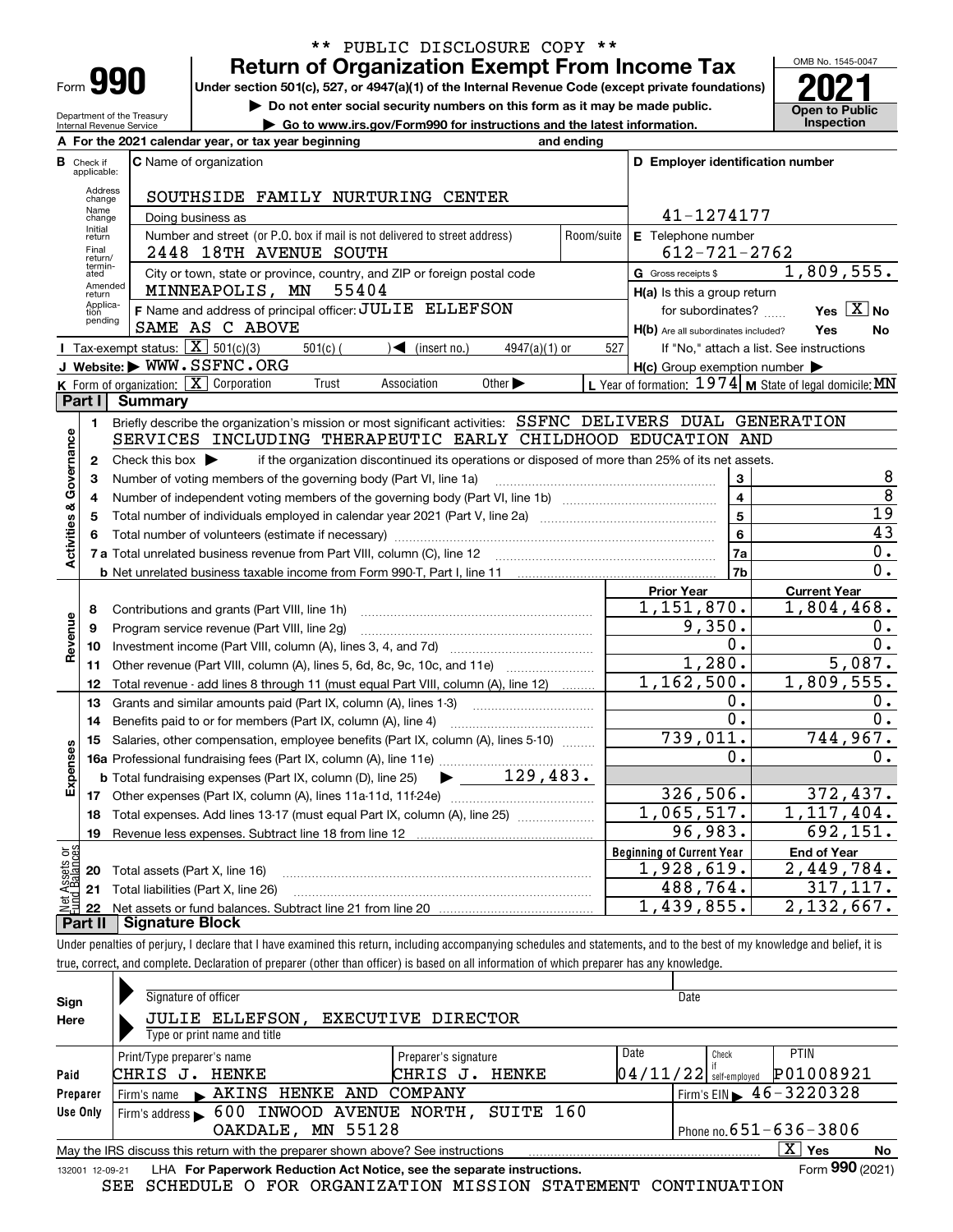|              | 41-1274177<br>SOUTHSIDE FAMILY NURTURING CENTER<br>Page 2<br>Form 990 (2021)                                                                                                            |                       |
|--------------|-----------------------------------------------------------------------------------------------------------------------------------------------------------------------------------------|-----------------------|
| Part III     | <b>Statement of Program Service Accomplishments</b>                                                                                                                                     |                       |
|              | Check if Schedule O contains a response or note to any line in this Part III                                                                                                            | $\overline{\text{X}}$ |
| 1            | Briefly describe the organization's mission:<br>SSFNC DELIVERS A DUAL GENERATION SERVICE MODEL INCLUDING LICENSED                                                                       |                       |
|              | PARENT AWARE AND NAEYC ACCREDITED THERAPEUTIC EARLY CHILDHOOD                                                                                                                           |                       |
|              | EDUCATION, AND INTENSIVE, FAMILY SUPPORT AND HOME VISITING SERVICES TO                                                                                                                  |                       |
|              | (CONTINUED ON SCHEDULE O)                                                                                                                                                               |                       |
| $\mathbf{2}$ | Did the organization undertake any significant program services during the year which were not listed on the                                                                            |                       |
|              | $Yes$ $X$ No<br>prior Form 990 or 990-EZ?                                                                                                                                               |                       |
|              | If "Yes," describe these new services on Schedule O.                                                                                                                                    |                       |
| 3            | ∣Yes │X │No<br>Did the organization cease conducting, or make significant changes in how it conducts, any program services?                                                             |                       |
| 4            | If "Yes," describe these changes on Schedule O.<br>Describe the organization's program service accomplishments for each of its three largest program services, as measured by expenses. |                       |
|              | Section 501(c)(3) and 501(c)(4) organizations are required to report the amount of grants and allocations to others, the total expenses, and                                            |                       |
|              | revenue, if any, for each program service reported.                                                                                                                                     |                       |
| 4a           | 615,222.<br>including grants of \$<br>) (Revenue \$<br>(Code:<br>(Expenses \$                                                                                                           |                       |
|              | EARLY CHILDHOOD EDUCATION/CENTER BASED SERVICES: SSFNC IS LICENSED FOR                                                                                                                  |                       |
|              | 29 TODDLERS AND PRESCHOOLERS IN OUR THERAPEUTIC EARLY LEARNING                                                                                                                          |                       |
|              | ENVIRONMENT, OPERATING FIVE HALF DAYS PER WEEK.<br>WE UTILIZE THE                                                                                                                       |                       |
|              | HIGHSCOPE AND AMAZE CURRICULA, TWO NATIONALLY RENOWNED EARLY CHILDHOOD<br>EDUCATION PROGRAMS PROVEN TO HELP DISADVANTAGED PRESCHOOLERS ACHIEVE                                          |                       |
|              | THEIR FULL POTENTIAL. SSFNC CHILDREN LEARN TO RESOLVE CONFLICTS AND TO                                                                                                                  |                       |
|              | IDENTIFY AND EXPRESS THEIR FEELINGS. CHILDREN RECEIVE SIGNIFICANT                                                                                                                       |                       |
|              | ONE-ON-ONE TEACHER TIME, AS OUR TEACHER TO CHILD RATIO IS NEVER MORE                                                                                                                    |                       |
|              | THAN 1:5.                                                                                                                                                                               |                       |
|              |                                                                                                                                                                                         |                       |
|              | CHILDREN WITH IDENTIFIED NEEDS RECEIVE PLAY THERAPY, MUSIC THERAPY,                                                                                                                     |                       |
|              | CONTINUED ON SCHEDULE O)<br>263,666.                                                                                                                                                    |                       |
| 4b           | ) (Expenses \$<br>including grants of \$<br>) (Revenue \$<br>(Code:<br>FAMILY SUPPORT/HOME VISITING SERVICES: SSFNC DELIVERS SUPPORTIVE                                                 |                       |
|              | SERVICES TO FAMILIES THROUGH A CULTURALLY RELEVANT FAMILY SPIRIT HOME                                                                                                                   |                       |
|              | VISITING MODEL. AN AVERAGE OF 28 FAMILIES RECEIVED HOME VISITING                                                                                                                        |                       |
|              | SERVICES IN 2021,<br>ENGAGING WITH A CULTURALLY RELEVANT HOME VISITOR 1-3                                                                                                               |                       |
|              | PER MONTH TIMES PER MONTH FOR AN AVERAGE OF 4 HOURS PER MONTH. HOME                                                                                                                     |                       |
|              | VISITING FOCUSES ON TOPICS RELATED TO SAFE DISCIPLINE, FAMILY SUPPORT,                                                                                                                  |                       |
|              | IMMIGRATION, HOUSING, ADVOCACY AND REFERRAL, HEALTHY<br>SCHOOL CHOICE,<br>PARENT-CHILD INTERACTIONS, HEALTH AND DENTAL CARE, CHILD DEVELOPMENT                                          |                       |
|              | AND COMMUNITY RESOURCING.                                                                                                                                                               |                       |
|              |                                                                                                                                                                                         |                       |
|              | WORKING TOGETHER, PARENTS ARE SUPPORTED BY THEIR HOME VISITOR IN                                                                                                                        |                       |
|              | CONTINUED ON SCHEDULE O)                                                                                                                                                                |                       |
| 4с           |                                                                                                                                                                                         |                       |
|              |                                                                                                                                                                                         |                       |
|              |                                                                                                                                                                                         |                       |
|              |                                                                                                                                                                                         |                       |
|              |                                                                                                                                                                                         |                       |
|              |                                                                                                                                                                                         |                       |
|              |                                                                                                                                                                                         |                       |
|              |                                                                                                                                                                                         |                       |
|              |                                                                                                                                                                                         |                       |
|              |                                                                                                                                                                                         |                       |
|              |                                                                                                                                                                                         |                       |
|              | 4d Other program services (Describe on Schedule O.)                                                                                                                                     |                       |
|              | (Expenses \$<br>$\sqrt{2}$ (Revenue \$<br>including grants of \$                                                                                                                        |                       |
|              | 878,888.<br>4e Total program service expenses $\blacktriangleright$                                                                                                                     |                       |
|              | Form 990 (2021)<br>SEE SCHEDULE O FOR CONTINUATION(S)<br>132002 12-09-21                                                                                                                |                       |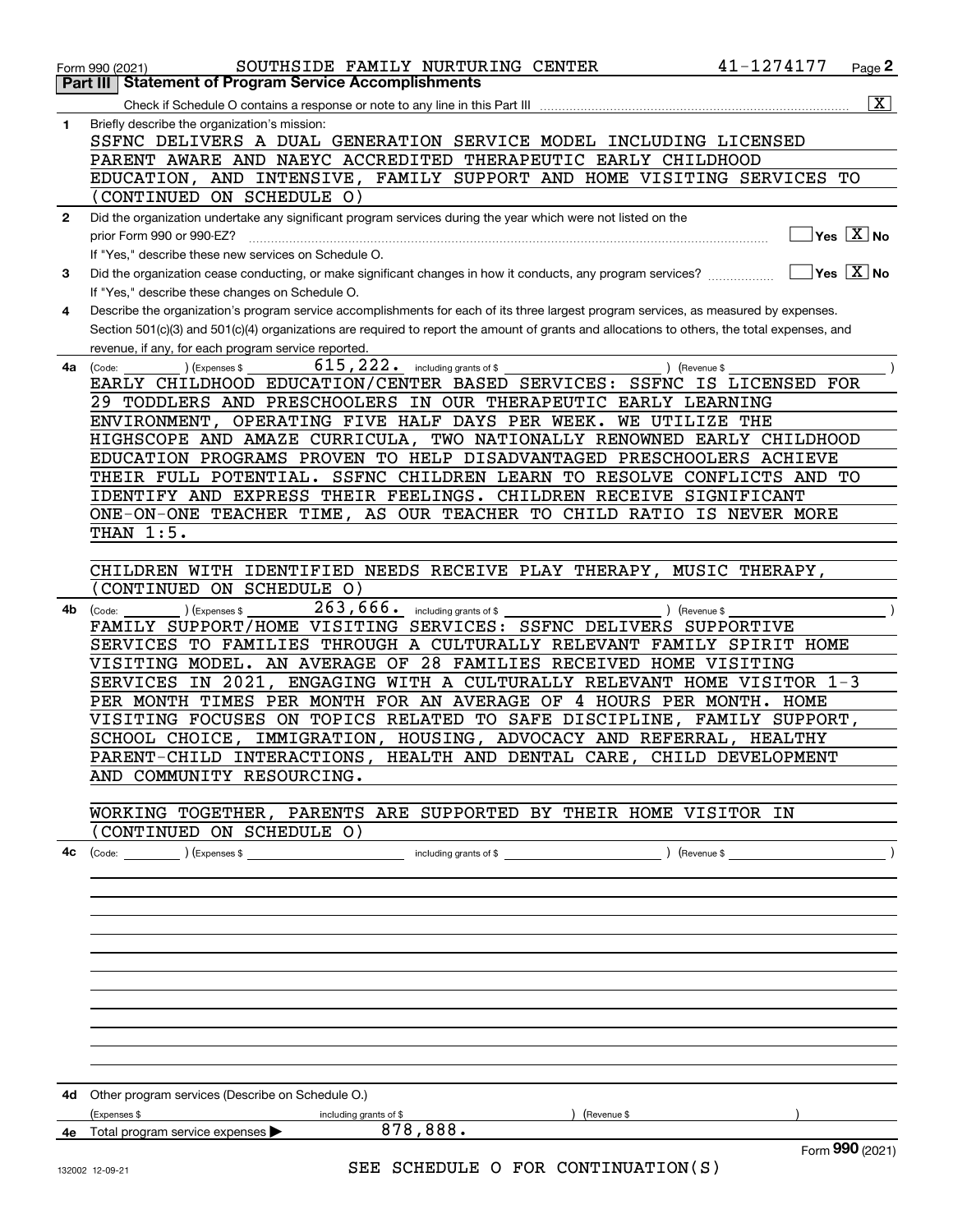|  | Form 990 (2021) |  |
|--|-----------------|--|

|     |                                                                                                                                       |                 |                         | Yes   No                |
|-----|---------------------------------------------------------------------------------------------------------------------------------------|-----------------|-------------------------|-------------------------|
| 1.  | Is the organization described in section $501(c)(3)$ or $4947(a)(1)$ (other than a private foundation)?                               |                 |                         |                         |
|     |                                                                                                                                       | 1               | х                       |                         |
| 2   |                                                                                                                                       | $\overline{2}$  | $\overline{\mathbf{x}}$ |                         |
| 3   | Did the organization engage in direct or indirect political campaign activities on behalf of or in opposition to candidates for       |                 |                         |                         |
|     |                                                                                                                                       | 3               |                         | x                       |
| 4   | Section 501(c)(3) organizations. Did the organization engage in lobbying activities, or have a section 501(h) election in effect      |                 |                         |                         |
|     |                                                                                                                                       | 4               |                         | x                       |
| 5   | Is the organization a section 501(c)(4), 501(c)(5), or 501(c)(6) organization that receives membership dues, assessments, or          |                 |                         |                         |
|     |                                                                                                                                       | 5               |                         | x                       |
| 6   | Did the organization maintain any donor advised funds or any similar funds or accounts for which donors have the right to             |                 |                         |                         |
|     | provide advice on the distribution or investment of amounts in such funds or accounts? If "Yes," complete Schedule D, Part I          | 6               |                         | x                       |
| 7   | Did the organization receive or hold a conservation easement, including easements to preserve open space,                             |                 |                         |                         |
|     |                                                                                                                                       | $\overline{7}$  |                         | x                       |
| 8   | Did the organization maintain collections of works of art, historical treasures, or other similar assets? If "Yes," complete          |                 |                         |                         |
|     |                                                                                                                                       | 8               |                         | x                       |
| 9   | Did the organization report an amount in Part X, line 21, for escrow or custodial account liability, serve as a custodian for         |                 |                         |                         |
|     | amounts not listed in Part X; or provide credit counseling, debt management, credit repair, or debt negotiation services?             |                 |                         |                         |
|     |                                                                                                                                       | 9               |                         | x                       |
| 10  | Did the organization, directly or through a related organization, hold assets in donor-restricted endowments                          |                 |                         |                         |
|     |                                                                                                                                       | 10              |                         | х                       |
| 11  | If the organization's answer to any of the following questions is "Yes," then complete Schedule D, Parts VI, VII, VIII, IX, or X,     |                 |                         |                         |
|     | as applicable.                                                                                                                        |                 |                         |                         |
|     | a Did the organization report an amount for land, buildings, and equipment in Part X, line 10? If "Yes." complete Schedule D.         |                 |                         |                         |
|     |                                                                                                                                       | 11a             | х                       |                         |
|     | <b>b</b> Did the organization report an amount for investments - other securities in Part X, line 12, that is 5% or more of its total |                 |                         |                         |
|     |                                                                                                                                       | 11b             |                         | x                       |
|     | c Did the organization report an amount for investments - program related in Part X, line 13, that is 5% or more of its total         |                 |                         | x                       |
|     |                                                                                                                                       | 11c             |                         |                         |
|     | d Did the organization report an amount for other assets in Part X, line 15, that is 5% or more of its total assets reported in       | 11d             |                         | x                       |
|     | e Did the organization report an amount for other liabilities in Part X, line 25? If "Yes," complete Schedule D, Part X               | <b>11e</b>      | X                       |                         |
| f   | Did the organization's separate or consolidated financial statements for the tax year include a footnote that addresses               |                 |                         |                         |
|     | the organization's liability for uncertain tax positions under FIN 48 (ASC 740)? If "Yes," complete Schedule D, Part X                | 11f             | х                       |                         |
|     | 12a Did the organization obtain separate, independent audited financial statements for the tax year? If "Yes," complete               |                 |                         |                         |
|     |                                                                                                                                       | 12a             | х                       |                         |
|     | <b>b</b> Was the organization included in consolidated, independent audited financial statements for the tax year?                    |                 |                         |                         |
|     | If "Yes," and if the organization answered "No" to line 12a, then completing Schedule D, Parts XI and XII is optional                 | 12 <sub>b</sub> |                         | 44                      |
| 13  |                                                                                                                                       | 13              |                         | X                       |
| 14a | Did the organization maintain an office, employees, or agents outside of the United States?                                           | 14a             |                         | X                       |
|     | <b>b</b> Did the organization have aggregate revenues or expenses of more than \$10,000 from grantmaking, fundraising, business,      |                 |                         |                         |
|     | investment, and program service activities outside the United States, or aggregate foreign investments valued at \$100,000            |                 |                         |                         |
|     |                                                                                                                                       | 14b             |                         | X                       |
| 15  | Did the organization report on Part IX, column (A), line 3, more than \$5,000 of grants or other assistance to or for any             |                 |                         |                         |
|     |                                                                                                                                       | 15              |                         | x                       |
| 16  | Did the organization report on Part IX, column (A), line 3, more than \$5,000 of aggregate grants or other assistance to              |                 |                         |                         |
|     |                                                                                                                                       | 16              |                         | X                       |
| 17  | Did the organization report a total of more than \$15,000 of expenses for professional fundraising services on Part IX,               |                 |                         |                         |
|     |                                                                                                                                       | 17              |                         | X                       |
| 18  | Did the organization report more than \$15,000 total of fundraising event gross income and contributions on Part VIII, lines          |                 |                         |                         |
|     |                                                                                                                                       | 18              |                         | X                       |
| 19  | Did the organization report more than \$15,000 of gross income from gaming activities on Part VIII, line 9a? If "Yes."                |                 |                         |                         |
|     |                                                                                                                                       | 19              |                         | $\overline{\mathbf{x}}$ |
| 20a |                                                                                                                                       | 20a             |                         | $\overline{\mathbf{x}}$ |
|     | b If "Yes" to line 20a, did the organization attach a copy of its audited financial statements to this return?                        | 20 <sub>b</sub> |                         |                         |
| 21  | Did the organization report more than \$5,000 of grants or other assistance to any domestic organization or                           |                 |                         |                         |
|     |                                                                                                                                       | 21              |                         | x                       |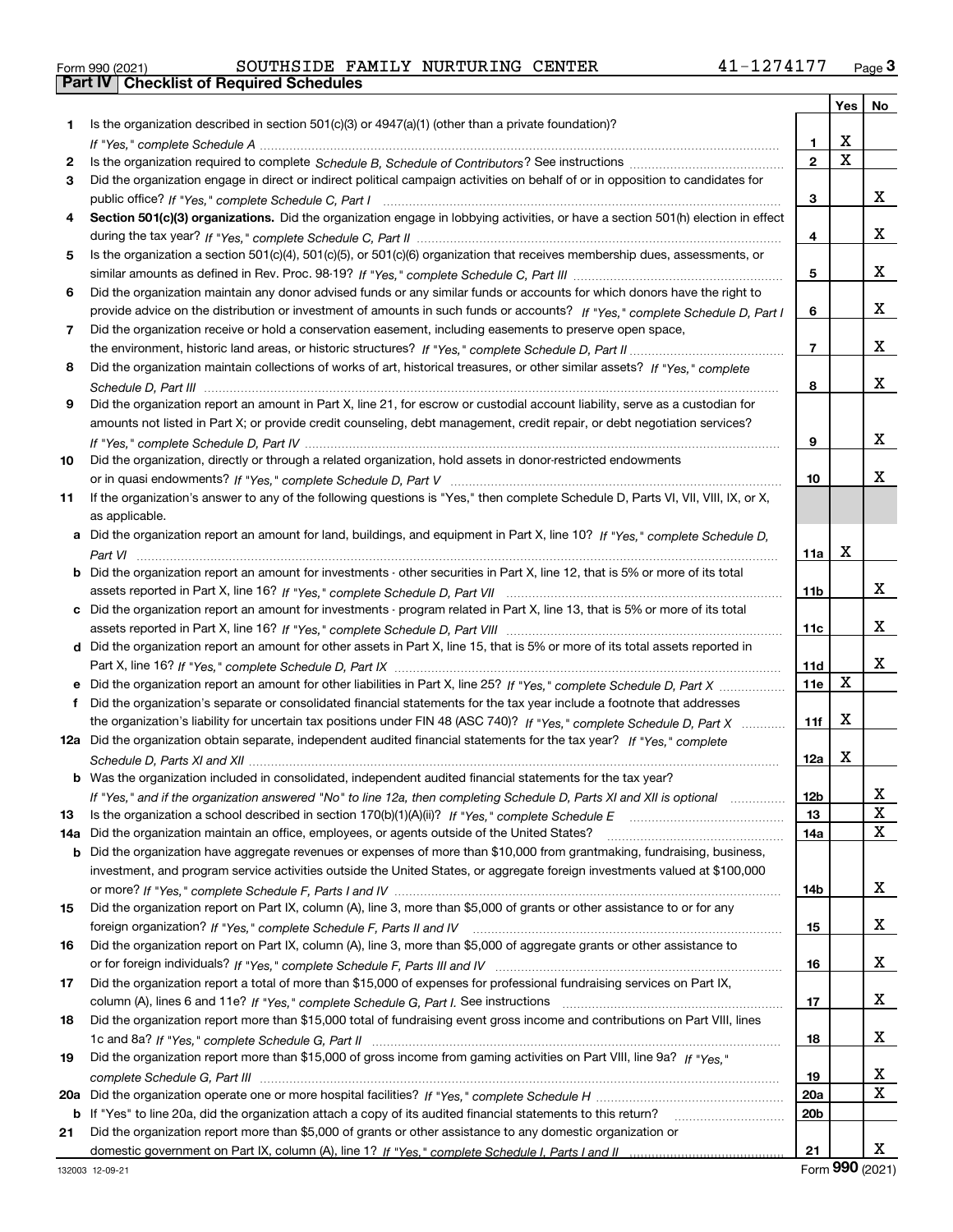|  | Form 990 (2021) |
|--|-----------------|
|  |                 |

|        |                                                                                                                                                                                                             |                 | Yes | No          |
|--------|-------------------------------------------------------------------------------------------------------------------------------------------------------------------------------------------------------------|-----------------|-----|-------------|
| 22     | Did the organization report more than \$5,000 of grants or other assistance to or for domestic individuals on                                                                                               |                 |     |             |
|        |                                                                                                                                                                                                             | 22              |     | x           |
| 23     | Did the organization answer "Yes" to Part VII, Section A, line 3, 4, or 5, about compensation of the organization's current                                                                                 |                 |     |             |
|        | and former officers, directors, trustees, key employees, and highest compensated employees? If "Yes," complete                                                                                              |                 |     |             |
|        |                                                                                                                                                                                                             | 23              |     | x           |
|        | 24a Did the organization have a tax-exempt bond issue with an outstanding principal amount of more than \$100,000 as of the                                                                                 |                 |     |             |
|        | last day of the year, that was issued after December 31, 2002? If "Yes," answer lines 24b through 24d and complete                                                                                          |                 |     |             |
|        |                                                                                                                                                                                                             | 24a             |     | x           |
|        | <b>b</b> Did the organization invest any proceeds of tax-exempt bonds beyond a temporary period exception?                                                                                                  | 24 <sub>b</sub> |     |             |
|        | c Did the organization maintain an escrow account other than a refunding escrow at any time during the year to defease                                                                                      |                 |     |             |
|        | any tax-exempt bonds?                                                                                                                                                                                       | 24c             |     |             |
|        |                                                                                                                                                                                                             | 24d             |     |             |
|        | 25a Section 501(c)(3), 501(c)(4), and 501(c)(29) organizations. Did the organization engage in an excess benefit                                                                                            |                 |     |             |
|        |                                                                                                                                                                                                             | 25a             |     | x           |
|        | b Is the organization aware that it engaged in an excess benefit transaction with a disqualified person in a prior year, and                                                                                |                 |     |             |
|        | that the transaction has not been reported on any of the organization's prior Forms 990 or 990-EZ? If "Yes," complete                                                                                       |                 |     |             |
|        | Schedule L, Part I                                                                                                                                                                                          | 25b             |     | x           |
| 26     | Did the organization report any amount on Part X, line 5 or 22, for receivables from or payables to any current                                                                                             |                 |     |             |
|        | or former officer, director, trustee, key employee, creator or founder, substantial contributor, or 35%                                                                                                     |                 |     |             |
|        | controlled entity or family member of any of these persons? If "Yes," complete Schedule L, Part II                                                                                                          | 26              |     | x           |
| 27     | Did the organization provide a grant or other assistance to any current or former officer, director, trustee, key employee,                                                                                 |                 |     |             |
|        | creator or founder, substantial contributor or employee thereof, a grant selection committee member, or to a 35% controlled                                                                                 |                 |     | x           |
|        | entity (including an employee thereof) or family member of any of these persons? If "Yes," complete Schedule L, Part III                                                                                    | 27              |     |             |
| 28     | Was the organization a party to a business transaction with one of the following parties (see the Schedule L, Part IV,                                                                                      |                 |     |             |
|        | instructions for applicable filing thresholds, conditions, and exceptions):                                                                                                                                 |                 |     |             |
| а      | A current or former officer, director, trustee, key employee, creator or founder, or substantial contributor? If                                                                                            | 28a             |     | х           |
|        |                                                                                                                                                                                                             | 28 <sub>b</sub> |     | $\mathbf X$ |
|        | c A 35% controlled entity of one or more individuals and/or organizations described in line 28a or 28b? If                                                                                                  |                 |     |             |
|        |                                                                                                                                                                                                             | 28c             |     | х           |
| 29     |                                                                                                                                                                                                             | 29              |     | X           |
| 30     | Did the organization receive contributions of art, historical treasures, or other similar assets, or qualified conservation                                                                                 |                 |     |             |
|        |                                                                                                                                                                                                             | 30              |     | х           |
| 31     | Did the organization liquidate, terminate, or dissolve and cease operations? If "Yes," complete Schedule N, Part I                                                                                          | 31              |     | X           |
| 32     | Did the organization sell, exchange, dispose of, or transfer more than 25% of its net assets? If "Yes," complete                                                                                            |                 |     |             |
|        |                                                                                                                                                                                                             | 32              |     | x           |
| 33     | Did the organization own 100% of an entity disregarded as separate from the organization under Regulations                                                                                                  |                 |     |             |
|        |                                                                                                                                                                                                             | 33              |     | x           |
| 34     | Was the organization related to any tax-exempt or taxable entity? If "Yes," complete Schedule R, Part II, III, or IV, and                                                                                   |                 |     |             |
|        |                                                                                                                                                                                                             | 34              |     | х           |
|        | 35a Did the organization have a controlled entity within the meaning of section 512(b)(13)?                                                                                                                 | 35a             |     | X           |
|        | b If "Yes" to line 35a, did the organization receive any payment from or engage in any transaction with a controlled entity                                                                                 |                 |     |             |
|        |                                                                                                                                                                                                             | 35b             |     |             |
| 36     | Section 501(c)(3) organizations. Did the organization make any transfers to an exempt non-charitable related organization?                                                                                  |                 |     |             |
|        |                                                                                                                                                                                                             | 36              |     | x           |
| 37     | Did the organization conduct more than 5% of its activities through an entity that is not a related organization                                                                                            |                 |     |             |
|        |                                                                                                                                                                                                             | 37              |     | x           |
| 38     | Did the organization complete Schedule O and provide explanations on Schedule O for Part VI, lines 11b and 19?                                                                                              |                 |     |             |
|        |                                                                                                                                                                                                             | 38              | х   |             |
| Part V | <b>Statements Regarding Other IRS Filings and Tax Compliance</b>                                                                                                                                            |                 |     |             |
|        | Check if Schedule O contains a response or note to any line in this Part V                                                                                                                                  |                 |     |             |
|        |                                                                                                                                                                                                             |                 | Yes | No          |
|        | 9<br>1a Enter the number reported in box 3 of Form 1096. Enter -0- if not applicable<br>1a<br>0                                                                                                             |                 |     |             |
| b      | Enter the number of Forms W-2G included on line 1a. Enter -0- if not applicable<br>1b<br>Did the organization comply with backup withholding rules for reportable payments to vendors and reportable gaming |                 |     |             |
| c      |                                                                                                                                                                                                             |                 | х   |             |
|        |                                                                                                                                                                                                             | 1c              |     |             |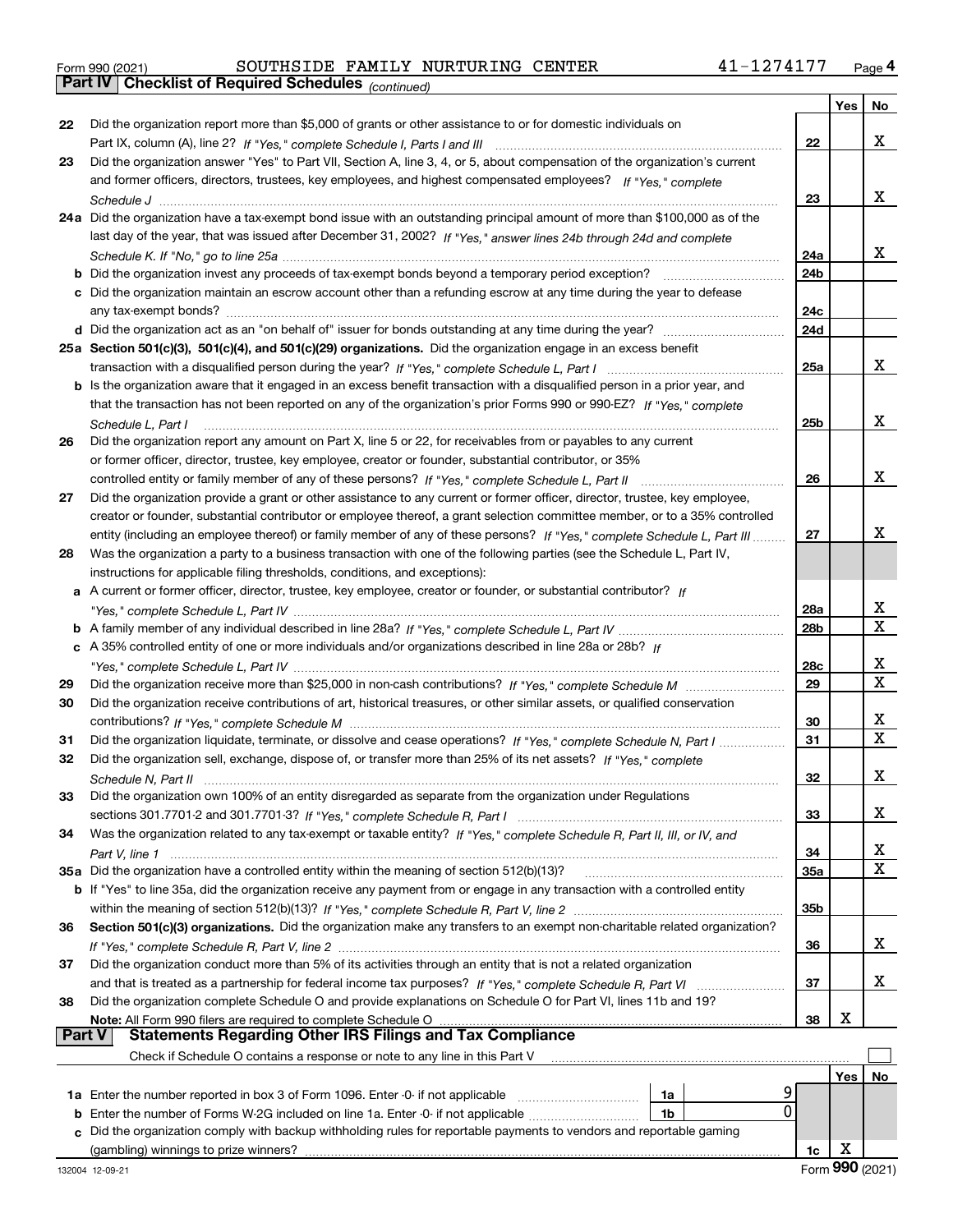|        | 41-1274177<br>SOUTHSIDE FAMILY NURTURING CENTER<br>Form 990 (2021)                                                                                                                                                                    |                |     | $_{\text{Page}}$ 5 |
|--------|---------------------------------------------------------------------------------------------------------------------------------------------------------------------------------------------------------------------------------------|----------------|-----|--------------------|
| Part V | Statements Regarding Other IRS Filings and Tax Compliance (continued)                                                                                                                                                                 |                |     |                    |
|        |                                                                                                                                                                                                                                       |                | Yes | No                 |
|        | 2a Enter the number of employees reported on Form W-3, Transmittal of Wage and Tax Statements,                                                                                                                                        |                |     |                    |
|        | 19<br>filed for the calendar year ending with or within the year covered by this return<br>2a                                                                                                                                         |                |     |                    |
|        |                                                                                                                                                                                                                                       | 2 <sub>b</sub> | х   |                    |
|        |                                                                                                                                                                                                                                       |                |     |                    |
| За     | Did the organization have unrelated business gross income of \$1,000 or more during the year?                                                                                                                                         | 3a             |     | х                  |
| b      |                                                                                                                                                                                                                                       | 3 <sub>b</sub> |     |                    |
|        | 4a At any time during the calendar year, did the organization have an interest in, or a signature or other authority over, a                                                                                                          |                |     |                    |
|        |                                                                                                                                                                                                                                       | 4a             |     | x                  |
|        | <b>b</b> If "Yes," enter the name of the foreign country $\blacktriangleright$                                                                                                                                                        |                |     |                    |
|        | See instructions for filing requirements for FinCEN Form 114, Report of Foreign Bank and Financial Accounts (FBAR).                                                                                                                   |                |     |                    |
| 5a     | Was the organization a party to a prohibited tax shelter transaction at any time during the tax year?                                                                                                                                 | 5a             |     | х                  |
| b      |                                                                                                                                                                                                                                       | 5 <sub>b</sub> |     | X                  |
| c      |                                                                                                                                                                                                                                       | 5c             |     |                    |
|        | 6a Does the organization have annual gross receipts that are normally greater than \$100,000, and did the organization solicit                                                                                                        |                |     |                    |
|        |                                                                                                                                                                                                                                       | 6a             |     | x                  |
|        | b If "Yes," did the organization include with every solicitation an express statement that such contributions or gifts                                                                                                                |                |     |                    |
|        | were not tax deductible?                                                                                                                                                                                                              | 6b             |     |                    |
| 7      | Organizations that may receive deductible contributions under section 170(c).                                                                                                                                                         |                |     |                    |
| a      | Did the organization receive a payment in excess of \$75 made partly as a contribution and partly for goods and services provided to the payor?                                                                                       | 7a             |     | x                  |
| b      | If "Yes," did the organization notify the donor of the value of the goods or services provided?                                                                                                                                       | 7b             |     |                    |
|        | Did the organization sell, exchange, or otherwise dispose of tangible personal property for which it was required                                                                                                                     |                |     |                    |
|        |                                                                                                                                                                                                                                       | 7c             |     | x                  |
| d      | 7d                                                                                                                                                                                                                                    |                |     |                    |
| е      | Did the organization receive any funds, directly or indirectly, to pay premiums on a personal benefit contract?                                                                                                                       | 7e             |     | х                  |
| f      | Did the organization, during the year, pay premiums, directly or indirectly, on a personal benefit contract?                                                                                                                          | 7f             |     | X                  |
| g      | If the organization received a contribution of qualified intellectual property, did the organization file Form 8899 as required?                                                                                                      | 7g             |     |                    |
| h      | If the organization received a contribution of cars, boats, airplanes, or other vehicles, did the organization file a Form 1098-C?                                                                                                    | 7h             |     |                    |
| 8      | Sponsoring organizations maintaining donor advised funds. Did a donor advised fund maintained by the                                                                                                                                  |                |     |                    |
|        | sponsoring organization have excess business holdings at any time during the year?                                                                                                                                                    | 8              |     |                    |
| 9      | Sponsoring organizations maintaining donor advised funds.                                                                                                                                                                             |                |     |                    |
| a      | Did the sponsoring organization make any taxable distributions under section 4966?                                                                                                                                                    | 9а             |     |                    |
| b      | Did the sponsoring organization make a distribution to a donor, donor advisor, or related person?                                                                                                                                     | 9b             |     |                    |
| 10     | Section 501(c)(7) organizations. Enter:                                                                                                                                                                                               |                |     |                    |
|        | 10a<br>a Initiation fees and capital contributions included on Part VIII, line 12 [111] [11] [12] [11] [12] [11] [12] [11] [12] [11] [12] [11] [12] [11] [12] [11] [12] [11] [12] [11] [12] [11] [12] [11] [12] [11] [12] [11] [12] [ |                |     |                    |
|        | 10b<br>Gross receipts, included on Form 990, Part VIII, line 12, for public use of club facilities                                                                                                                                    |                |     |                    |
| 11     | Section 501(c)(12) organizations. Enter:                                                                                                                                                                                              |                |     |                    |
| а      | 11a<br>Gross income from members or shareholders                                                                                                                                                                                      |                |     |                    |
| b      | Gross income from other sources. (Do not net amounts due or paid to other sources against                                                                                                                                             |                |     |                    |
|        | 11 <sub>b</sub><br>amounts due or received from them.)                                                                                                                                                                                |                |     |                    |
|        | 12a Section 4947(a)(1) non-exempt charitable trusts. Is the organization filing Form 990 in lieu of Form 1041?                                                                                                                        | <b>12a</b>     |     |                    |
|        | <b>b</b> If "Yes," enter the amount of tax-exempt interest received or accrued during the year<br>12 <sub>b</sub>                                                                                                                     |                |     |                    |
| 13     | Section 501(c)(29) qualified nonprofit health insurance issuers.                                                                                                                                                                      |                |     |                    |
|        | a Is the organization licensed to issue qualified health plans in more than one state?                                                                                                                                                | 13a            |     |                    |
|        | Note: See the instructions for additional information the organization must report on Schedule O.                                                                                                                                     |                |     |                    |
|        | <b>b</b> Enter the amount of reserves the organization is required to maintain by the states in which the                                                                                                                             |                |     |                    |
|        | 13 <sub>b</sub>                                                                                                                                                                                                                       |                |     |                    |
| c      | 13 <sub>c</sub>                                                                                                                                                                                                                       |                |     |                    |
| 14a    | Did the organization receive any payments for indoor tanning services during the tax year?                                                                                                                                            | 14a            |     | x                  |
|        |                                                                                                                                                                                                                                       | 14b            |     |                    |
| 15     | Is the organization subject to the section 4960 tax on payment(s) of more than \$1,000,000 in remuneration or                                                                                                                         |                |     |                    |
|        |                                                                                                                                                                                                                                       | 15             |     | х                  |
|        | If "Yes," see the instructions and file Form 4720, Schedule N.                                                                                                                                                                        |                |     |                    |
| 16     | Is the organization an educational institution subject to the section 4968 excise tax on net investment income?                                                                                                                       | 16             |     | х                  |
|        | If "Yes," complete Form 4720, Schedule O.                                                                                                                                                                                             |                |     |                    |
| 17     | Section 501(c)(21) organizations. Did the trust, any disqualified person, or mine operator engage in any                                                                                                                              |                |     |                    |
|        | activities that would result in the imposition of an excise tax under section 4951, 4952 or 4953?                                                                                                                                     | 17             |     |                    |
|        | If "Yes," complete Form 6069.                                                                                                                                                                                                         |                |     |                    |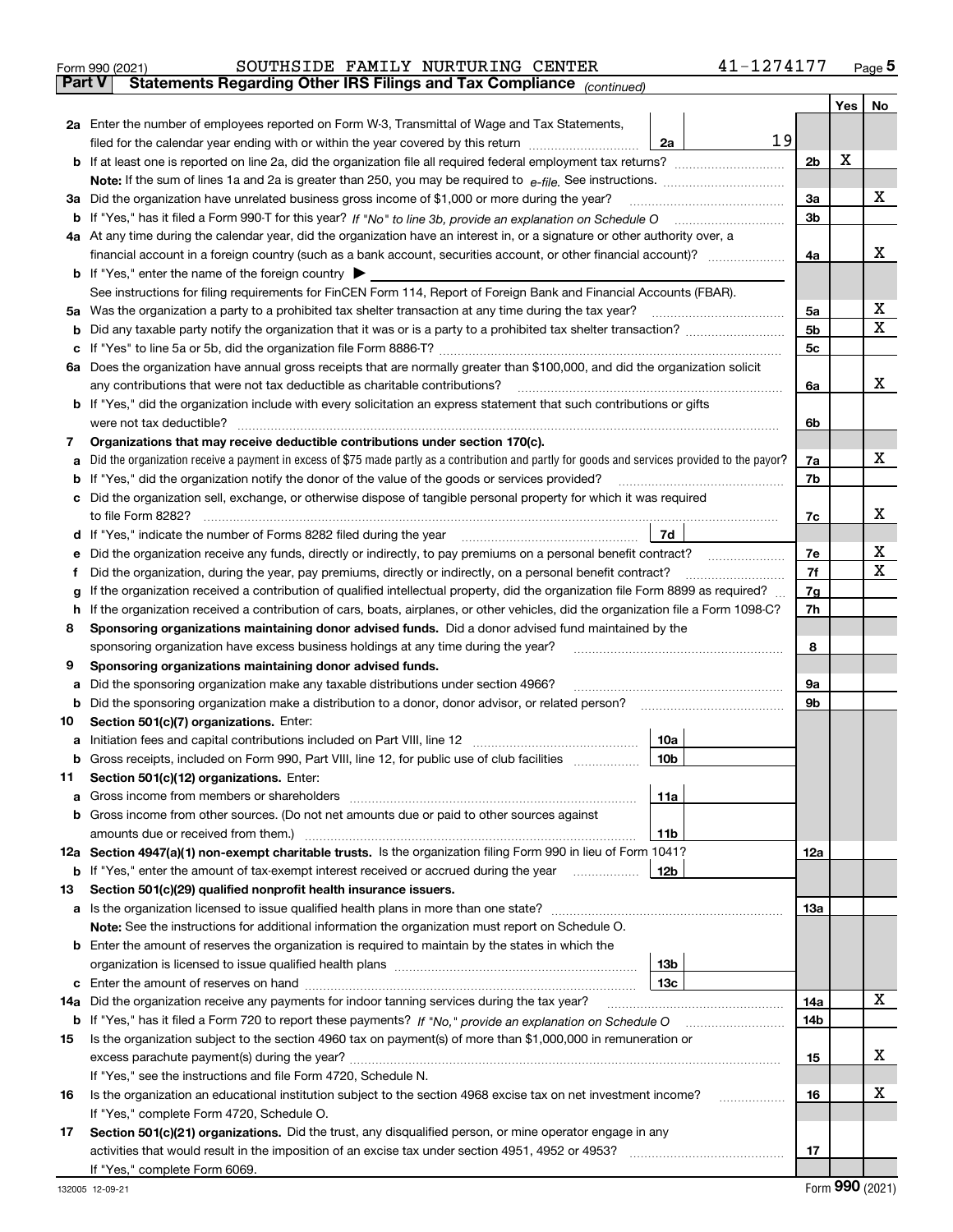|          | to line 8a, 8b, or 10b below, describe the circumstances, processes, or changes on Schedule O. See instructions.                                                                                                                                          |                        |     |                         |
|----------|-----------------------------------------------------------------------------------------------------------------------------------------------------------------------------------------------------------------------------------------------------------|------------------------|-----|-------------------------|
|          | Check if Schedule O contains a response or note to any line in this Part VI                                                                                                                                                                               |                        |     | $\overline{\mathtt{x}}$ |
|          | Section A. Governing Body and Management                                                                                                                                                                                                                  |                        |     |                         |
|          |                                                                                                                                                                                                                                                           |                        | Yes | No                      |
|          | 8<br>1a Enter the number of voting members of the governing body at the end of the tax year<br>1a                                                                                                                                                         |                        |     |                         |
|          | If there are material differences in voting rights among members of the governing body, or if the governing                                                                                                                                               |                        |     |                         |
|          | body delegated broad authority to an executive committee or similar committee, explain on Schedule O.                                                                                                                                                     |                        |     |                         |
| b        | 8<br>Enter the number of voting members included on line 1a, above, who are independent<br>1b                                                                                                                                                             |                        |     |                         |
| 2        | Did any officer, director, trustee, or key employee have a family relationship or a business relationship with any other                                                                                                                                  |                        |     |                         |
|          | officer, director, trustee, or key employee?                                                                                                                                                                                                              | $\mathbf{2}$           |     | х                       |
| 3        | Did the organization delegate control over management duties customarily performed by or under the direct supervision                                                                                                                                     |                        |     |                         |
|          | of officers, directors, trustees, or key employees to a management company or other person?                                                                                                                                                               | 3                      |     | X                       |
| 4        | Did the organization make any significant changes to its governing documents since the prior Form 990 was filed?                                                                                                                                          | 4                      |     | Х                       |
| 5        |                                                                                                                                                                                                                                                           | 5                      |     | x                       |
| 6        | Did the organization have members or stockholders?                                                                                                                                                                                                        | 6                      |     | x                       |
| 7a       | Did the organization have members, stockholders, or other persons who had the power to elect or appoint one or                                                                                                                                            |                        |     |                         |
|          | more members of the governing body?                                                                                                                                                                                                                       | 7a                     |     | х                       |
| b        | Are any governance decisions of the organization reserved to (or subject to approval by) members, stockholders, or                                                                                                                                        |                        |     |                         |
|          | persons other than the governing body?                                                                                                                                                                                                                    | 7b                     |     | х                       |
| 8        | Did the organization contemporaneously document the meetings held or written actions undertaken during the year by the following:                                                                                                                         |                        |     |                         |
| a        | The governing body?                                                                                                                                                                                                                                       | 8а                     | x   |                         |
| b        |                                                                                                                                                                                                                                                           | 8b                     | х   |                         |
| 9        | Is there any officer, director, trustee, or key employee listed in Part VII, Section A, who cannot be reached at the                                                                                                                                      |                        |     |                         |
|          |                                                                                                                                                                                                                                                           | 9                      |     | х                       |
|          | Section B. Policies <sub>(This Section B requests information about policies not required by the Internal Revenue Code.)</sub>                                                                                                                            |                        |     |                         |
|          |                                                                                                                                                                                                                                                           |                        | Yes | No                      |
|          |                                                                                                                                                                                                                                                           | 10a                    |     | x                       |
|          | <b>b</b> If "Yes," did the organization have written policies and procedures governing the activities of such chapters, affiliates,                                                                                                                       |                        |     |                         |
|          | and branches to ensure their operations are consistent with the organization's exempt purposes?                                                                                                                                                           | 10 <sub>b</sub>        | х   |                         |
|          | 11a Has the organization provided a complete copy of this Form 990 to all members of its governing body before filing the form?                                                                                                                           | 11a                    |     |                         |
| b        | Describe on Schedule O the process, if any, used by the organization to review this Form 990.                                                                                                                                                             |                        | х   |                         |
| 12a      |                                                                                                                                                                                                                                                           | 12a<br>12 <sub>b</sub> | х   |                         |
| b        | Were officers, directors, or trustees, and key employees required to disclose annually interests that could give rise to conflicts?<br>Did the organization regularly and consistently monitor and enforce compliance with the policy? If "Yes." describe |                        |     |                         |
| с        |                                                                                                                                                                                                                                                           | 12c                    | x   |                         |
|          | Did the organization have a written whistleblower policy?                                                                                                                                                                                                 | 13                     | х   |                         |
| 13<br>14 |                                                                                                                                                                                                                                                           | 14                     | x   |                         |
| 15       | Did the process for determining compensation of the following persons include a review and approval by independent                                                                                                                                        |                        |     |                         |
|          | persons, comparability data, and contemporaneous substantiation of the deliberation and decision?                                                                                                                                                         |                        |     |                         |
|          | a The organization's CEO, Executive Director, or top management official manufactured content of the organization's CEO, Executive Director, or top management official manufactured content of the state of the state of the                             | 15a                    | х   |                         |
| b        | Other officers or key employees of the organization manufaction manufacture of the contraction of the organization                                                                                                                                        | 15 <sub>b</sub>        |     | X                       |
|          | If "Yes" to line 15a or 15b, describe the process on Schedule O. See instructions.                                                                                                                                                                        |                        |     |                         |
|          | 16a Did the organization invest in, contribute assets to, or participate in a joint venture or similar arrangement with a                                                                                                                                 |                        |     |                         |
|          | taxable entity during the year?                                                                                                                                                                                                                           | 16a                    |     | X.                      |
|          | <b>b</b> If "Yes," did the organization follow a written policy or procedure requiring the organization to evaluate its participation                                                                                                                     |                        |     |                         |
|          | in joint venture arrangements under applicable federal tax law, and take steps to safeguard the organization's                                                                                                                                            |                        |     |                         |
|          | exempt status with respect to such arrangements?                                                                                                                                                                                                          | 16b                    |     |                         |
|          | Section C. Disclosure                                                                                                                                                                                                                                     |                        |     |                         |
| 17       | List the states with which a copy of this Form 990 is required to be filed $\blacktriangleright MN$                                                                                                                                                       |                        |     |                         |
| 18       | Section 6104 requires an organization to make its Forms 1023 (1024 or 1024-A, if applicable), 990, and 990-T (section 501(c)(3)s only) available                                                                                                          |                        |     |                         |
|          | for public inspection. Indicate how you made these available. Check all that apply.                                                                                                                                                                       |                        |     |                         |
|          | $X$ Upon request<br>Another's website<br>Own website<br>Other (explain on Schedule O)                                                                                                                                                                     |                        |     |                         |
| 19       | Describe on Schedule O whether (and if so, how) the organization made its governing documents, conflict of interest policy, and financial                                                                                                                 |                        |     |                         |
|          | statements available to the public during the tax year.                                                                                                                                                                                                   |                        |     |                         |
| 20       | State the name, address, and telephone number of the person who possesses the organization's books and records                                                                                                                                            |                        |     |                         |
|          | JULIE ELLEFSON - 612-721-2762                                                                                                                                                                                                                             |                        |     |                         |
|          | 55404<br>2448 18TH AVE SOUTH, MINNEAPOLIS, MN                                                                                                                                                                                                             |                        |     |                         |

Form 990 (2021) **Container SOUTHSIDE FAMILY NURTURING CENTER** 1990 12021 **41-1274177** Page 6<br>**Part VI Governance, Management, and Disclosure.** For each "Yes" response to lines 2 through 7b below, and for a "No" response

SOUTHSIDE FAMILY NURTURING CENTER 41-1274177

*For each "Yes" response to lines 2 through 7b below, and for a "No" response*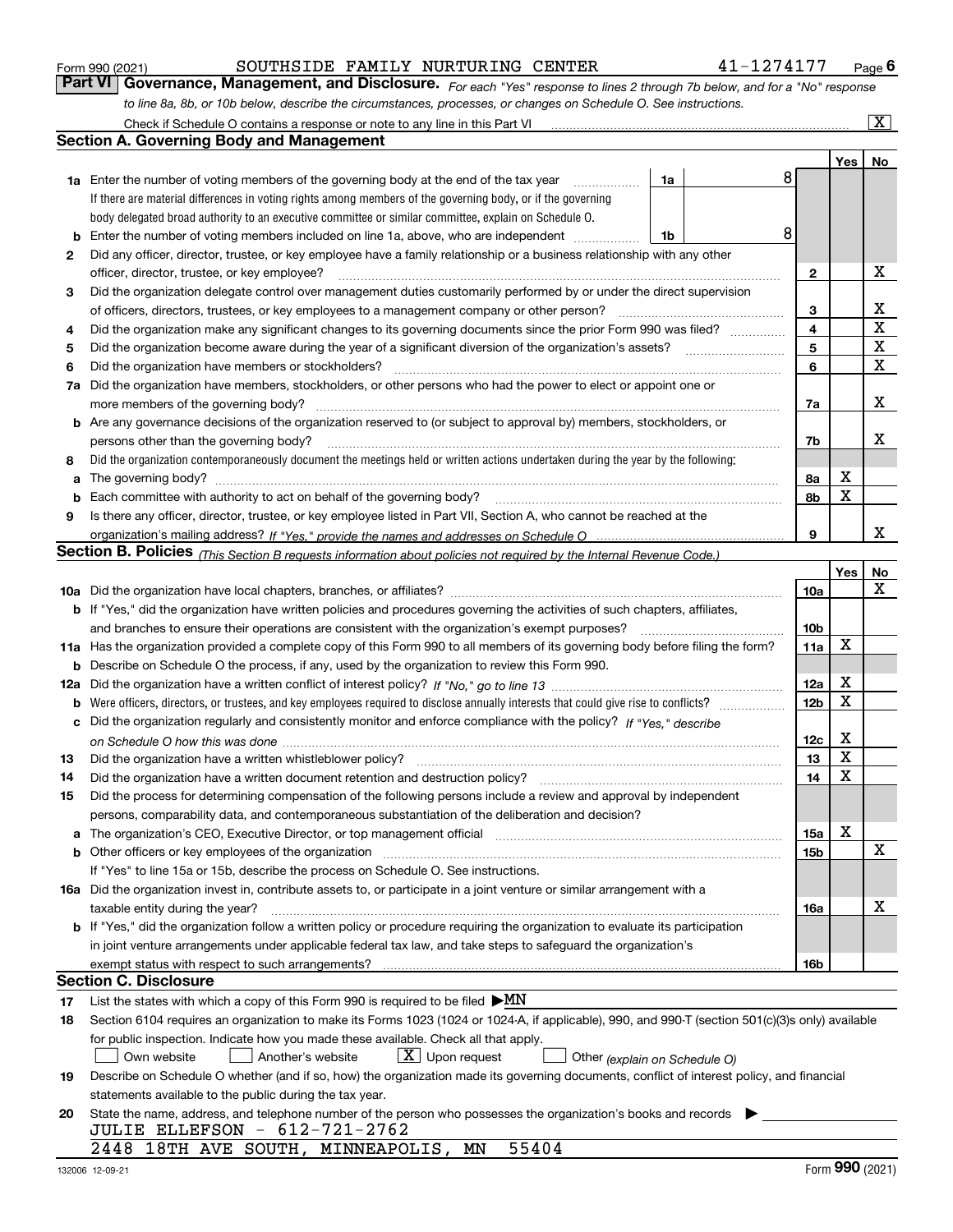$\mathcal{L}^{\text{max}}$ 

**7Part VII Compensation of Officers, Directors, Trustees, Key Employees, Highest Compensated Employees, and Independent Contractors**

Check if Schedule O contains a response or note to any line in this Part VII

**Section A. Officers, Directors, Trustees, Key Employees, and Highest Compensated Employees**

**1a**  Complete this table for all persons required to be listed. Report compensation for the calendar year ending with or within the organization's tax year. **•** List all of the organization's current officers, directors, trustees (whether individuals or organizations), regardless of amount of compensation.

Enter -0- in columns (D), (E), and (F) if no compensation was paid.

 $\bullet$  List all of the organization's  $\sf current$  key employees, if any. See the instructions for definition of "key employee."

**•** List the organization's five current highest compensated employees (other than an officer, director, trustee, or key employee) who received reportable compensation (box 5 of Form W-2, Form 1099-MISC, and/or box 1 of Form 1099-NEC) of more than \$100,000 from the organization and any related organizations.

**•** List all of the organization's former officers, key employees, and highest compensated employees who received more than \$100,000 of reportable compensation from the organization and any related organizations.

**former directors or trustees**  ¥ List all of the organization's that received, in the capacity as a former director or trustee of the organization, more than \$10,000 of reportable compensation from the organization and any related organizations.

See the instructions for the order in which to list the persons above.

Check this box if neither the organization nor any related organization compensated any current officer, director, or trustee.  $\mathcal{L}^{\text{max}}$ 

| (A)                   | (B)                  | (C)                                                              |                       |                         |              |                                 |        | (D)                             | (E)                          | (F)                         |  |  |  |  |
|-----------------------|----------------------|------------------------------------------------------------------|-----------------------|-------------------------|--------------|---------------------------------|--------|---------------------------------|------------------------------|-----------------------------|--|--|--|--|
| Name and title        | Average              | Position<br>(do not check more than one                          |                       |                         |              |                                 |        | Reportable                      | Reportable                   | Estimated                   |  |  |  |  |
|                       | hours per            | box, unless person is both an<br>officer and a director/trustee) |                       |                         |              |                                 |        | compensation                    | compensation                 | amount of                   |  |  |  |  |
|                       | week                 |                                                                  |                       |                         |              |                                 |        | from                            | from related                 | other                       |  |  |  |  |
|                       | (list any            |                                                                  |                       |                         |              |                                 |        | the                             | organizations                | compensation                |  |  |  |  |
|                       | hours for<br>related |                                                                  |                       |                         |              |                                 |        | organization<br>(W-2/1099-MISC/ | (W-2/1099-MISC/<br>1099-NEC) | from the                    |  |  |  |  |
|                       | organizations        |                                                                  |                       |                         |              |                                 |        | 1099-NEC)                       |                              | organization<br>and related |  |  |  |  |
|                       | below                |                                                                  |                       |                         |              |                                 |        |                                 |                              | organizations               |  |  |  |  |
|                       | line)                | Individual trustee or director                                   | Institutional trustee | Officer                 | Key employee | Highest compensated<br>employee | Former |                                 |                              |                             |  |  |  |  |
| (1) JULIE ELLEFSON    | 40.00                |                                                                  |                       |                         |              |                                 |        |                                 |                              |                             |  |  |  |  |
| EXECUTIVE DIRECTOR    |                      |                                                                  |                       | $\mathbf x$             |              |                                 |        | 104,938.                        | $0$ .                        | 14,707.                     |  |  |  |  |
| (2) JOY SHEALER OLSON | 1.00                 |                                                                  |                       |                         |              |                                 |        |                                 |                              |                             |  |  |  |  |
| <b>CHAIR</b>          |                      | $\mathbf X$                                                      |                       | $\mathbf X$             |              |                                 |        | $\mathbf 0$ .                   | 0.                           | $0_{\cdot}$                 |  |  |  |  |
| (3) MICHELLE THOMPSON | 1.00                 |                                                                  |                       |                         |              |                                 |        |                                 |                              |                             |  |  |  |  |
| VICE CHAIR            |                      | $\mathbf X$                                                      |                       | $\mathbf X$             |              |                                 |        | $0$ .                           | $\mathbf 0$ .                | $\mathbf 0$ .               |  |  |  |  |
| (4) JONATHAN HORICK   | 1.00                 |                                                                  |                       |                         |              |                                 |        |                                 |                              |                             |  |  |  |  |
| TREASURER             |                      | $\mathbf x$                                                      |                       | $\overline{\mathbf{X}}$ |              |                                 |        | 0.                              | 0.                           | $\mathbf 0$ .               |  |  |  |  |
| (5) RANDY NELSON      | 1.00                 |                                                                  |                       |                         |              |                                 |        |                                 |                              |                             |  |  |  |  |
| <b>SECRETARY</b>      |                      | $\mathbf X$                                                      |                       | $\mathbf x$             |              |                                 |        | 0.                              | 0.                           | 0.                          |  |  |  |  |
| (6) RALEIGH FROMSTEIN | 1.00                 |                                                                  |                       |                         |              |                                 |        |                                 |                              |                             |  |  |  |  |
| <b>BOARD MEMBER</b>   |                      | $\mathbf X$                                                      |                       |                         |              |                                 |        | $\mathbf 0$ .                   | 0.                           | $\mathbf 0$ .               |  |  |  |  |
| (7) FRED HERRON       | 1.00                 |                                                                  |                       |                         |              |                                 |        |                                 |                              |                             |  |  |  |  |
| <b>BOARD MEMBER</b>   |                      | $\mathbf X$                                                      |                       |                         |              |                                 |        | $0$ .                           | $\mathbf 0$ .                | $\mathbf 0$ .               |  |  |  |  |
| (8) CHERYL MOSISA     | 1.00                 |                                                                  |                       |                         |              |                                 |        |                                 |                              |                             |  |  |  |  |
| BOARD MEMBER          |                      | $\mathbf X$                                                      |                       |                         |              |                                 |        | 0.                              | 0.                           | $\mathbf 0$ .               |  |  |  |  |
| (9) BEN PAUL          | 1.00                 |                                                                  |                       |                         |              |                                 |        |                                 |                              |                             |  |  |  |  |
| <b>BOARD MEMBER</b>   |                      | $\mathbf X$                                                      |                       |                         |              |                                 |        | 0.                              | $\mathbf 0$ .                | 0.                          |  |  |  |  |
|                       |                      |                                                                  |                       |                         |              |                                 |        |                                 |                              |                             |  |  |  |  |
|                       |                      |                                                                  |                       |                         |              |                                 |        |                                 |                              |                             |  |  |  |  |
|                       |                      |                                                                  |                       |                         |              |                                 |        |                                 |                              |                             |  |  |  |  |
|                       |                      |                                                                  |                       |                         |              |                                 |        |                                 |                              |                             |  |  |  |  |
|                       |                      |                                                                  |                       |                         |              |                                 |        |                                 |                              |                             |  |  |  |  |
|                       |                      |                                                                  |                       |                         |              |                                 |        |                                 |                              |                             |  |  |  |  |
|                       |                      |                                                                  |                       |                         |              |                                 |        |                                 |                              |                             |  |  |  |  |
|                       |                      |                                                                  |                       |                         |              |                                 |        |                                 |                              |                             |  |  |  |  |
|                       |                      |                                                                  |                       |                         |              |                                 |        |                                 |                              |                             |  |  |  |  |
|                       |                      |                                                                  |                       |                         |              |                                 |        |                                 |                              |                             |  |  |  |  |
|                       |                      |                                                                  |                       |                         |              |                                 |        |                                 |                              |                             |  |  |  |  |
|                       |                      |                                                                  |                       |                         |              |                                 |        |                                 |                              |                             |  |  |  |  |
|                       |                      |                                                                  |                       |                         |              |                                 |        |                                 |                              |                             |  |  |  |  |
|                       |                      |                                                                  |                       |                         |              |                                 |        |                                 |                              |                             |  |  |  |  |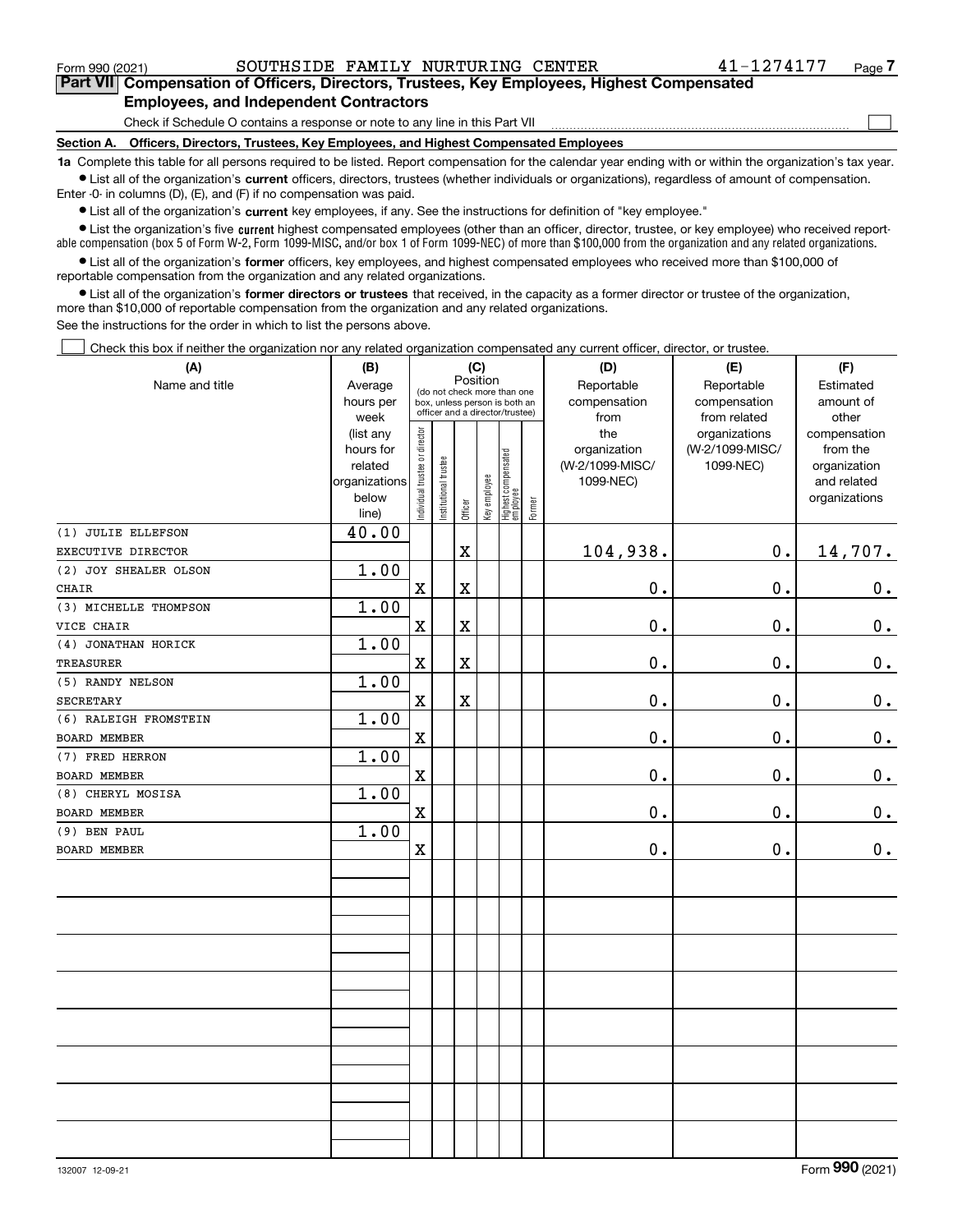|                 | SOUTHSIDE FAMILY NURTURING CENTER<br>Form 990 (2021)                                                                                                                                                                                                                             |                                                                      |                                |                       |                 |              |                                                                                                 |        |                                                     | 41-1274177                                        |                                      |                     |                                                          | Page 8  |
|-----------------|----------------------------------------------------------------------------------------------------------------------------------------------------------------------------------------------------------------------------------------------------------------------------------|----------------------------------------------------------------------|--------------------------------|-----------------------|-----------------|--------------|-------------------------------------------------------------------------------------------------|--------|-----------------------------------------------------|---------------------------------------------------|--------------------------------------|---------------------|----------------------------------------------------------|---------|
| <b>Part VII</b> | Section A. Officers, Directors, Trustees, Key Employees, and Highest Compensated Employees (continued)                                                                                                                                                                           |                                                                      |                                |                       |                 |              |                                                                                                 |        |                                                     |                                                   |                                      |                     |                                                          |         |
|                 | (A)<br>Name and title                                                                                                                                                                                                                                                            | (B)<br>Average<br>hours per<br>week                                  |                                |                       | (C)<br>Position |              | (do not check more than one<br>box, unless person is both an<br>officer and a director/trustee) |        | (D)<br>Reportable<br>compensation<br>from           | (E)<br>Reportable<br>compensation<br>from related |                                      |                     | (F)<br>Estimated<br>amount of<br>other                   |         |
|                 |                                                                                                                                                                                                                                                                                  | (list any<br>hours for<br>related<br>organizations<br>below<br>line) | Individual trustee or director | Institutional trustee | Officer         | key employee | Highest compensated<br>  employee                                                               | Former | the<br>organization<br>(W-2/1099-MISC/<br>1099-NEC) | organizations<br>(W-2/1099-MISC/<br>1099-NEC)     |                                      | compensation        | from the<br>organization<br>and related<br>organizations |         |
|                 |                                                                                                                                                                                                                                                                                  |                                                                      |                                |                       |                 |              |                                                                                                 |        |                                                     |                                                   |                                      |                     |                                                          |         |
|                 |                                                                                                                                                                                                                                                                                  |                                                                      |                                |                       |                 |              |                                                                                                 |        |                                                     |                                                   |                                      |                     |                                                          |         |
|                 |                                                                                                                                                                                                                                                                                  |                                                                      |                                |                       |                 |              |                                                                                                 |        |                                                     |                                                   |                                      |                     |                                                          |         |
|                 |                                                                                                                                                                                                                                                                                  |                                                                      |                                |                       |                 |              |                                                                                                 |        |                                                     |                                                   |                                      |                     |                                                          |         |
|                 |                                                                                                                                                                                                                                                                                  |                                                                      |                                |                       |                 |              |                                                                                                 |        |                                                     |                                                   |                                      |                     |                                                          |         |
|                 |                                                                                                                                                                                                                                                                                  |                                                                      |                                |                       |                 |              |                                                                                                 |        |                                                     |                                                   |                                      |                     |                                                          |         |
|                 |                                                                                                                                                                                                                                                                                  |                                                                      |                                |                       |                 |              |                                                                                                 |        |                                                     |                                                   |                                      |                     |                                                          |         |
|                 |                                                                                                                                                                                                                                                                                  |                                                                      |                                |                       |                 |              |                                                                                                 |        |                                                     |                                                   |                                      |                     |                                                          |         |
|                 |                                                                                                                                                                                                                                                                                  |                                                                      |                                |                       |                 |              |                                                                                                 |        | 104,938.                                            | 0.                                                |                                      |                     |                                                          | 14,707. |
|                 | c Total from continuation sheets to Part VII, Section A manufactured by                                                                                                                                                                                                          |                                                                      |                                |                       |                 |              |                                                                                                 |        | 0.<br>104,938.                                      |                                                   | $\overline{0}$ .<br>$\overline{0}$ . |                     | 14,707.                                                  | $0$ .   |
| 2               | Total number of individuals (including but not limited to those listed above) who received more than \$100,000 of reportable<br>compensation from the organization $\blacktriangleright$                                                                                         |                                                                      |                                |                       |                 |              |                                                                                                 |        |                                                     |                                                   |                                      |                     |                                                          | 1       |
| 3               | Did the organization list any former officer, director, trustee, key employee, or highest compensated employee on                                                                                                                                                                |                                                                      |                                |                       |                 |              |                                                                                                 |        |                                                     |                                                   |                                      |                     | Yes                                                      | No      |
|                 | line 1a? If "Yes," complete Schedule J for such individual manufactured contained and the line 1a? If "Yes," complete Schedule J for such individual<br>For any individual listed on line 1a, is the sum of reportable compensation and other compensation from the organization |                                                                      |                                |                       |                 |              |                                                                                                 |        |                                                     |                                                   |                                      | 3                   |                                                          | x       |
| 5               | Did any person listed on line 1a receive or accrue compensation from any unrelated organization or individual for services                                                                                                                                                       |                                                                      |                                |                       |                 |              |                                                                                                 |        |                                                     |                                                   |                                      | 4                   |                                                          | X<br>х  |
|                 | <b>Section B. Independent Contractors</b>                                                                                                                                                                                                                                        |                                                                      |                                |                       |                 |              |                                                                                                 |        |                                                     |                                                   |                                      | 5                   |                                                          |         |
| 1               | Complete this table for your five highest compensated independent contractors that received more than \$100,000 of compensation from<br>the organization. Report compensation for the calendar year ending with or within the organization's tax year.                           |                                                                      |                                |                       |                 |              |                                                                                                 |        |                                                     |                                                   |                                      |                     |                                                          |         |
|                 | (A)<br>Name and business address                                                                                                                                                                                                                                                 |                                                                      |                                | <b>NONE</b>           |                 |              |                                                                                                 |        | (B)<br>Description of services                      |                                                   |                                      | (C)<br>Compensation |                                                          |         |
|                 |                                                                                                                                                                                                                                                                                  |                                                                      |                                |                       |                 |              |                                                                                                 |        |                                                     |                                                   |                                      |                     |                                                          |         |
|                 |                                                                                                                                                                                                                                                                                  |                                                                      |                                |                       |                 |              |                                                                                                 |        |                                                     |                                                   |                                      |                     |                                                          |         |
|                 |                                                                                                                                                                                                                                                                                  |                                                                      |                                |                       |                 |              |                                                                                                 |        |                                                     |                                                   |                                      |                     |                                                          |         |
|                 |                                                                                                                                                                                                                                                                                  |                                                                      |                                |                       |                 |              |                                                                                                 |        |                                                     |                                                   |                                      |                     |                                                          |         |
| 2               | Total number of independent contractors (including but not limited to those listed above) who received more than                                                                                                                                                                 |                                                                      |                                |                       |                 |              |                                                                                                 |        |                                                     |                                                   |                                      |                     |                                                          |         |
|                 | \$100,000 of compensation from the organization                                                                                                                                                                                                                                  |                                                                      |                                |                       |                 | 0            |                                                                                                 |        |                                                     |                                                   |                                      |                     |                                                          |         |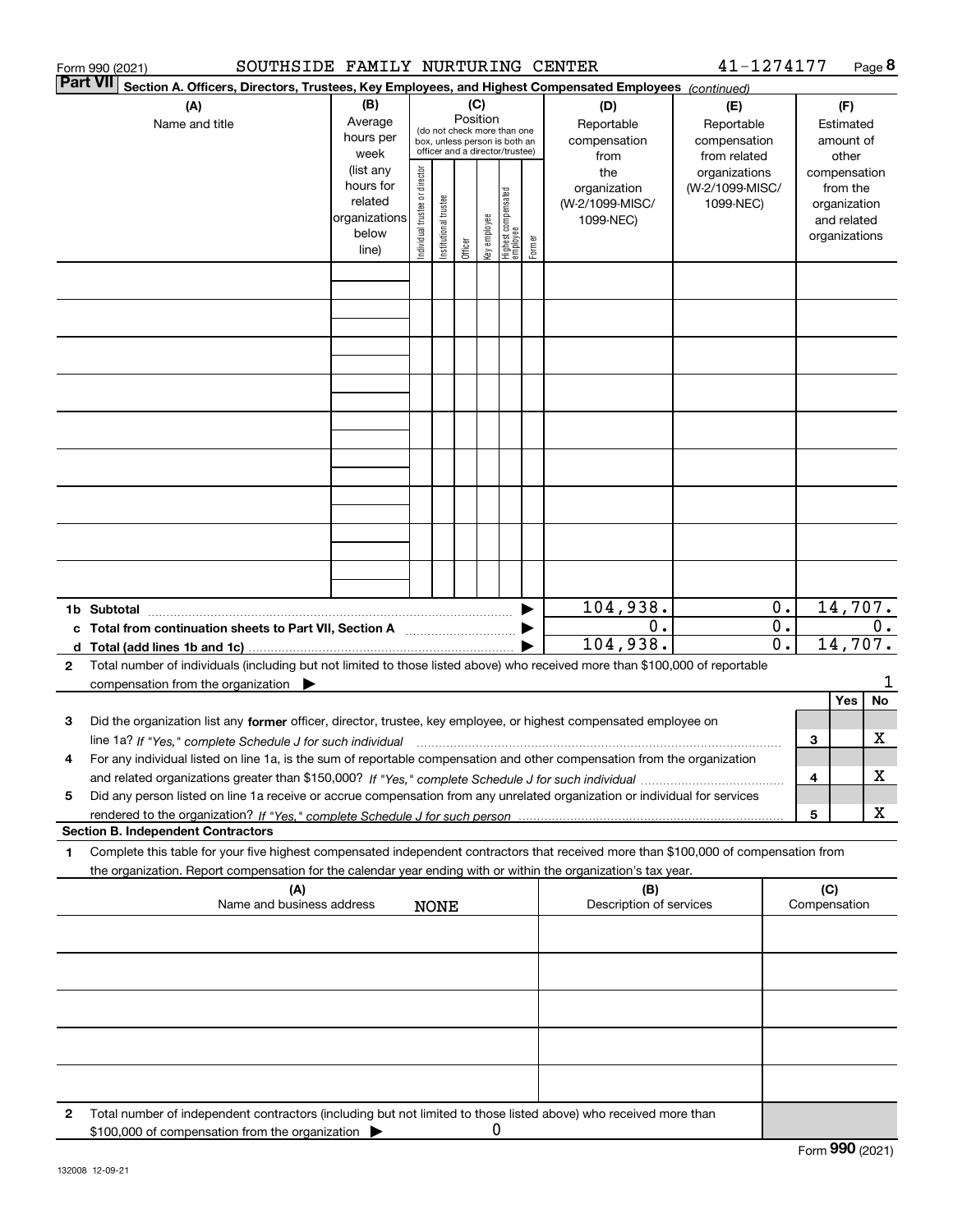|                                                           |                  |         | Form 990 (2021)                                                                                                       |      |                |                 |                      | SOUTHSIDE FAMILY NURTURING CENTER |                                                                                              | 41-1274177                    | Page 9                                                          |
|-----------------------------------------------------------|------------------|---------|-----------------------------------------------------------------------------------------------------------------------|------|----------------|-----------------|----------------------|-----------------------------------|----------------------------------------------------------------------------------------------|-------------------------------|-----------------------------------------------------------------|
|                                                           | <b>Part VIII</b> |         | <b>Statement of Revenue</b>                                                                                           |      |                |                 |                      |                                   |                                                                                              |                               |                                                                 |
|                                                           |                  |         | Check if Schedule O contains a response or note to any line in this Part VIII                                         |      |                |                 |                      |                                   |                                                                                              |                               |                                                                 |
|                                                           |                  |         |                                                                                                                       |      |                |                 |                      | (A)<br>Total revenue              | $\overline{(\mathsf{B})}$ $\overline{(\mathsf{C})}$<br>Related or exempt<br>function revenue | Unrelated<br>business revenue | (D)<br>Revenue excluded<br>from tax under<br>sections 512 - 514 |
|                                                           |                  |         | 1 a Federated campaigns                                                                                               |      | 1a             |                 | 115,500.             |                                   |                                                                                              |                               |                                                                 |
|                                                           |                  | b       | Membership dues                                                                                                       |      | 1 <sub>b</sub> |                 |                      |                                   |                                                                                              |                               |                                                                 |
|                                                           |                  | c       | Fundraising events                                                                                                    |      | 1 <sub>c</sub> |                 |                      |                                   |                                                                                              |                               |                                                                 |
|                                                           |                  |         | d Related organizations                                                                                               |      | 1d             |                 |                      |                                   |                                                                                              |                               |                                                                 |
|                                                           |                  | е       | Government grants (contributions)                                                                                     |      | 1e             |                 | 468,267.             |                                   |                                                                                              |                               |                                                                 |
|                                                           |                  |         | f All other contributions, gifts, grants, and                                                                         |      |                |                 |                      |                                   |                                                                                              |                               |                                                                 |
|                                                           |                  |         | similar amounts not included above                                                                                    |      | 1f             |                 | 1,220,701.           |                                   |                                                                                              |                               |                                                                 |
| Contributions, Gifts, Grants<br>and Other Similar Amounts |                  |         | Noncash contributions included in lines 1a-1f                                                                         |      |                | $1g$ \$         |                      |                                   |                                                                                              |                               |                                                                 |
|                                                           |                  | a<br>h. |                                                                                                                       |      |                |                 |                      | $\blacktriangleright$ 1,804,468.  |                                                                                              |                               |                                                                 |
|                                                           |                  |         |                                                                                                                       |      |                |                 | <b>Business Code</b> |                                   |                                                                                              |                               |                                                                 |
|                                                           |                  |         |                                                                                                                       |      |                |                 |                      |                                   |                                                                                              |                               |                                                                 |
| Program Service<br>Revenue                                | 2 a              |         | <u> 1989 - Johann Harry Harry Harry Harry Harry Harry Harry Harry Harry Harry Harry Harry Harry Harry Harry Harry</u> |      |                |                 |                      |                                   |                                                                                              |                               |                                                                 |
|                                                           |                  | b       | <u> 1989 - Johann Barn, amerikansk politiker (</u>                                                                    |      |                |                 |                      |                                   |                                                                                              |                               |                                                                 |
|                                                           |                  | с       | <u> 1989 - Andrea Stadt Britain, amerikansk politik (</u>                                                             |      |                |                 |                      |                                   |                                                                                              |                               |                                                                 |
|                                                           |                  | d       | <u> 1989 - Johann Stein, mars an de Brasilia (b. 1989)</u>                                                            |      |                |                 |                      |                                   |                                                                                              |                               |                                                                 |
|                                                           |                  | е       |                                                                                                                       |      |                |                 |                      |                                   |                                                                                              |                               |                                                                 |
|                                                           |                  |         |                                                                                                                       |      |                |                 |                      |                                   |                                                                                              |                               |                                                                 |
|                                                           |                  | g       |                                                                                                                       |      |                |                 | ▶                    |                                   |                                                                                              |                               |                                                                 |
|                                                           | 3                |         | Investment income (including dividends, interest, and                                                                 |      |                |                 |                      |                                   |                                                                                              |                               |                                                                 |
|                                                           |                  |         |                                                                                                                       |      |                |                 | ▶                    |                                   |                                                                                              |                               |                                                                 |
|                                                           | 4                |         | Income from investment of tax-exempt bond proceeds                                                                    |      |                |                 |                      |                                   |                                                                                              |                               |                                                                 |
|                                                           | 5                |         |                                                                                                                       |      |                |                 |                      |                                   |                                                                                              |                               |                                                                 |
|                                                           |                  |         |                                                                                                                       |      | (i) Real       |                 | (ii) Personal        |                                   |                                                                                              |                               |                                                                 |
|                                                           | 6а               |         | Gross rents                                                                                                           | l 6a |                |                 |                      |                                   |                                                                                              |                               |                                                                 |
|                                                           |                  | b       | Less: rental expenses                                                                                                 | 6b   |                |                 |                      |                                   |                                                                                              |                               |                                                                 |
|                                                           |                  | с       | Rental income or (loss)                                                                                               | 6с   |                |                 |                      |                                   |                                                                                              |                               |                                                                 |
|                                                           |                  | d       | Net rental income or (loss)                                                                                           |      |                |                 |                      |                                   |                                                                                              |                               |                                                                 |
|                                                           |                  |         | 7 a Gross amount from sales of                                                                                        |      | (i) Securities |                 | (ii) Other           |                                   |                                                                                              |                               |                                                                 |
|                                                           |                  |         | assets other than inventory                                                                                           | 7a   |                |                 |                      |                                   |                                                                                              |                               |                                                                 |
|                                                           |                  |         | <b>b</b> Less: cost or other basis                                                                                    |      |                |                 |                      |                                   |                                                                                              |                               |                                                                 |
|                                                           |                  |         | and sales expenses                                                                                                    | 7b   |                |                 |                      |                                   |                                                                                              |                               |                                                                 |
| evenue                                                    |                  |         | c Gain or (loss)                                                                                                      | 7c   |                |                 |                      |                                   |                                                                                              |                               |                                                                 |
|                                                           |                  |         |                                                                                                                       |      |                |                 |                      |                                   |                                                                                              |                               |                                                                 |
| Other <sub>R</sub>                                        |                  |         | 8 a Gross income from fundraising events (not                                                                         |      |                |                 |                      |                                   |                                                                                              |                               |                                                                 |
|                                                           |                  |         | including \$                                                                                                          |      |                |                 |                      |                                   |                                                                                              |                               |                                                                 |
|                                                           |                  |         | contributions reported on line 1c). See                                                                               |      |                |                 |                      |                                   |                                                                                              |                               |                                                                 |
|                                                           |                  |         |                                                                                                                       |      |                | 8a              |                      |                                   |                                                                                              |                               |                                                                 |
|                                                           |                  |         | <b>b</b> Less: direct expenses <i></i>                                                                                |      |                | 8b              |                      |                                   |                                                                                              |                               |                                                                 |
|                                                           |                  |         | c Net income or (loss) from fundraising events                                                                        |      |                |                 |                      |                                   |                                                                                              |                               |                                                                 |
|                                                           |                  |         | 9 a Gross income from gaming activities. See                                                                          |      |                |                 |                      |                                   |                                                                                              |                               |                                                                 |
|                                                           |                  |         |                                                                                                                       |      |                | 9а              |                      |                                   |                                                                                              |                               |                                                                 |
|                                                           |                  |         |                                                                                                                       |      |                | 9 <sub>b</sub>  |                      |                                   |                                                                                              |                               |                                                                 |
|                                                           |                  |         | c Net income or (loss) from gaming activities                                                                         |      |                |                 |                      |                                   |                                                                                              |                               |                                                                 |
|                                                           |                  |         | 10 a Gross sales of inventory, less returns                                                                           |      |                |                 |                      |                                   |                                                                                              |                               |                                                                 |
|                                                           |                  |         |                                                                                                                       |      |                | 10a             |                      |                                   |                                                                                              |                               |                                                                 |
|                                                           |                  |         | <b>b</b> Less: cost of goods sold                                                                                     |      |                | 10 <sub>b</sub> |                      |                                   |                                                                                              |                               |                                                                 |
|                                                           |                  |         | c Net income or (loss) from sales of inventory                                                                        |      |                |                 |                      |                                   |                                                                                              |                               |                                                                 |
|                                                           |                  |         |                                                                                                                       |      |                |                 | <b>Business Code</b> |                                   |                                                                                              |                               |                                                                 |
| Miscellaneous<br>Revenue                                  |                  |         | 11 a MISCELLANEOUS                                                                                                    |      |                |                 | 611710               | 5,087.                            |                                                                                              |                               | 5,087.                                                          |
|                                                           |                  | b       |                                                                                                                       |      |                |                 |                      |                                   |                                                                                              |                               |                                                                 |
|                                                           |                  | c       | the control of the control of the control of the control of the control of the control of                             |      |                |                 |                      |                                   |                                                                                              |                               |                                                                 |
|                                                           |                  |         |                                                                                                                       |      |                |                 |                      |                                   |                                                                                              |                               |                                                                 |
|                                                           |                  |         |                                                                                                                       |      |                |                 |                      | 5,087.                            |                                                                                              |                               |                                                                 |
|                                                           | 12               |         |                                                                                                                       |      |                |                 |                      | $\blacktriangleright$ 1,809,555.  | 0.                                                                                           | $\overline{0}$ .              | 5,087.                                                          |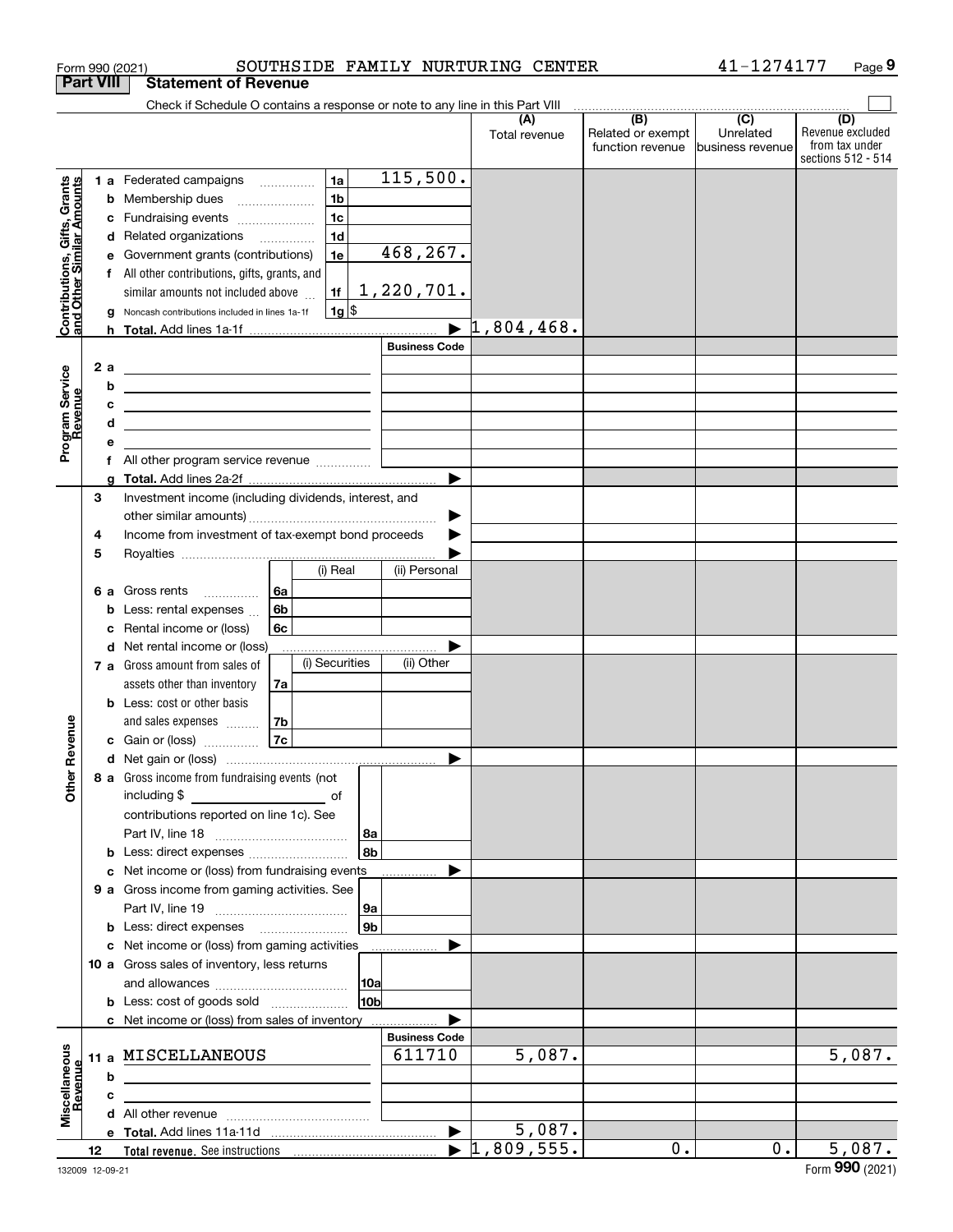Form 990 (2021) SOUTHSIDE FAMILY NURTURING CENTER 4 $1\text{--}1274177$   $_\text{Page}$ **Part IX Statement of Functional Expenses**

|              | Section 501(c)(3) and 501(c)(4) organizations must complete all columns. All other organizations must complete column (A).                                                                                   |                       |                                    |                                           |                                |
|--------------|--------------------------------------------------------------------------------------------------------------------------------------------------------------------------------------------------------------|-----------------------|------------------------------------|-------------------------------------------|--------------------------------|
|              | Check if Schedule O contains a response or note to any line in this Part IX                                                                                                                                  |                       |                                    |                                           |                                |
|              | Do not include amounts reported on lines 6b,<br>7b, 8b, 9b, and 10b of Part VIII.                                                                                                                            | (A)<br>Total expenses | (B)<br>Program service<br>expenses | (C)<br>Management and<br>general expenses | (D)<br>Fundraising<br>expenses |
| 1.           | Grants and other assistance to domestic organizations                                                                                                                                                        |                       |                                    |                                           |                                |
|              | and domestic governments. See Part IV, line 21                                                                                                                                                               |                       |                                    |                                           |                                |
| $\mathbf{2}$ | Grants and other assistance to domestic                                                                                                                                                                      |                       |                                    |                                           |                                |
|              | individuals. See Part IV, line 22                                                                                                                                                                            |                       |                                    |                                           |                                |
| 3            | Grants and other assistance to foreign                                                                                                                                                                       |                       |                                    |                                           |                                |
|              | organizations, foreign governments, and foreign                                                                                                                                                              |                       |                                    |                                           |                                |
|              | individuals. See Part IV, lines 15 and 16                                                                                                                                                                    |                       |                                    |                                           |                                |
| 4            | Benefits paid to or for members                                                                                                                                                                              |                       |                                    |                                           |                                |
| 5            | Compensation of current officers, directors,                                                                                                                                                                 |                       |                                    |                                           |                                |
|              | trustees, and key employees                                                                                                                                                                                  | 119,645.              | 23,929.                            | 29,911.                                   | 65,805.                        |
| 6            | Compensation not included above to disqualified                                                                                                                                                              |                       |                                    |                                           |                                |
|              | persons (as defined under section 4958(f)(1)) and                                                                                                                                                            |                       |                                    |                                           |                                |
|              | persons described in section 4958(c)(3)(B)                                                                                                                                                                   |                       |                                    |                                           |                                |
| 7            | Other salaries and wages                                                                                                                                                                                     | 514, 362.             | 483,653.                           | 2,752.                                    | 27,957.                        |
| 8            | Pension plan accruals and contributions (include                                                                                                                                                             |                       |                                    |                                           |                                |
|              | section 401(k) and 403(b) employer contributions)                                                                                                                                                            |                       |                                    |                                           |                                |
| 9            |                                                                                                                                                                                                              | 63,918.               | $\frac{62,494.}{38,332.}$          | 427.                                      | 997.                           |
| 10           |                                                                                                                                                                                                              | 47,042.               |                                    | $\overline{2,202}$ .                      | 6,508.                         |
| 11           | Fees for services (nonemployees):                                                                                                                                                                            |                       |                                    |                                           |                                |
|              |                                                                                                                                                                                                              |                       |                                    |                                           |                                |
| b            |                                                                                                                                                                                                              |                       |                                    |                                           |                                |
| c            |                                                                                                                                                                                                              | 39,001.               |                                    | 39,001.                                   |                                |
| d            |                                                                                                                                                                                                              |                       |                                    |                                           |                                |
| е            | Professional fundraising services. See Part IV, line 17                                                                                                                                                      |                       |                                    |                                           |                                |
| f            | Investment management fees                                                                                                                                                                                   |                       |                                    |                                           |                                |
|              | g Other. (If line 11g amount exceeds 10% of line 25,                                                                                                                                                         |                       |                                    |                                           |                                |
|              | column (A), amount, list line 11g expenses on Sch O.)                                                                                                                                                        | 40,787.               | <u>40,163.</u>                     | $\frac{158}{3,715}$                       | $\frac{466}{17,012}$ .         |
| 12           |                                                                                                                                                                                                              | 42,387.               | 21,660.                            |                                           |                                |
| 13           |                                                                                                                                                                                                              | 38, 223.              | 32,733.                            | 2,356.                                    | 3,134.                         |
| 14           |                                                                                                                                                                                                              |                       |                                    |                                           |                                |
| 15           |                                                                                                                                                                                                              |                       |                                    |                                           |                                |
| 16           |                                                                                                                                                                                                              | 52,900.               | 39,675.                            | 10,580.                                   | 2,645.                         |
| 17           |                                                                                                                                                                                                              | 8,561.                | 8,561.                             |                                           |                                |
| 18           | Payments of travel or entertainment expenses                                                                                                                                                                 |                       |                                    |                                           |                                |
|              | for any federal, state, or local public officials                                                                                                                                                            |                       |                                    |                                           |                                |
| 19           | Conferences, conventions, and meetings                                                                                                                                                                       |                       |                                    |                                           |                                |
| 20           | Interest                                                                                                                                                                                                     | 11,062.               | 8, 297.                            | $\overline{2,212}$ .                      | $\overline{553.}$              |
| 21           |                                                                                                                                                                                                              |                       |                                    |                                           |                                |
| 22           | Depreciation, depletion, and amortization                                                                                                                                                                    | 55,976.               | 41,982.                            | 11,195.                                   | 2,799.                         |
| 23           | Insurance                                                                                                                                                                                                    | 16,640.               | 12,480.                            | 3,328.                                    | 832.                           |
| 24           | Other expenses. Itemize expenses not covered<br>above. (List miscellaneous expenses on line 24e. If<br>line 24e amount exceeds 10% of line 25, column (A),<br>amount, list line 24e expenses on Schedule 0.) |                       |                                    |                                           |                                |
|              | a PROGRAM SUPPLIES AND AC                                                                                                                                                                                    | 55,343.               | 55, 343.                           |                                           |                                |
| b            | MEAL PROGRAM                                                                                                                                                                                                 | 6, 143.               | 6, 143.                            |                                           |                                |
|              | TRAINING                                                                                                                                                                                                     | 3,443.                | 3,443.                             |                                           |                                |
| d            | MISCELLANEOUS EXPENSES                                                                                                                                                                                       | 1,971.                |                                    | 1,196.                                    | 775.                           |
|              | e All other expenses                                                                                                                                                                                         |                       |                                    |                                           |                                |
| 25           | Total functional expenses. Add lines 1 through 24e                                                                                                                                                           | 1, 117, 404.          | 878,888.                           | 109,033.                                  | 129,483.                       |
| 26           | Joint costs. Complete this line only if the organization                                                                                                                                                     |                       |                                    |                                           |                                |
|              | reported in column (B) joint costs from a combined                                                                                                                                                           |                       |                                    |                                           |                                |
|              | educational campaign and fundraising solicitation.                                                                                                                                                           |                       |                                    |                                           |                                |
|              | Check here $\blacktriangleright$<br>if following SOP 98-2 (ASC 958-720)                                                                                                                                      |                       |                                    |                                           |                                |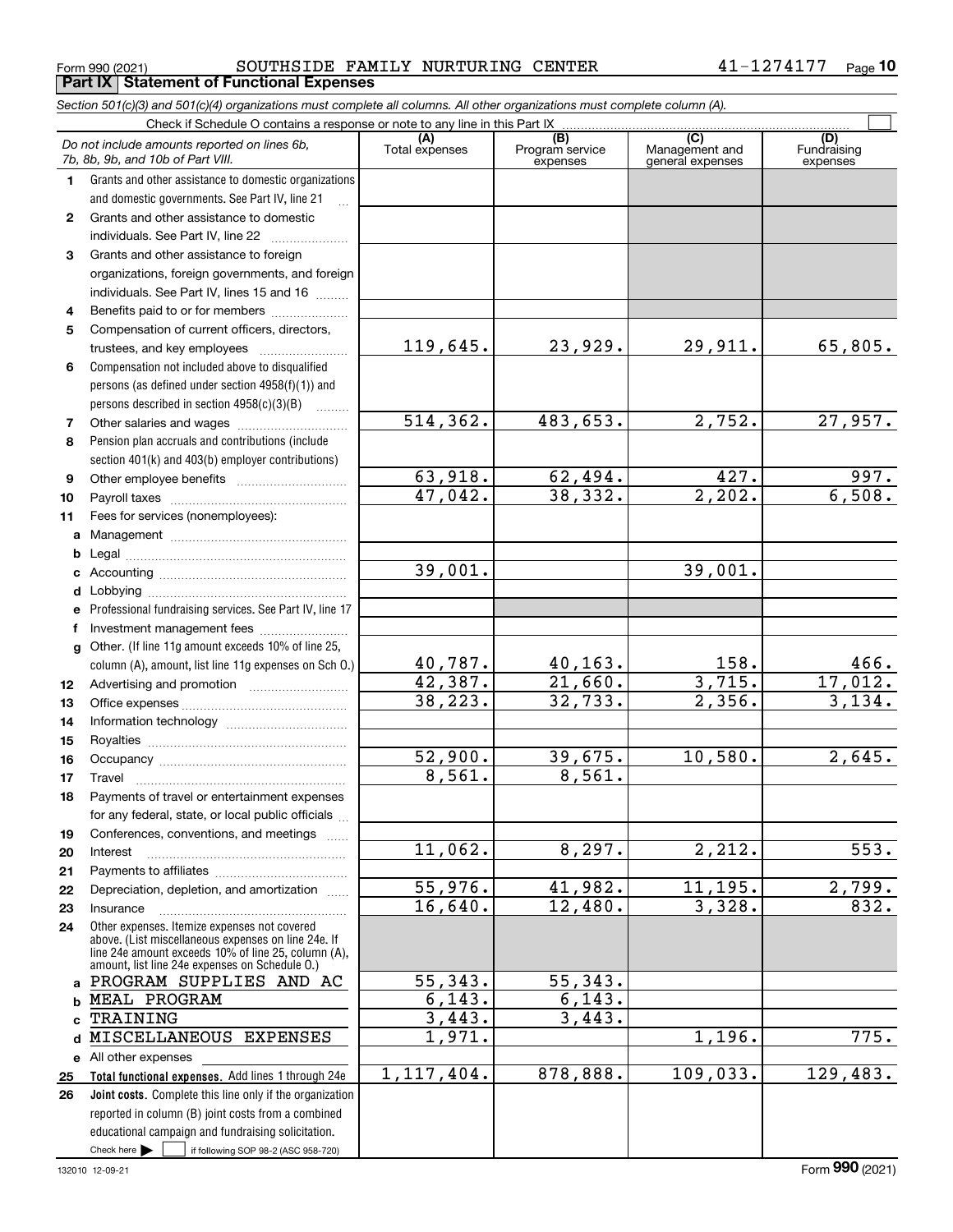| Form 990 (2021) |                 | SOUTHSIDE | FAMILY NURTURING | CENTER | $\sqrt{ }$<br>⊥ 4 | $P$ age |
|-----------------|-----------------|-----------|------------------|--------|-------------------|---------|
| $D_{out}$ V     | l Dalanaa Chaat |           |                  |        |                   |         |

|                             |    | Check if Schedule O contains a response or note to any line in this Part X                                                                                                                                                     |                        |                              |                          |                  |                    |
|-----------------------------|----|--------------------------------------------------------------------------------------------------------------------------------------------------------------------------------------------------------------------------------|------------------------|------------------------------|--------------------------|------------------|--------------------|
|                             |    |                                                                                                                                                                                                                                |                        |                              | (A)<br>Beginning of year |                  | (B)<br>End of year |
|                             | 1  |                                                                                                                                                                                                                                | 347,218.               | $\mathbf{1}$                 | 391,840.                 |                  |                    |
|                             | 2  |                                                                                                                                                                                                                                | 256, 503.              | $\mathbf{2}$                 | 757,743.                 |                  |                    |
|                             | з  |                                                                                                                                                                                                                                | 155,402.               | $\mathbf{3}$                 | 138,133.                 |                  |                    |
|                             | 4  |                                                                                                                                                                                                                                | 2,157.                 | $\overline{\mathbf{4}}$      | 1,432.                   |                  |                    |
|                             | 5  | Loans and other receivables from any current or former officer, director,                                                                                                                                                      |                        |                              |                          |                  |                    |
|                             |    | trustee, key employee, creator or founder, substantial contributor, or 35%                                                                                                                                                     |                        |                              |                          |                  |                    |
|                             |    | controlled entity or family member of any of these persons                                                                                                                                                                     |                        |                              |                          | 5                |                    |
|                             | 6  | Loans and other receivables from other disqualified persons (as defined                                                                                                                                                        |                        |                              |                          |                  |                    |
|                             |    | under section $4958(f)(1)$ , and persons described in section $4958(c)(3)(B)$                                                                                                                                                  |                        | $\ldots$                     |                          | 6                |                    |
|                             | 7  |                                                                                                                                                                                                                                |                        |                              |                          | $\overline{7}$   |                    |
| Assets                      | 8  |                                                                                                                                                                                                                                |                        |                              |                          | 8                |                    |
|                             | 9  | Prepaid expenses and deferred charges                                                                                                                                                                                          |                        |                              | 9,118.                   | $\boldsymbol{9}$ | 9,572.             |
|                             |    | <b>10a</b> Land, buildings, and equipment: cost or other                                                                                                                                                                       |                        |                              |                          |                  |                    |
|                             |    | basis. Complete Part VI of Schedule D  10a                                                                                                                                                                                     |                        |                              |                          |                  |                    |
|                             |    | <b>b</b> Less: accumulated depreciation                                                                                                                                                                                        |                        | 2, 211, 936.<br>1, 105, 385. | 1, 134, 971.             | 10 <sub>c</sub>  | <u>1,106,551.</u>  |
|                             | 11 |                                                                                                                                                                                                                                |                        |                              | 11                       | 13,540.          |                    |
|                             | 12 |                                                                                                                                                                                                                                |                        | 12                           |                          |                  |                    |
|                             | 13 |                                                                                                                                                                                                                                |                        | 13                           |                          |                  |                    |
|                             | 14 |                                                                                                                                                                                                                                |                        | 14                           |                          |                  |                    |
|                             | 15 |                                                                                                                                                                                                                                | 23, 250.               | 15                           | 30,973.                  |                  |                    |
|                             | 16 |                                                                                                                                                                                                                                | 1,928,619.             | 16                           | 2,449,784.               |                  |                    |
|                             | 17 |                                                                                                                                                                                                                                | 68,040.                | 17                           | 56,320.                  |                  |                    |
|                             | 18 |                                                                                                                                                                                                                                |                        | 18                           |                          |                  |                    |
|                             | 19 | Deferred revenue manual contracts and contracts are contracted and contract and contract are contracted and contract are contracted and contract are contracted and contract are contracted and contract are contracted and co |                        |                              |                          | 19               |                    |
|                             | 20 |                                                                                                                                                                                                                                |                        |                              |                          | 20               |                    |
|                             | 21 | Escrow or custodial account liability. Complete Part IV of Schedule D                                                                                                                                                          |                        |                              |                          | 21               |                    |
|                             | 22 | Loans and other payables to any current or former officer, director,                                                                                                                                                           |                        |                              |                          |                  |                    |
| Liabilities                 |    | trustee, key employee, creator or founder, substantial contributor, or 35%                                                                                                                                                     |                        |                              |                          |                  |                    |
|                             |    | controlled entity or family member of any of these persons                                                                                                                                                                     |                        |                              |                          | 22               |                    |
|                             | 23 | Secured mortgages and notes payable to unrelated third parties                                                                                                                                                                 | $\overline{264,024}$ . | 23                           | $\overline{250,040}$ .   |                  |                    |
|                             | 24 |                                                                                                                                                                                                                                |                        | 156,700.                     | 24                       |                  |                    |
|                             | 25 | Other liabilities (including federal income tax, payables to related third                                                                                                                                                     |                        |                              |                          |                  |                    |
|                             |    | parties, and other liabilities not included on lines 17-24). Complete Part X                                                                                                                                                   |                        |                              |                          |                  |                    |
|                             |    | of Schedule D                                                                                                                                                                                                                  | $0$ .                  | 25                           | 10,757.                  |                  |                    |
|                             | 26 | Total liabilities. Add lines 17 through 25                                                                                                                                                                                     |                        |                              | 488, 764.                | 26               | 317, 117.          |
|                             |    | Organizations that follow FASB ASC 958, check here $\triangleright \lfloor X \rfloor$                                                                                                                                          |                        |                              |                          |                  |                    |
|                             |    | and complete lines 27, 28, 32, and 33.                                                                                                                                                                                         |                        |                              |                          |                  |                    |
|                             | 27 |                                                                                                                                                                                                                                | 1,342,475.             | 27                           | 2,035,643.               |                  |                    |
|                             | 28 |                                                                                                                                                                                                                                | 97,380.                | 28                           | 97,024.                  |                  |                    |
|                             |    | Organizations that do not follow FASB ASC 958, check here ▶ [                                                                                                                                                                  |                        |                              |                          |                  |                    |
|                             |    | and complete lines 29 through 33.                                                                                                                                                                                              |                        |                              |                          |                  |                    |
|                             | 29 |                                                                                                                                                                                                                                |                        |                              |                          | 29               |                    |
|                             | 30 | Paid-in or capital surplus, or land, building, or equipment fund                                                                                                                                                               |                        |                              |                          | 30               |                    |
| Net Assets or Fund Balances | 31 | Retained earnings, endowment, accumulated income, or other funds                                                                                                                                                               |                        |                              |                          | 31               |                    |
|                             | 32 |                                                                                                                                                                                                                                |                        |                              | 1,439,855.               | 32               | 2, 132, 667.       |
|                             | 33 |                                                                                                                                                                                                                                |                        |                              | 1,928,619.               | 33               | 2,449,784.         |

Form (2021) **990**

**Part X Balance Sheet**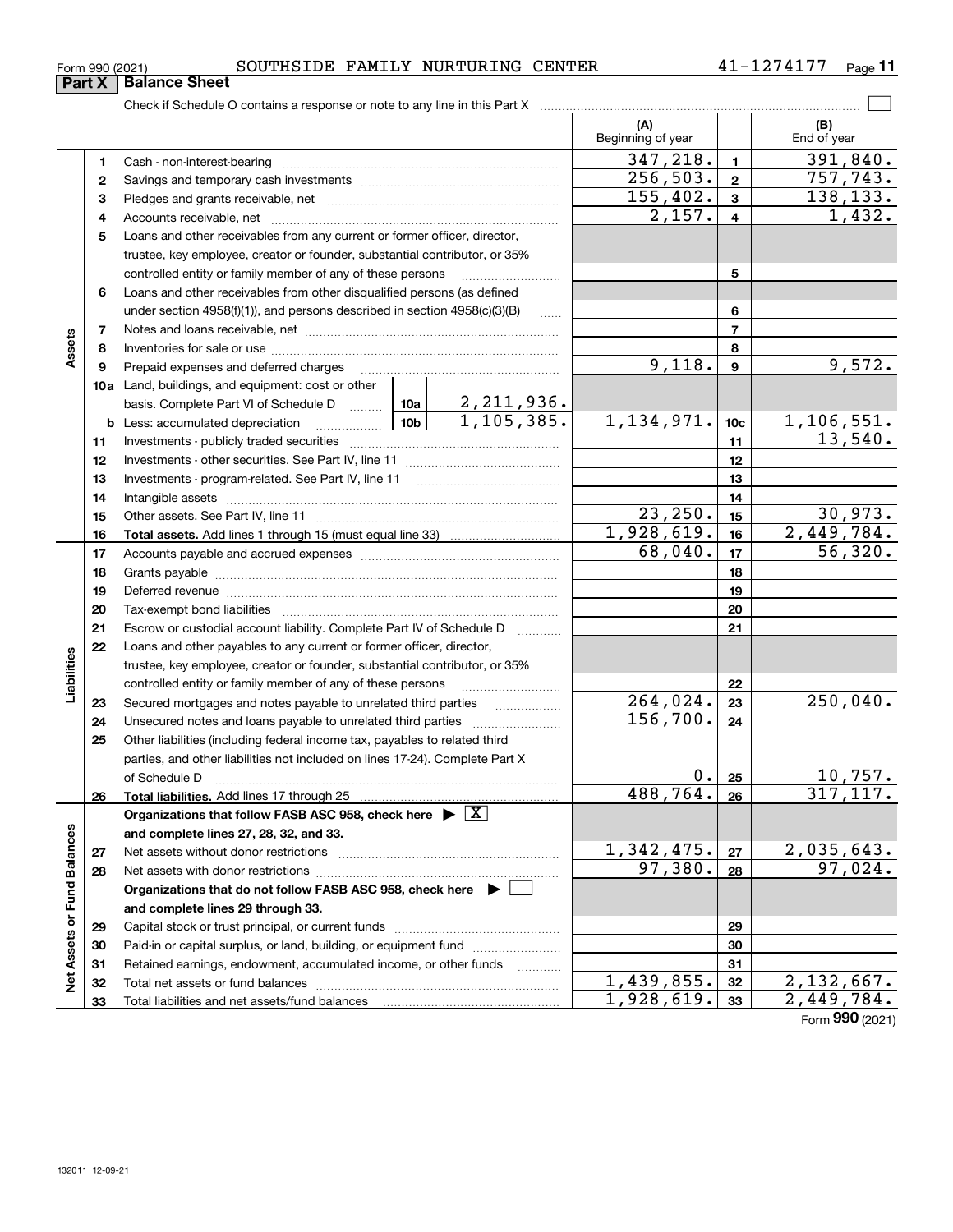|    | SOUTHSIDE FAMILY NURTURING CENTER<br>Form 990 (2021)                                                                                 |                 | 41-1274177              |     | Page $12$ |
|----|--------------------------------------------------------------------------------------------------------------------------------------|-----------------|-------------------------|-----|-----------|
|    | Part XI<br><b>Reconciliation of Net Assets</b>                                                                                       |                 |                         |     |           |
|    |                                                                                                                                      |                 |                         |     |           |
|    |                                                                                                                                      |                 |                         |     |           |
| 1  |                                                                                                                                      | 1.              | 1,809,555.              |     |           |
| 2  | Total expenses (must equal Part IX, column (A), line 25)                                                                             | $\mathbf{2}$    | 1,117,404.              |     |           |
| з  | Revenue less expenses. Subtract line 2 from line 1                                                                                   | 3               |                         |     | 692, 151. |
| 4  |                                                                                                                                      | $\overline{4}$  | $\overline{1,439},855.$ |     |           |
| 5  | Net unrealized gains (losses) on investments                                                                                         | 5               |                         |     | 661.      |
| 6  |                                                                                                                                      | 6               |                         |     |           |
| 7  | Investment expenses                                                                                                                  | $\overline{7}$  |                         |     |           |
| 8  | Prior period adjustments                                                                                                             | 8               |                         |     |           |
| 9  | Other changes in net assets or fund balances (explain on Schedule O)                                                                 | $\mathbf{9}$    |                         |     | 0.        |
| 10 | Net assets or fund balances at end of year. Combine lines 3 through 9 (must equal Part X, line 32,                                   |                 |                         |     |           |
|    |                                                                                                                                      | 10 <sup>1</sup> | 2,132,667.              |     |           |
|    | Part XII Financial Statements and Reporting                                                                                          |                 |                         |     |           |
|    |                                                                                                                                      |                 |                         |     |           |
|    |                                                                                                                                      |                 |                         | Yes | No        |
| 1  | $\boxed{\text{X}}$ Accrual<br>Accounting method used to prepare the Form 990: <u>June</u> Cash<br>Other                              |                 |                         |     |           |
|    | If the organization changed its method of accounting from a prior year or checked "Other," explain on Schedule O.                    |                 |                         |     |           |
|    | 2a Were the organization's financial statements compiled or reviewed by an independent accountant?                                   |                 | 2a                      |     | Χ         |
|    | If "Yes," check a box below to indicate whether the financial statements for the year were compiled or reviewed on a                 |                 |                         |     |           |
|    | separate basis, consolidated basis, or both:                                                                                         |                 |                         |     |           |
|    | Both consolidated and separate basis<br>Separate basis<br>Consolidated basis                                                         |                 |                         |     |           |
|    | <b>b</b> Were the organization's financial statements audited by an independent accountant?                                          |                 | 2 <sub>b</sub>          | х   |           |
|    | If "Yes," check a box below to indicate whether the financial statements for the year were audited on a separate basis,              |                 |                         |     |           |
|    | consolidated basis, or both:                                                                                                         |                 |                         |     |           |
|    | $X$ Separate basis<br><b>Consolidated basis</b><br>Both consolidated and separate basis                                              |                 |                         |     |           |
|    | c If "Yes" to line 2a or 2b, does the organization have a committee that assumes responsibility for oversight of the audit,          |                 |                         |     |           |
|    |                                                                                                                                      |                 | 2c                      | x   |           |
|    | If the organization changed either its oversight process or selection process during the tax year, explain on Schedule O.            |                 |                         |     |           |
|    | 3a As a result of a federal award, was the organization required to undergo an audit or audits as set forth in the Single Audit      |                 |                         |     |           |
|    |                                                                                                                                      |                 | За                      |     | Χ         |
|    | <b>b</b> If "Yes," did the organization undergo the required audit or audits? If the organization did not undergo the required audit |                 |                         |     |           |
|    |                                                                                                                                      |                 | 3b                      |     |           |

Form (2021) **990**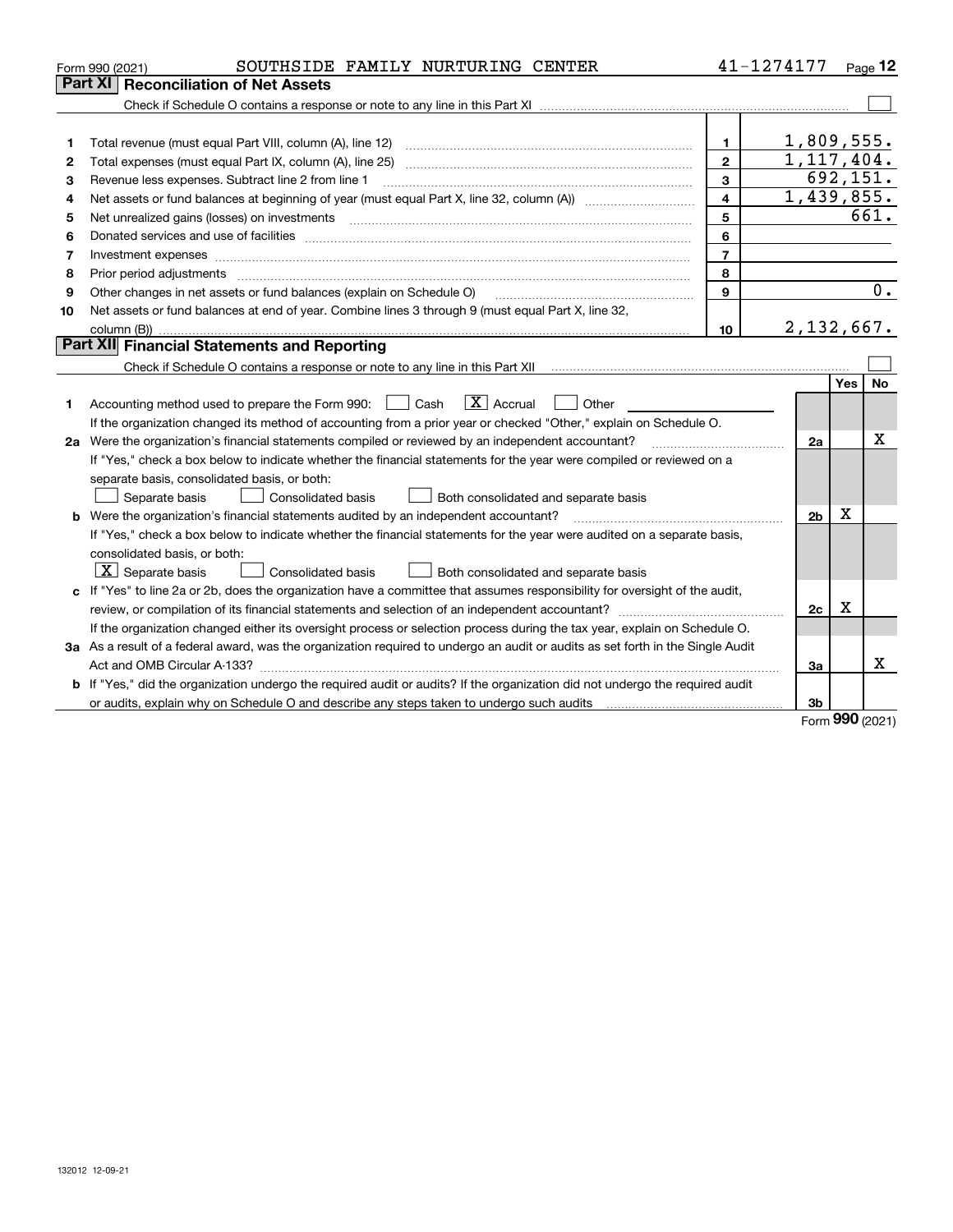**(Form 990)**

# **Public Charity Status and Public Support**

**Complete if the organization is a section 501(c)(3) organization or a section 4947(a)(1) nonexempt charitable trust.**

| Department of the Treasury<br>Internal Revenue Service |        |                                             |  | Attach to Form 990 or Form 990-EZ.<br>$\blacktriangleright$ Go to www.irs.gov/Form990 for instructions and the latest information. | <b>Open to Public</b><br>Inspection                                                                                                          |                             |                                 |                            |  |                                       |
|--------------------------------------------------------|--------|---------------------------------------------|--|------------------------------------------------------------------------------------------------------------------------------------|----------------------------------------------------------------------------------------------------------------------------------------------|-----------------------------|---------------------------------|----------------------------|--|---------------------------------------|
| Name of the organization                               |        |                                             |  |                                                                                                                                    |                                                                                                                                              |                             |                                 |                            |  | <b>Employer identification number</b> |
|                                                        |        |                                             |  |                                                                                                                                    | SOUTHSIDE FAMILY NURTURING CENTER                                                                                                            |                             |                                 |                            |  | 41-1274177                            |
|                                                        | Part I |                                             |  |                                                                                                                                    | Reason for Public Charity Status. (All organizations must complete this part.) See instructions.                                             |                             |                                 |                            |  |                                       |
|                                                        |        |                                             |  |                                                                                                                                    |                                                                                                                                              |                             |                                 |                            |  |                                       |
|                                                        |        |                                             |  |                                                                                                                                    | The organization is not a private foundation because it is: (For lines 1 through 12, check only one box.)                                    |                             |                                 |                            |  |                                       |
| 1                                                      |        |                                             |  |                                                                                                                                    | A church, convention of churches, or association of churches described in section 170(b)(1)(A)(i).                                           |                             |                                 |                            |  |                                       |
| 2                                                      |        |                                             |  |                                                                                                                                    | A school described in section 170(b)(1)(A)(ii). (Attach Schedule E (Form 990).)                                                              |                             |                                 |                            |  |                                       |
| 3                                                      |        |                                             |  |                                                                                                                                    | A hospital or a cooperative hospital service organization described in section 170(b)(1)(A)(iii).                                            |                             |                                 |                            |  |                                       |
| 4                                                      |        |                                             |  |                                                                                                                                    | A medical research organization operated in conjunction with a hospital described in section 170(b)(1)(A)(iii). Enter the hospital's name,   |                             |                                 |                            |  |                                       |
|                                                        |        | city, and state:                            |  |                                                                                                                                    |                                                                                                                                              |                             |                                 |                            |  |                                       |
| 5                                                      |        |                                             |  |                                                                                                                                    | An organization operated for the benefit of a college or university owned or operated by a governmental unit described in                    |                             |                                 |                            |  |                                       |
|                                                        |        |                                             |  | section 170(b)(1)(A)(iv). (Complete Part II.)                                                                                      |                                                                                                                                              |                             |                                 |                            |  |                                       |
| 6                                                      |        |                                             |  |                                                                                                                                    | A federal, state, or local government or governmental unit described in section 170(b)(1)(A)(v).                                             |                             |                                 |                            |  |                                       |
|                                                        | 7   X  |                                             |  |                                                                                                                                    | An organization that normally receives a substantial part of its support from a governmental unit or from the general public described in    |                             |                                 |                            |  |                                       |
|                                                        |        |                                             |  | section 170(b)(1)(A)(vi). (Complete Part II.)                                                                                      |                                                                                                                                              |                             |                                 |                            |  |                                       |
| 8                                                      |        |                                             |  |                                                                                                                                    | A community trust described in section 170(b)(1)(A)(vi). (Complete Part II.)                                                                 |                             |                                 |                            |  |                                       |
| 9                                                      |        |                                             |  |                                                                                                                                    | An agricultural research organization described in section 170(b)(1)(A)(ix) operated in conjunction with a land-grant college                |                             |                                 |                            |  |                                       |
|                                                        |        |                                             |  |                                                                                                                                    | or university or a non-land-grant college of agriculture (see instructions). Enter the name, city, and state of the college or               |                             |                                 |                            |  |                                       |
|                                                        |        | university:                                 |  |                                                                                                                                    |                                                                                                                                              |                             |                                 |                            |  |                                       |
| 10                                                     |        |                                             |  |                                                                                                                                    | An organization that normally receives (1) more than 33 1/3% of its support from contributions, membership fees, and gross receipts from     |                             |                                 |                            |  |                                       |
|                                                        |        |                                             |  |                                                                                                                                    | activities related to its exempt functions, subject to certain exceptions; and (2) no more than 33 1/3% of its support from gross investment |                             |                                 |                            |  |                                       |
|                                                        |        |                                             |  |                                                                                                                                    | income and unrelated business taxable income (less section 511 tax) from businesses acquired by the organization after June 30, 1975.        |                             |                                 |                            |  |                                       |
|                                                        |        |                                             |  | See section 509(a)(2). (Complete Part III.)                                                                                        |                                                                                                                                              |                             |                                 |                            |  |                                       |
| 11                                                     |        |                                             |  |                                                                                                                                    | An organization organized and operated exclusively to test for public safety. See section 509(a)(4).                                         |                             |                                 |                            |  |                                       |
| 12                                                     |        |                                             |  |                                                                                                                                    | An organization organized and operated exclusively for the benefit of, to perform the functions of, or to carry out the purposes of one or   |                             |                                 |                            |  |                                       |
|                                                        |        |                                             |  |                                                                                                                                    | more publicly supported organizations described in section 509(a)(1) or section 509(a)(2). See section 509(a)(3). Check the box on           |                             |                                 |                            |  |                                       |
|                                                        |        |                                             |  |                                                                                                                                    | lines 12a through 12d that describes the type of supporting organization and complete lines 12e, 12f, and 12g.                               |                             |                                 |                            |  |                                       |
| а                                                      |        |                                             |  |                                                                                                                                    | Type I. A supporting organization operated, supervised, or controlled by its supported organization(s), typically by giving                  |                             |                                 |                            |  |                                       |
|                                                        |        |                                             |  |                                                                                                                                    | the supported organization(s) the power to regularly appoint or elect a majority of the directors or trustees of the supporting              |                             |                                 |                            |  |                                       |
|                                                        |        |                                             |  | organization. You must complete Part IV, Sections A and B.                                                                         |                                                                                                                                              |                             |                                 |                            |  |                                       |
| b                                                      |        |                                             |  |                                                                                                                                    | Type II. A supporting organization supervised or controlled in connection with its supported organization(s), by having                      |                             |                                 |                            |  |                                       |
|                                                        |        |                                             |  |                                                                                                                                    | control or management of the supporting organization vested in the same persons that control or manage the supported                         |                             |                                 |                            |  |                                       |
|                                                        |        |                                             |  | organization(s). You must complete Part IV, Sections A and C.                                                                      |                                                                                                                                              |                             |                                 |                            |  |                                       |
| с                                                      |        |                                             |  |                                                                                                                                    | Type III functionally integrated. A supporting organization operated in connection with, and functionally integrated with,                   |                             |                                 |                            |  |                                       |
|                                                        |        |                                             |  |                                                                                                                                    | its supported organization(s) (see instructions). You must complete Part IV, Sections A, D, and E.                                           |                             |                                 |                            |  |                                       |
| d                                                      |        |                                             |  |                                                                                                                                    | Type III non-functionally integrated. A supporting organization operated in connection with its supported organization(s)                    |                             |                                 |                            |  |                                       |
|                                                        |        |                                             |  |                                                                                                                                    | that is not functionally integrated. The organization generally must satisfy a distribution requirement and an attentiveness                 |                             |                                 |                            |  |                                       |
|                                                        |        |                                             |  |                                                                                                                                    | requirement (see instructions). You must complete Part IV, Sections A and D, and Part V.                                                     |                             |                                 |                            |  |                                       |
| е                                                      |        |                                             |  |                                                                                                                                    | Check this box if the organization received a written determination from the IRS that it is a Type I, Type II, Type III                      |                             |                                 |                            |  |                                       |
|                                                        |        |                                             |  |                                                                                                                                    | functionally integrated, or Type III non-functionally integrated supporting organization.                                                    |                             |                                 |                            |  |                                       |
| f                                                      |        | Enter the number of supported organizations |  |                                                                                                                                    |                                                                                                                                              |                             |                                 |                            |  |                                       |
|                                                        |        |                                             |  | Provide the following information about the supported organization(s).                                                             |                                                                                                                                              |                             |                                 |                            |  |                                       |
|                                                        |        | (i) Name of supported                       |  | (ii) EIN                                                                                                                           | (iii) Type of organization                                                                                                                   | in your governing document? | (iv) Is the organization listed | (v) Amount of monetary     |  | (vi) Amount of other                  |
|                                                        |        | organization                                |  |                                                                                                                                    | (described on lines 1-10<br>above (see instructions))                                                                                        | Yes                         | No                              | support (see instructions) |  | support (see instructions)            |
|                                                        |        |                                             |  |                                                                                                                                    |                                                                                                                                              |                             |                                 |                            |  |                                       |
|                                                        |        |                                             |  |                                                                                                                                    |                                                                                                                                              |                             |                                 |                            |  |                                       |
|                                                        |        |                                             |  |                                                                                                                                    |                                                                                                                                              |                             |                                 |                            |  |                                       |
|                                                        |        |                                             |  |                                                                                                                                    |                                                                                                                                              |                             |                                 |                            |  |                                       |
|                                                        |        |                                             |  |                                                                                                                                    |                                                                                                                                              |                             |                                 |                            |  |                                       |
|                                                        |        |                                             |  |                                                                                                                                    |                                                                                                                                              |                             |                                 |                            |  |                                       |
|                                                        |        |                                             |  |                                                                                                                                    |                                                                                                                                              |                             |                                 |                            |  |                                       |
|                                                        |        |                                             |  |                                                                                                                                    |                                                                                                                                              |                             |                                 |                            |  |                                       |
|                                                        |        |                                             |  |                                                                                                                                    |                                                                                                                                              |                             |                                 |                            |  |                                       |
|                                                        |        |                                             |  |                                                                                                                                    |                                                                                                                                              |                             |                                 |                            |  |                                       |
| Total                                                  |        |                                             |  |                                                                                                                                    |                                                                                                                                              |                             |                                 |                            |  |                                       |

OMB No. 1545-0047

**2021**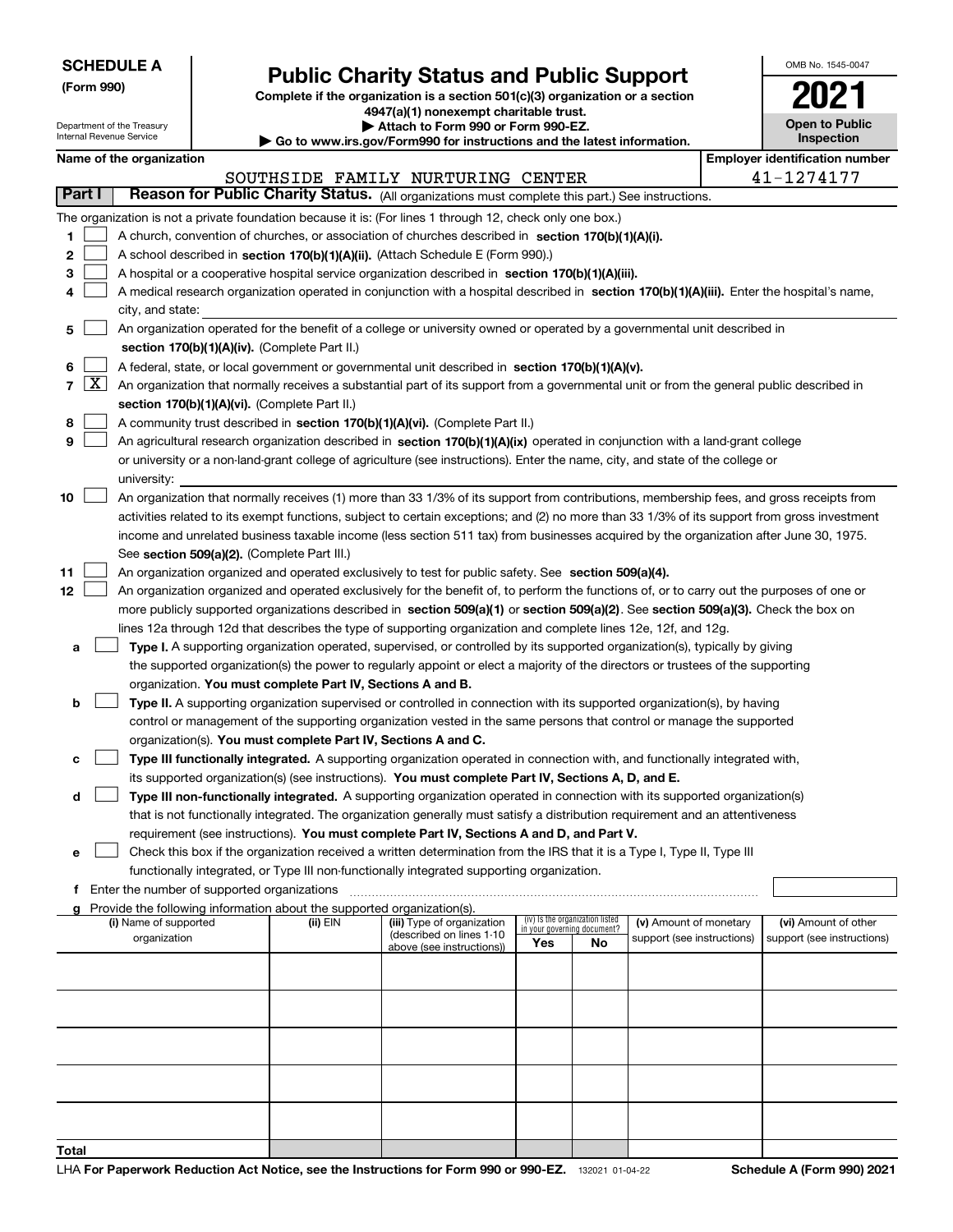Schedule A (Form 990) 2021 SOUTHSIDE FAMILY NURTURING CENTER 4 $1$ - $1274177$  Page

(Complete only if you checked the box on line 5, 7, or 8 of Part I or if the organization failed to qualify under Part III. If the organization fails to qualify under the tests listed below, please complete Part III.) **Part II Support Schedule for Organizations Described in Sections 170(b)(1)(A)(iv) and 170(b)(1)(A)(vi)**

|    | <b>Section A. Public Support</b>                                                                                                               |          |                       |            |            |          |                                          |
|----|------------------------------------------------------------------------------------------------------------------------------------------------|----------|-----------------------|------------|------------|----------|------------------------------------------|
|    | Calendar year (or fiscal year beginning in)                                                                                                    | (a) 2017 | $(b)$ 2018            | $(c)$ 2019 | $(d)$ 2020 | (e) 2021 | (f) Total                                |
|    | 1 Gifts, grants, contributions, and                                                                                                            |          |                       |            |            |          |                                          |
|    | membership fees received. (Do not                                                                                                              |          |                       |            |            |          |                                          |
|    | include any "unusual grants.")                                                                                                                 | 1529324. | 749,607.              | 862,266.   | 1151870.   | 1804468. | 6097535.                                 |
|    | 2 Tax revenues levied for the organ-                                                                                                           |          |                       |            |            |          |                                          |
|    | ization's benefit and either paid to                                                                                                           |          |                       |            |            |          |                                          |
|    | or expended on its behalf                                                                                                                      |          |                       |            |            |          |                                          |
|    | 3 The value of services or facilities                                                                                                          |          |                       |            |            |          |                                          |
|    | furnished by a governmental unit to                                                                                                            |          |                       |            |            |          |                                          |
|    | the organization without charge                                                                                                                |          |                       |            |            |          |                                          |
|    | 4 Total. Add lines 1 through 3                                                                                                                 | 1529324. | 749,607.              | 862, 266.  | 1151870.   | 1804468. | 6097535.                                 |
| 5. | The portion of total contributions                                                                                                             |          |                       |            |            |          |                                          |
|    | by each person (other than a                                                                                                                   |          |                       |            |            |          |                                          |
|    | governmental unit or publicly                                                                                                                  |          |                       |            |            |          |                                          |
|    |                                                                                                                                                |          |                       |            |            |          |                                          |
|    | supported organization) included                                                                                                               |          |                       |            |            |          |                                          |
|    | on line 1 that exceeds 2% of the                                                                                                               |          |                       |            |            |          |                                          |
|    | amount shown on line 11,                                                                                                                       |          |                       |            |            |          |                                          |
|    | column (f)                                                                                                                                     |          |                       |            |            |          | 1961122.                                 |
|    | 6 Public support. Subtract line 5 from line 4.                                                                                                 |          |                       |            |            |          | 4136413.                                 |
|    | <b>Section B. Total Support</b>                                                                                                                |          |                       |            |            |          |                                          |
|    | Calendar year (or fiscal year beginning in)                                                                                                    | (a) 2017 | $(b)$ 2018            | $(c)$ 2019 | $(d)$ 2020 | (e) 2021 | (f) Total                                |
|    | <b>7</b> Amounts from line 4                                                                                                                   | 1529324. | $\overline{749,}607.$ | 862, 266.  | 1151870.   | 1804468. | 6097535.                                 |
|    | 8 Gross income from interest,                                                                                                                  |          |                       |            |            |          |                                          |
|    | dividends, payments received on                                                                                                                |          |                       |            |            |          |                                          |
|    | securities loans, rents, royalties,                                                                                                            |          |                       |            |            |          |                                          |
|    | and income from similar sources                                                                                                                | 200.     | 550.                  |            |            |          | 750.                                     |
|    | 9 Net income from unrelated business                                                                                                           |          |                       |            |            |          |                                          |
|    | activities, whether or not the                                                                                                                 |          |                       |            |            |          |                                          |
|    | business is regularly carried on                                                                                                               |          |                       |            |            |          |                                          |
|    | 10 Other income. Do not include gain                                                                                                           |          |                       |            |            |          |                                          |
|    | or loss from the sale of capital                                                                                                               |          |                       |            |            |          |                                          |
|    | assets (Explain in Part VI.)                                                                                                                   | 487.     | 806.                  | 3,191.     | 1,280.     | 5,087.   | 10,851.                                  |
|    | 11 Total support. Add lines 7 through 10                                                                                                       |          |                       |            |            |          | 6109136.                                 |
|    | 12 Gross receipts from related activities, etc. (see instructions)                                                                             |          |                       |            |            | 12       | 39, 150.                                 |
|    | 13 First 5 years. If the Form 990 is for the organization's first, second, third, fourth, or fifth tax year as a section 501(c)(3)             |          |                       |            |            |          |                                          |
|    |                                                                                                                                                |          |                       |            |            |          |                                          |
|    | organization, check this box and stop here<br><b>Section C. Computation of Public Support Percentage</b>                                       |          |                       |            |            |          |                                          |
|    |                                                                                                                                                |          |                       |            |            | 14       | 67.71<br>%                               |
|    |                                                                                                                                                |          |                       |            |            | 15       | 70.97<br>$\%$                            |
|    |                                                                                                                                                |          |                       |            |            |          |                                          |
|    | 16a 33 1/3% support test - 2021. If the organization did not check the box on line 13, and line 14 is 33 1/3% or more, check this box and      |          |                       |            |            |          | $\blacktriangleright$ $\boxed{\text{X}}$ |
|    | stop here. The organization qualifies as a publicly supported organization                                                                     |          |                       |            |            |          |                                          |
|    | b 33 1/3% support test - 2020. If the organization did not check a box on line 13 or 16a, and line 15 is 33 1/3% or more, check this box       |          |                       |            |            |          |                                          |
|    | and stop here. The organization qualifies as a publicly supported organization                                                                 |          |                       |            |            |          |                                          |
|    | 17a 10% -facts-and-circumstances test - 2021. If the organization did not check a box on line 13, 16a, or 16b, and line 14 is 10% or more,     |          |                       |            |            |          |                                          |
|    | and if the organization meets the facts-and-circumstances test, check this box and stop here. Explain in Part VI how the organization          |          |                       |            |            |          |                                          |
|    | meets the facts-and-circumstances test. The organization qualifies as a publicly supported organization                                        |          |                       |            |            |          |                                          |
|    | <b>b 10% -facts-and-circumstances test - 2020.</b> If the organization did not check a box on line 13, 16a, 16b, or 17a, and line 15 is 10% or |          |                       |            |            |          |                                          |
|    | more, and if the organization meets the facts-and-circumstances test, check this box and stop here. Explain in Part VI how the                 |          |                       |            |            |          |                                          |
|    | organization meets the facts-and-circumstances test. The organization qualifies as a publicly supported organization                           |          |                       |            |            |          |                                          |
|    | 18 Private foundation. If the organization did not check a box on line 13, 16a, 16b, 17a, or 17b, check this box and see instructions          |          |                       |            |            |          |                                          |

**Schedule A (Form 990) 2021**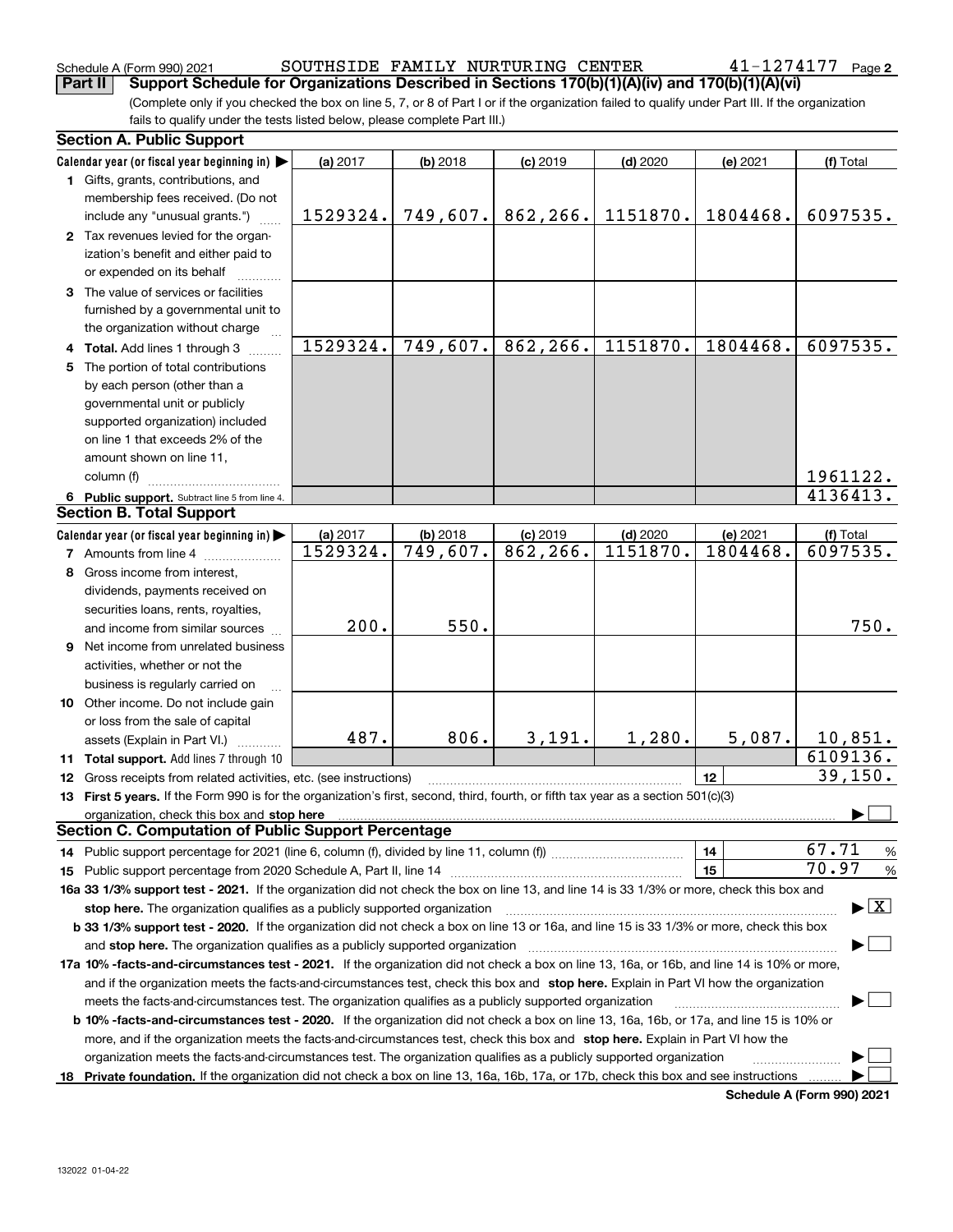#### Schedule A (Form 990) 2021 SOUTHSIDE FAMILY NURTURING CENTER 4 $1$ - $1274177$  Page **Part III Support Schedule for Organizations Described in Section 509(a)(2)**

(Complete only if you checked the box on line 10 of Part I or if the organization failed to qualify under Part II. If the organization fails to qualify under the tests listed below, please complete Part II.)

|    | <b>Section A. Public Support</b>                                                                                                                                                                                                    |          |          |                 |            |          |           |
|----|-------------------------------------------------------------------------------------------------------------------------------------------------------------------------------------------------------------------------------------|----------|----------|-----------------|------------|----------|-----------|
|    | Calendar year (or fiscal year beginning in) $\blacktriangleright$                                                                                                                                                                   | (a) 2017 | (b) 2018 | <b>(c)</b> 2019 | $(d)$ 2020 | (e) 2021 | (f) Total |
|    | 1 Gifts, grants, contributions, and                                                                                                                                                                                                 |          |          |                 |            |          |           |
|    | membership fees received. (Do not                                                                                                                                                                                                   |          |          |                 |            |          |           |
|    | include any "unusual grants.")                                                                                                                                                                                                      |          |          |                 |            |          |           |
|    | <b>2</b> Gross receipts from admissions,                                                                                                                                                                                            |          |          |                 |            |          |           |
|    | merchandise sold or services per-                                                                                                                                                                                                   |          |          |                 |            |          |           |
|    | formed, or facilities furnished in                                                                                                                                                                                                  |          |          |                 |            |          |           |
|    | any activity that is related to the<br>organization's tax-exempt purpose                                                                                                                                                            |          |          |                 |            |          |           |
|    |                                                                                                                                                                                                                                     |          |          |                 |            |          |           |
|    | 3 Gross receipts from activities that                                                                                                                                                                                               |          |          |                 |            |          |           |
|    | are not an unrelated trade or bus-                                                                                                                                                                                                  |          |          |                 |            |          |           |
|    | iness under section 513                                                                                                                                                                                                             |          |          |                 |            |          |           |
|    | 4 Tax revenues levied for the organ-                                                                                                                                                                                                |          |          |                 |            |          |           |
|    | ization's benefit and either paid to                                                                                                                                                                                                |          |          |                 |            |          |           |
|    | or expended on its behalf<br>.                                                                                                                                                                                                      |          |          |                 |            |          |           |
|    | 5 The value of services or facilities                                                                                                                                                                                               |          |          |                 |            |          |           |
|    | furnished by a governmental unit to                                                                                                                                                                                                 |          |          |                 |            |          |           |
|    | the organization without charge                                                                                                                                                                                                     |          |          |                 |            |          |           |
|    | <b>6 Total.</b> Add lines 1 through 5 $\dots$                                                                                                                                                                                       |          |          |                 |            |          |           |
|    | 7a Amounts included on lines 1, 2, and                                                                                                                                                                                              |          |          |                 |            |          |           |
|    | 3 received from disqualified persons                                                                                                                                                                                                |          |          |                 |            |          |           |
|    | <b>b</b> Amounts included on lines 2 and 3 received                                                                                                                                                                                 |          |          |                 |            |          |           |
|    | from other than disqualified persons that                                                                                                                                                                                           |          |          |                 |            |          |           |
|    | exceed the greater of \$5,000 or 1% of the                                                                                                                                                                                          |          |          |                 |            |          |           |
|    | amount on line 13 for the year                                                                                                                                                                                                      |          |          |                 |            |          |           |
|    | c Add lines 7a and 7b                                                                                                                                                                                                               |          |          |                 |            |          |           |
|    | 8 Public support. (Subtract line 7c from line 6.)<br><b>Section B. Total Support</b>                                                                                                                                                |          |          |                 |            |          |           |
|    |                                                                                                                                                                                                                                     |          |          |                 |            |          |           |
|    | Calendar year (or fiscal year beginning in)                                                                                                                                                                                         | (a) 2017 | (b) 2018 | <b>(c)</b> 2019 | $(d)$ 2020 | (e) 2021 | (f) Total |
|    | 9 Amounts from line 6                                                                                                                                                                                                               |          |          |                 |            |          |           |
|    | 10a Gross income from interest,<br>dividends, payments received on                                                                                                                                                                  |          |          |                 |            |          |           |
|    | securities loans, rents, royalties,                                                                                                                                                                                                 |          |          |                 |            |          |           |
|    | and income from similar sources                                                                                                                                                                                                     |          |          |                 |            |          |           |
|    | <b>b</b> Unrelated business taxable income                                                                                                                                                                                          |          |          |                 |            |          |           |
|    | (less section 511 taxes) from businesses                                                                                                                                                                                            |          |          |                 |            |          |           |
|    | acquired after June 30, 1975 [10001]                                                                                                                                                                                                |          |          |                 |            |          |           |
|    | c Add lines 10a and 10b                                                                                                                                                                                                             |          |          |                 |            |          |           |
|    | 11 Net income from unrelated business                                                                                                                                                                                               |          |          |                 |            |          |           |
|    | activities not included on line 10b,                                                                                                                                                                                                |          |          |                 |            |          |           |
|    | whether or not the business is                                                                                                                                                                                                      |          |          |                 |            |          |           |
|    | regularly carried on<br><b>12</b> Other income. Do not include gain                                                                                                                                                                 |          |          |                 |            |          |           |
|    | or loss from the sale of capital                                                                                                                                                                                                    |          |          |                 |            |          |           |
|    | assets (Explain in Part VI.)                                                                                                                                                                                                        |          |          |                 |            |          |           |
|    | 13 Total support. (Add lines 9, 10c, 11, and 12.)                                                                                                                                                                                   |          |          |                 |            |          |           |
|    | 14 First 5 years. If the Form 990 is for the organization's first, second, third, fourth, or fifth tax year as a section 501(c)(3) organization,                                                                                    |          |          |                 |            |          |           |
|    | check this box and stop here <b>contractly contractly and stop here</b> contractly contract the stop here contractly and stop here contractly and stop here contractly and stop here contractly and stop here contractly and stop h |          |          |                 |            |          |           |
|    | <b>Section C. Computation of Public Support Percentage</b>                                                                                                                                                                          |          |          |                 |            |          |           |
|    | 15 Public support percentage for 2021 (line 8, column (f), divided by line 13, column (f))                                                                                                                                          |          |          |                 |            | 15       | %         |
| 16 | Public support percentage from 2020 Schedule A, Part III, line 15                                                                                                                                                                   |          |          |                 |            | 16       | %         |
|    | <b>Section D. Computation of Investment Income Percentage</b>                                                                                                                                                                       |          |          |                 |            |          |           |
|    | 17 Investment income percentage for 2021 (line 10c, column (f), divided by line 13, column (f))                                                                                                                                     |          |          |                 |            | 17       | %         |
|    | 18 Investment income percentage from 2020 Schedule A, Part III, line 17                                                                                                                                                             |          |          |                 |            | 18       | %         |
|    | 19a 33 1/3% support tests - 2021. If the organization did not check the box on line 14, and line 15 is more than 33 1/3%, and line 17 is not                                                                                        |          |          |                 |            |          |           |
|    | more than 33 1/3%, check this box and stop here. The organization qualifies as a publicly supported organization                                                                                                                    |          |          |                 |            |          | $\sim$ 1  |
|    | b 33 1/3% support tests - 2020. If the organization did not check a box on line 14 or line 19a, and line 16 is more than 33 1/3%, and                                                                                               |          |          |                 |            |          |           |
|    | line 18 is not more than 33 1/3%, check this box and stop here. The organization qualifies as a publicly supported organization                                                                                                     |          |          |                 |            |          |           |
| 20 |                                                                                                                                                                                                                                     |          |          |                 |            |          |           |
|    |                                                                                                                                                                                                                                     |          |          |                 |            |          |           |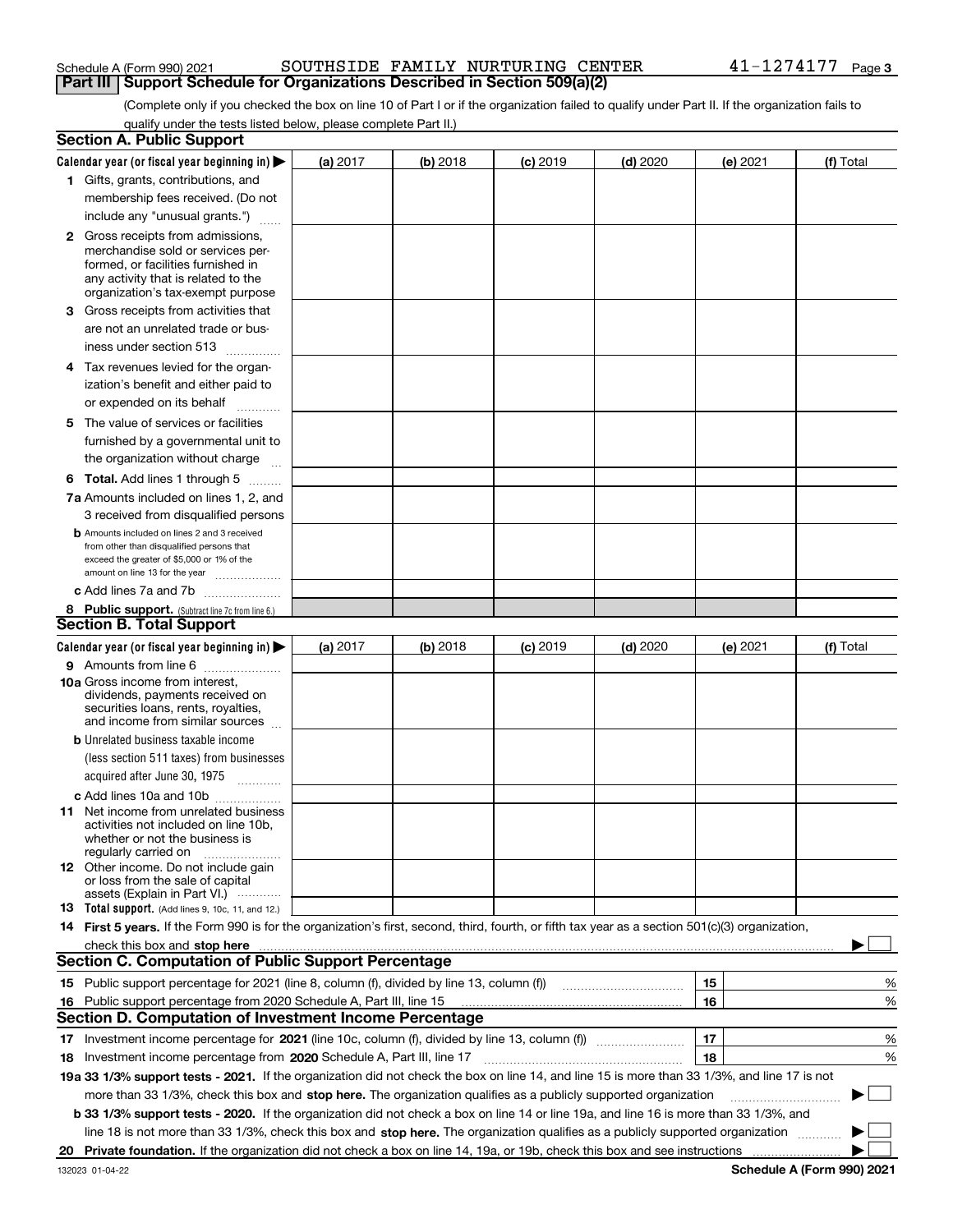### Schedule A (Form 990) 2021 SOUTHSIDE FAMILY NURTURING CENTER 4 $1$ - $1274177$  Page

**YesNo**

### **Part IV Supporting Organizations**

(Complete only if you checked a box in line 12 on Part I. If you checked box 12a, Part I, complete Sections A and B. If you checked box 12b, Part I, complete Sections A and C. If you checked box 12c, Part I, complete Sections A, D, and E. If you checked box 12d, Part I, complete Sections A and D, and complete Part V.)

#### **Section A. All Supporting Organizations**

- **1** Are all of the organization's supported organizations listed by name in the organization's governing documents? If "No," describe in **Part VI** how the supported organizations are designated. If designated by *class or purpose, describe the designation. If historic and continuing relationship, explain.*
- **2** Did the organization have any supported organization that does not have an IRS determination of status under section 509(a)(1) or (2)? If "Yes," explain in Part VI how the organization determined that the supported *organization was described in section 509(a)(1) or (2).*
- **3a** Did the organization have a supported organization described in section 501(c)(4), (5), or (6)? If "Yes," answer *lines 3b and 3c below.*
- **b** Did the organization confirm that each supported organization qualified under section 501(c)(4), (5), or (6) and satisfied the public support tests under section 509(a)(2)? If "Yes," describe in **Part VI** when and how the *organization made the determination.*
- **c**Did the organization ensure that all support to such organizations was used exclusively for section 170(c)(2)(B) purposes? If "Yes," explain in **Part VI** what controls the organization put in place to ensure such use.
- **4a***If* Was any supported organization not organized in the United States ("foreign supported organization")? *"Yes," and if you checked box 12a or 12b in Part I, answer lines 4b and 4c below.*
- **b** Did the organization have ultimate control and discretion in deciding whether to make grants to the foreign supported organization? If "Yes," describe in **Part VI** how the organization had such control and discretion *despite being controlled or supervised by or in connection with its supported organizations.*
- **c** Did the organization support any foreign supported organization that does not have an IRS determination under sections 501(c)(3) and 509(a)(1) or (2)? If "Yes," explain in **Part VI** what controls the organization used *to ensure that all support to the foreign supported organization was used exclusively for section 170(c)(2)(B) purposes.*
- **5a***If "Yes,"* Did the organization add, substitute, or remove any supported organizations during the tax year? answer lines 5b and 5c below (if applicable). Also, provide detail in **Part VI,** including (i) the names and EIN *numbers of the supported organizations added, substituted, or removed; (ii) the reasons for each such action; (iii) the authority under the organization's organizing document authorizing such action; and (iv) how the action was accomplished (such as by amendment to the organizing document).*
- **b** Type I or Type II only. Was any added or substituted supported organization part of a class already designated in the organization's organizing document?
- **cSubstitutions only.**  Was the substitution the result of an event beyond the organization's control?
- **6** Did the organization provide support (whether in the form of grants or the provision of services or facilities) to **Part VI.** *If "Yes," provide detail in* support or benefit one or more of the filing organization's supported organizations? anyone other than (i) its supported organizations, (ii) individuals that are part of the charitable class benefited by one or more of its supported organizations, or (iii) other supporting organizations that also
- **7**Did the organization provide a grant, loan, compensation, or other similar payment to a substantial contributor *If "Yes," complete Part I of Schedule L (Form 990).* regard to a substantial contributor? (as defined in section 4958(c)(3)(C)), a family member of a substantial contributor, or a 35% controlled entity with
- **8** Did the organization make a loan to a disqualified person (as defined in section 4958) not described on line 7? *If "Yes," complete Part I of Schedule L (Form 990).*
- **9a** Was the organization controlled directly or indirectly at any time during the tax year by one or more in section 509(a)(1) or (2))? If "Yes," *provide detail in* <code>Part VI.</code> disqualified persons, as defined in section 4946 (other than foundation managers and organizations described
- **b** Did one or more disqualified persons (as defined on line 9a) hold a controlling interest in any entity in which the supporting organization had an interest? If "Yes," provide detail in P**art VI**.
- **c**Did a disqualified person (as defined on line 9a) have an ownership interest in, or derive any personal benefit from, assets in which the supporting organization also had an interest? If "Yes," provide detail in P**art VI.**
- **10a** Was the organization subject to the excess business holdings rules of section 4943 because of section supporting organizations)? If "Yes," answer line 10b below. 4943(f) (regarding certain Type II supporting organizations, and all Type III non-functionally integrated
- **b** Did the organization have any excess business holdings in the tax year? (Use Schedule C, Form 4720, to *determine whether the organization had excess business holdings.)*

**123a3b3c4a4b4c5a5b5c6789a 9b9c10a**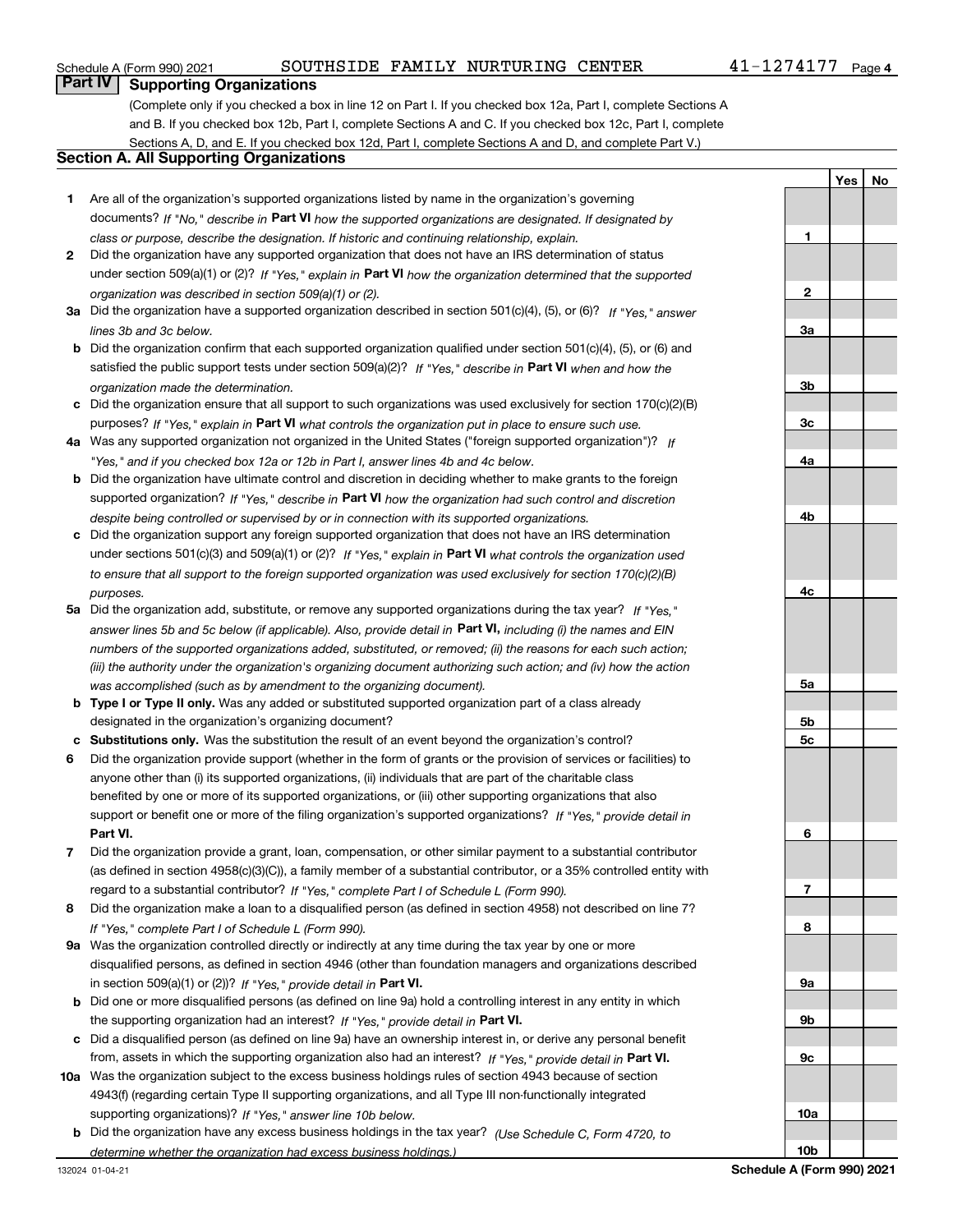#### Schedule A (Form 990) 2021 SOUTHSIDE FAMILY NURTURING CENTER 4 $1$ - $1274177$  Page

|              | Part IV | <b>Supporting Organizations (continued)</b>                                                                                                                                                                                                                                                                                                                                                                                                                                                                                                                                                                                                          |                 |     |     |
|--------------|---------|------------------------------------------------------------------------------------------------------------------------------------------------------------------------------------------------------------------------------------------------------------------------------------------------------------------------------------------------------------------------------------------------------------------------------------------------------------------------------------------------------------------------------------------------------------------------------------------------------------------------------------------------------|-----------------|-----|-----|
|              |         |                                                                                                                                                                                                                                                                                                                                                                                                                                                                                                                                                                                                                                                      |                 | Yes | No. |
| 11           |         | Has the organization accepted a gift or contribution from any of the following persons?                                                                                                                                                                                                                                                                                                                                                                                                                                                                                                                                                              |                 |     |     |
|              |         | a A person who directly or indirectly controls, either alone or together with persons described on lines 11b and                                                                                                                                                                                                                                                                                                                                                                                                                                                                                                                                     |                 |     |     |
|              |         | 11c below, the governing body of a supported organization?                                                                                                                                                                                                                                                                                                                                                                                                                                                                                                                                                                                           | 11a             |     |     |
|              |         | <b>b</b> A family member of a person described on line 11a above?                                                                                                                                                                                                                                                                                                                                                                                                                                                                                                                                                                                    | 11 <sub>b</sub> |     |     |
|              |         | c A 35% controlled entity of a person described on line 11a or 11b above? If "Yes" to line 11a, 11b, or 11c, provide                                                                                                                                                                                                                                                                                                                                                                                                                                                                                                                                 |                 |     |     |
|              |         | detail in Part VI.                                                                                                                                                                                                                                                                                                                                                                                                                                                                                                                                                                                                                                   | 11c             |     |     |
|              |         | <b>Section B. Type I Supporting Organizations</b>                                                                                                                                                                                                                                                                                                                                                                                                                                                                                                                                                                                                    |                 |     |     |
|              |         |                                                                                                                                                                                                                                                                                                                                                                                                                                                                                                                                                                                                                                                      |                 | Yes | No  |
| 1            |         | Did the governing body, members of the governing body, officers acting in their official capacity, or membership of one or<br>more supported organizations have the power to regularly appoint or elect at least a majority of the organization's officers,<br>directors, or trustees at all times during the tax year? If "No," describe in Part VI how the supported organization(s)<br>effectively operated, supervised, or controlled the organization's activities. If the organization had more than one supported<br>organization, describe how the powers to appoint and/or remove officers, directors, or trustees were allocated among the |                 |     |     |
|              |         | supported organizations and what conditions or restrictions, if any, applied to such powers during the tax year.                                                                                                                                                                                                                                                                                                                                                                                                                                                                                                                                     | 1               |     |     |
| $\mathbf{2}$ |         | Did the organization operate for the benefit of any supported organization other than the supported                                                                                                                                                                                                                                                                                                                                                                                                                                                                                                                                                  |                 |     |     |
|              |         | organization(s) that operated, supervised, or controlled the supporting organization? If "Yes," explain in                                                                                                                                                                                                                                                                                                                                                                                                                                                                                                                                           |                 |     |     |
|              |         | <b>Part VI</b> how providing such benefit carried out the purposes of the supported organization(s) that operated,                                                                                                                                                                                                                                                                                                                                                                                                                                                                                                                                   |                 |     |     |
|              |         | supervised, or controlled the supporting organization.                                                                                                                                                                                                                                                                                                                                                                                                                                                                                                                                                                                               | $\mathbf{2}$    |     |     |
|              |         | <b>Section C. Type II Supporting Organizations</b>                                                                                                                                                                                                                                                                                                                                                                                                                                                                                                                                                                                                   |                 |     |     |
|              |         |                                                                                                                                                                                                                                                                                                                                                                                                                                                                                                                                                                                                                                                      |                 | Yes | No. |
| 1.           |         | Were a majority of the organization's directors or trustees during the tax year also a majority of the directors                                                                                                                                                                                                                                                                                                                                                                                                                                                                                                                                     |                 |     |     |
|              |         | or trustees of each of the organization's supported organization(s)? If "No," describe in Part VI how control                                                                                                                                                                                                                                                                                                                                                                                                                                                                                                                                        |                 |     |     |
|              |         | or management of the supporting organization was vested in the same persons that controlled or managed                                                                                                                                                                                                                                                                                                                                                                                                                                                                                                                                               |                 |     |     |
|              |         | the supported organization(s).                                                                                                                                                                                                                                                                                                                                                                                                                                                                                                                                                                                                                       | 1               |     |     |
|              |         | Section D. All Type III Supporting Organizations                                                                                                                                                                                                                                                                                                                                                                                                                                                                                                                                                                                                     |                 |     |     |
|              |         |                                                                                                                                                                                                                                                                                                                                                                                                                                                                                                                                                                                                                                                      |                 | Yes | No  |
| 1            |         | Did the organization provide to each of its supported organizations, by the last day of the fifth month of the                                                                                                                                                                                                                                                                                                                                                                                                                                                                                                                                       |                 |     |     |
|              |         | organization's tax year, (i) a written notice describing the type and amount of support provided during the prior tax                                                                                                                                                                                                                                                                                                                                                                                                                                                                                                                                |                 |     |     |
|              |         | year, (ii) a copy of the Form 990 that was most recently filed as of the date of notification, and (iii) copies of the                                                                                                                                                                                                                                                                                                                                                                                                                                                                                                                               |                 |     |     |
|              |         | organization's governing documents in effect on the date of notification, to the extent not previously provided?                                                                                                                                                                                                                                                                                                                                                                                                                                                                                                                                     | 1               |     |     |
| $\mathbf{2}$ |         | Were any of the organization's officers, directors, or trustees either (i) appointed or elected by the supported                                                                                                                                                                                                                                                                                                                                                                                                                                                                                                                                     |                 |     |     |
|              |         | organization(s) or (ii) serving on the governing body of a supported organization? If "No." explain in Part VI how                                                                                                                                                                                                                                                                                                                                                                                                                                                                                                                                   |                 |     |     |
|              |         | the organization maintained a close and continuous working relationship with the supported organization(s).                                                                                                                                                                                                                                                                                                                                                                                                                                                                                                                                          | $\mathbf{2}$    |     |     |
| 3            |         | By reason of the relationship described on line 2, above, did the organization's supported organizations have a                                                                                                                                                                                                                                                                                                                                                                                                                                                                                                                                      |                 |     |     |
|              |         | significant voice in the organization's investment policies and in directing the use of the organization's                                                                                                                                                                                                                                                                                                                                                                                                                                                                                                                                           |                 |     |     |
|              |         | income or assets at all times during the tax year? If "Yes," describe in Part VI the role the organization's                                                                                                                                                                                                                                                                                                                                                                                                                                                                                                                                         |                 |     |     |
|              |         | supported organizations played in this regard.<br>Section E. Type III Functionally Integrated Supporting Organizations                                                                                                                                                                                                                                                                                                                                                                                                                                                                                                                               | 3               |     |     |

| Check the box next to the method that the organization used to satisfy the Integral Part Test during the year (see instructions). |  |
|-----------------------------------------------------------------------------------------------------------------------------------|--|
|                                                                                                                                   |  |

- **alinupy** The organization satisfied the Activities Test. Complete line 2 below.
- **bThe organization is the parent of each of its supported organizations. Complete line 3 below.**

|  |  |  | $\mathbf{c}$ $\Box$ The organization supported a governmental entity. Describe in Part VI how you supported a governmental entity (see instructions). |  |
|--|--|--|-------------------------------------------------------------------------------------------------------------------------------------------------------|--|
|--|--|--|-------------------------------------------------------------------------------------------------------------------------------------------------------|--|

- **2Answer lines 2a and 2b below. Yes No** Activities Test.
- **a** Did substantially all of the organization's activities during the tax year directly further the exempt purposes of the supported organization(s) to which the organization was responsive? If "Yes," then in **Part VI identify those supported organizations and explain**  *how these activities directly furthered their exempt purposes, how the organization was responsive to those supported organizations, and how the organization determined that these activities constituted substantially all of its activities.*
- **b** Did the activities described on line 2a, above, constitute activities that, but for the organization's involvement, **Part VI**  *the reasons for the organization's position that its supported organization(s) would have engaged in* one or more of the organization's supported organization(s) would have been engaged in? If "Yes," e*xplain in these activities but for the organization's involvement.*
- **3** Parent of Supported Organizations. Answer lines 3a and 3b below.
- **a** Did the organization have the power to regularly appoint or elect a majority of the officers, directors, or trustees of each of the supported organizations? If "Yes" or "No" provide details in **Part VI.**
- **b** Did the organization exercise a substantial degree of direction over the policies, programs, and activities of each of its supported organizations? If "Yes," describe in Part VI the role played by the organization in this regard.

**2a**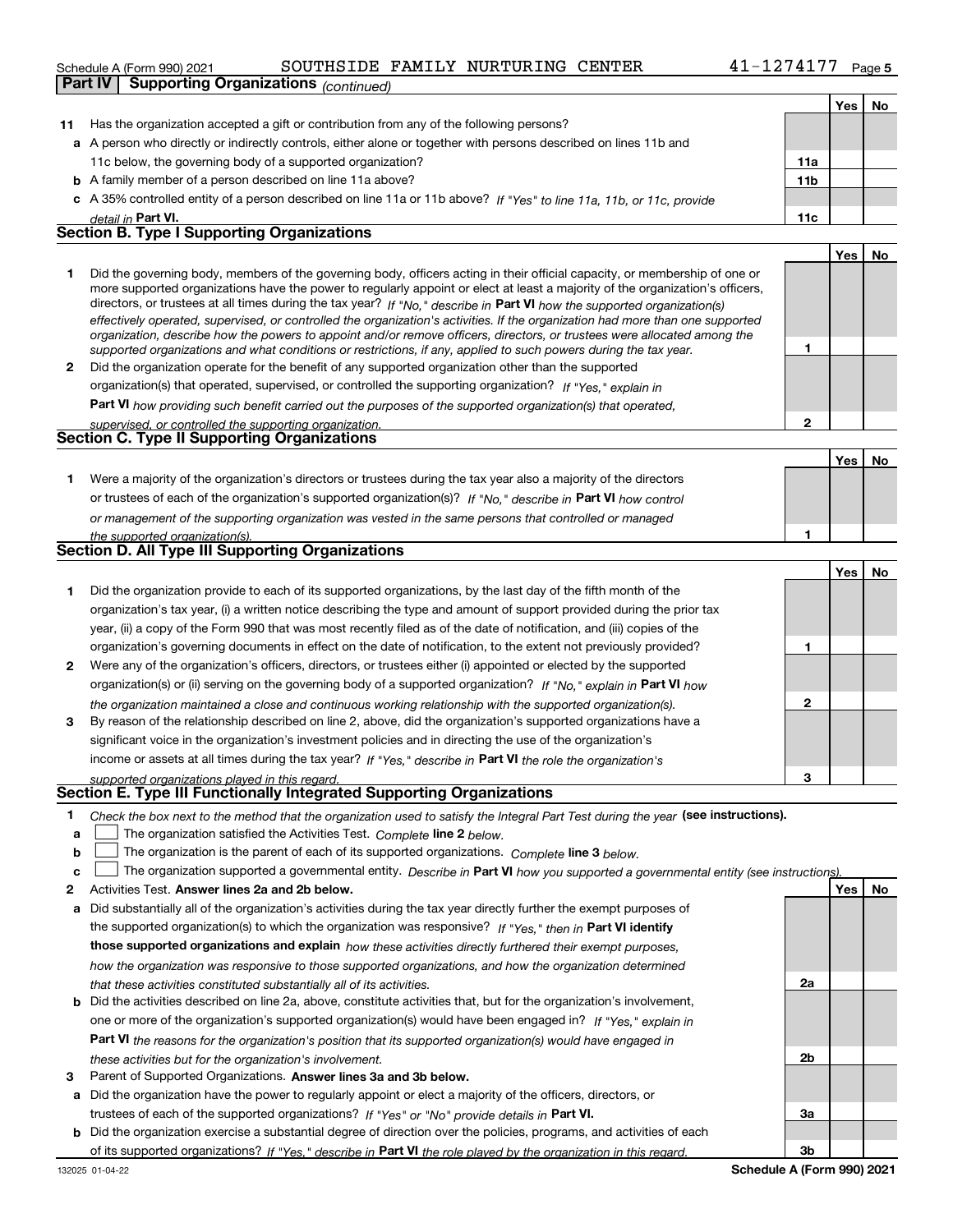|                | SOUTHSIDE FAMILY NURTURING CENTER<br>Schedule A (Form 990) 2021                                                                                |                |                | $41 - 1274177$ Page 6          |
|----------------|------------------------------------------------------------------------------------------------------------------------------------------------|----------------|----------------|--------------------------------|
| <b>Part V</b>  | Type III Non-Functionally Integrated 509(a)(3) Supporting Organizations                                                                        |                |                |                                |
| 1              | Check here if the organization satisfied the Integral Part Test as a qualifying trust on Nov. 20, 1970 (explain in Part VI). See instructions. |                |                |                                |
|                | All other Type III non-functionally integrated supporting organizations must complete Sections A through E.                                    |                |                |                                |
|                | Section A - Adjusted Net Income                                                                                                                |                | (A) Prior Year | (B) Current Year<br>(optional) |
| 1              | Net short-term capital gain                                                                                                                    | $\mathbf{1}$   |                |                                |
| 2              | Recoveries of prior-year distributions                                                                                                         | $\mathbf 2$    |                |                                |
| 3              | Other gross income (see instructions)                                                                                                          | 3              |                |                                |
| 4              | Add lines 1 through 3.                                                                                                                         | 4              |                |                                |
| 5              | Depreciation and depletion                                                                                                                     | 5              |                |                                |
| 6              | Portion of operating expenses paid or incurred for production or                                                                               |                |                |                                |
|                | collection of gross income or for management, conservation, or                                                                                 |                |                |                                |
|                | maintenance of property held for production of income (see instructions)                                                                       | 6              |                |                                |
| 7 <sup>7</sup> | Other expenses (see instructions)                                                                                                              | $\overline{7}$ |                |                                |
| 8              | Adjusted Net Income (subtract lines 5, 6, and 7 from line 4)                                                                                   | 8              |                |                                |
|                | <b>Section B - Minimum Asset Amount</b>                                                                                                        |                | (A) Prior Year | (B) Current Year<br>(optional) |
| 1              | Aggregate fair market value of all non-exempt-use assets (see                                                                                  |                |                |                                |
|                | instructions for short tax year or assets held for part of year):                                                                              |                |                |                                |
|                | <b>a</b> Average monthly value of securities                                                                                                   | 1a             |                |                                |
|                | <b>b</b> Average monthly cash balances                                                                                                         | 1 <sub>b</sub> |                |                                |
|                | c Fair market value of other non-exempt-use assets                                                                                             | 1c             |                |                                |
|                | d Total (add lines 1a, 1b, and 1c)                                                                                                             | 1d             |                |                                |
|                | e Discount claimed for blockage or other factors                                                                                               |                |                |                                |
|                | (explain in detail in Part VI):                                                                                                                |                |                |                                |
| $\mathbf{2}$   | Acquisition indebtedness applicable to non-exempt-use assets                                                                                   | $\mathbf{2}$   |                |                                |
| 3              | Subtract line 2 from line 1d.                                                                                                                  | 3              |                |                                |
| 4              | Cash deemed held for exempt use. Enter 0.015 of line 3 (for greater amount,                                                                    |                |                |                                |
|                | see instructions)                                                                                                                              | 4              |                |                                |
| 5              | Net value of non-exempt-use assets (subtract line 4 from line 3)                                                                               | 5              |                |                                |
| 6              | Multiply line 5 by 0.035.                                                                                                                      | 6              |                |                                |
| 7              | Recoveries of prior-year distributions                                                                                                         | $\overline{7}$ |                |                                |
| 8              | Minimum Asset Amount (add line 7 to line 6)                                                                                                    | 8              |                |                                |
|                | <b>Section C - Distributable Amount</b>                                                                                                        |                |                | <b>Current Year</b>            |
| 1              | Adjusted net income for prior year (from Section A, line 8, column A)                                                                          | 1              |                |                                |
| $\mathbf{2}$   | Enter 0.85 of line 1.                                                                                                                          | $\mathbf{2}$   |                |                                |
| З              | Minimum asset amount for prior year (from Section B, line 8, column A)                                                                         | 3              |                |                                |
| 4              | Enter greater of line 2 or line 3.                                                                                                             | 4              |                |                                |
| 5              | Income tax imposed in prior year                                                                                                               | 5              |                |                                |

**6Distributable Amount.** Subtract line 5 from line 4, unless subject to

emergency temporary reduction (see instructions).

**7**Check here if the current year is the organization's first as a non-functionally integrated Type III supporting organization (see instructions).  $\mathcal{L}^{\text{max}}$ 

**6**

**Schedule A (Form 990) 2021**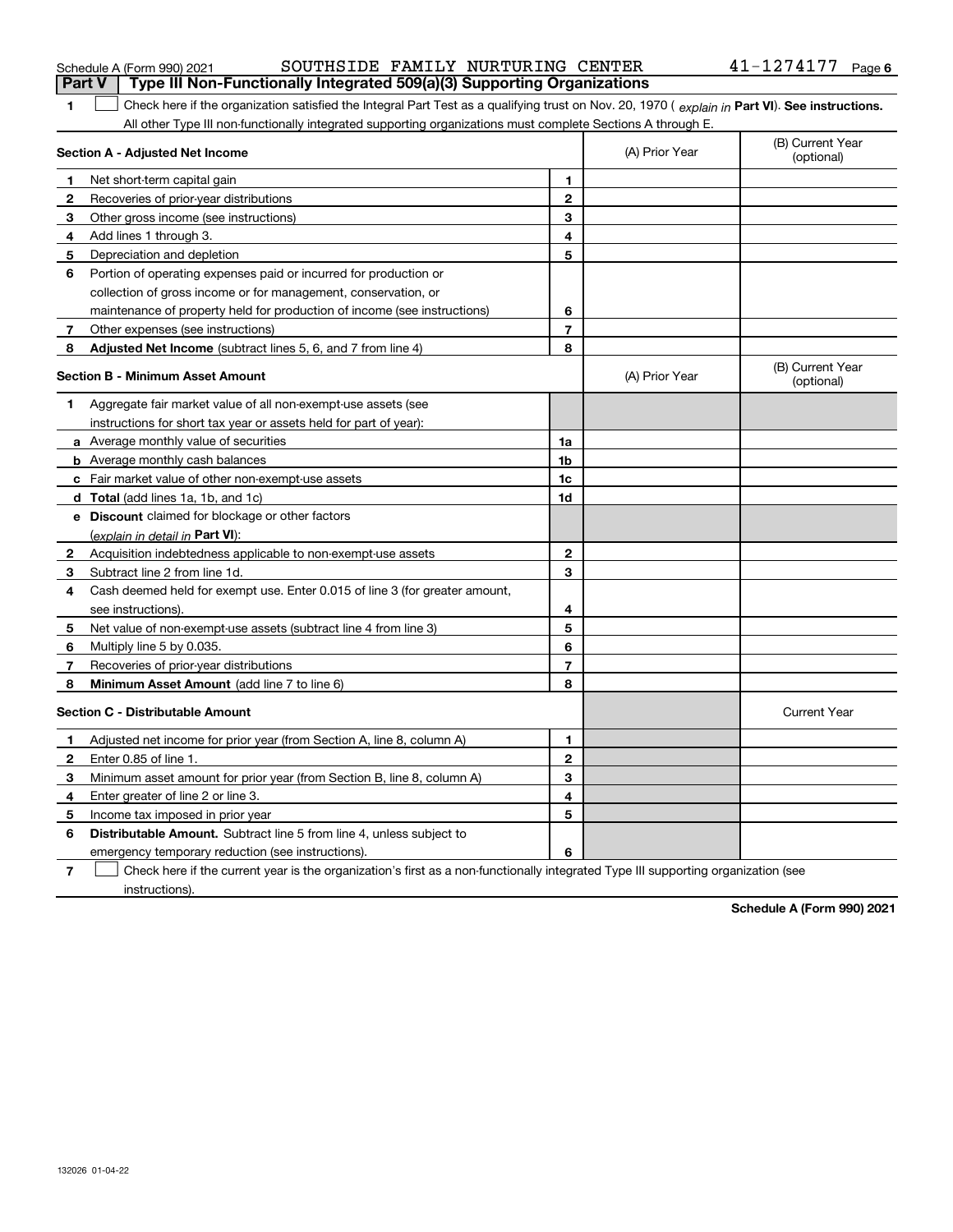132027 01-04-22

| Schedule A (Form 990) 2021                                                                                    |  | SOUTHSIDE FAMILY NURTURING CENTER |  | 41-1274177 | Page <sup>-</sup> |
|---------------------------------------------------------------------------------------------------------------|--|-----------------------------------|--|------------|-------------------|
| $\blacksquare$ Type III Non-Eunetianally Integrated E00(e)(2) Supporting Organizations .<br>$D_{\rm out}$ $V$ |  |                                   |  |            |                   |

| Part V | Type III Non-Functionally Integrated 509(a)(3) Supporting Organizations                    |                             | (continued)                           |    |                                                |
|--------|--------------------------------------------------------------------------------------------|-----------------------------|---------------------------------------|----|------------------------------------------------|
|        | <b>Section D - Distributions</b>                                                           |                             |                                       |    | <b>Current Year</b>                            |
| 1.     | Amounts paid to supported organizations to accomplish exempt purposes                      | 1                           |                                       |    |                                                |
| 2      | Amounts paid to perform activity that directly furthers exempt purposes of supported       |                             |                                       |    |                                                |
|        | organizations, in excess of income from activity                                           | $\mathbf{2}$                |                                       |    |                                                |
| 3      | Administrative expenses paid to accomplish exempt purposes of supported organizations      |                             | 3                                     |    |                                                |
| 4      | Amounts paid to acquire exempt-use assets                                                  | 4                           |                                       |    |                                                |
| 5      | Qualified set-aside amounts (prior IRS approval required - provide details in Part VI)     |                             |                                       | 5  |                                                |
| 6      | Other distributions ( <i>describe in</i> Part VI). See instructions.                       |                             |                                       | 6  |                                                |
| 7      | Total annual distributions. Add lines 1 through 6.                                         |                             |                                       | 7  |                                                |
| 8      | Distributions to attentive supported organizations to which the organization is responsive |                             |                                       |    |                                                |
|        | (provide details in Part VI). See instructions.                                            |                             |                                       | 8  |                                                |
| 9      | Distributable amount for 2021 from Section C, line 6                                       |                             |                                       | 9  |                                                |
| 10     | Line 8 amount divided by line 9 amount                                                     |                             |                                       | 10 |                                                |
|        |                                                                                            | (i)                         | (ii)                                  |    | (iii)                                          |
|        | <b>Section E - Distribution Allocations</b> (see instructions)                             | <b>Excess Distributions</b> | <b>Underdistributions</b><br>Pre-2021 |    | <b>Distributable</b><br><b>Amount for 2021</b> |
| 1      | Distributable amount for 2021 from Section C, line 6                                       |                             |                                       |    |                                                |
| 2      | Underdistributions, if any, for years prior to 2021 (reason-                               |                             |                                       |    |                                                |
|        | able cause required - explain in Part VI). See instructions.                               |                             |                                       |    |                                                |
| 3      | Excess distributions carryover, if any, to 2021                                            |                             |                                       |    |                                                |
|        | a From 2016                                                                                |                             |                                       |    |                                                |
|        | <b>b</b> From 2017                                                                         |                             |                                       |    |                                                |
|        | c From 2018                                                                                |                             |                                       |    |                                                |
|        | d From 2019                                                                                |                             |                                       |    |                                                |
|        | e From 2020                                                                                |                             |                                       |    |                                                |
|        | f Total of lines 3a through 3e                                                             |                             |                                       |    |                                                |
|        | g Applied to underdistributions of prior years                                             |                             |                                       |    |                                                |
|        | h Applied to 2021 distributable amount                                                     |                             |                                       |    |                                                |
|        | Carryover from 2016 not applied (see instructions)                                         |                             |                                       |    |                                                |
|        | Remainder. Subtract lines 3g, 3h, and 3i from line 3f.                                     |                             |                                       |    |                                                |
| 4      | Distributions for 2021 from Section D.                                                     |                             |                                       |    |                                                |
|        | line $7:$                                                                                  |                             |                                       |    |                                                |
|        | a Applied to underdistributions of prior years                                             |                             |                                       |    |                                                |
|        | <b>b</b> Applied to 2021 distributable amount                                              |                             |                                       |    |                                                |
|        | c Remainder. Subtract lines 4a and 4b from line 4.                                         |                             |                                       |    |                                                |
| 5      | Remaining underdistributions for years prior to 2021, if                                   |                             |                                       |    |                                                |
|        | any. Subtract lines 3g and 4a from line 2. For result greater                              |                             |                                       |    |                                                |
|        | than zero, explain in Part VI. See instructions.                                           |                             |                                       |    |                                                |
| 6      | Remaining underdistributions for 2021. Subtract lines 3h                                   |                             |                                       |    |                                                |
|        | and 4b from line 1. For result greater than zero, explain in                               |                             |                                       |    |                                                |
|        | <b>Part VI.</b> See instructions.                                                          |                             |                                       |    |                                                |
| 7      | Excess distributions carryover to 2022. Add lines 3j                                       |                             |                                       |    |                                                |
|        | and 4c.                                                                                    |                             |                                       |    |                                                |
| 8.     | Breakdown of line 7:                                                                       |                             |                                       |    |                                                |
|        | a Excess from 2017                                                                         |                             |                                       |    |                                                |
|        | b Excess from 2018                                                                         |                             |                                       |    |                                                |
|        | c Excess from 2019                                                                         |                             |                                       |    |                                                |
|        | d Excess from 2020                                                                         |                             |                                       |    |                                                |
|        | e Excess from 2021                                                                         |                             |                                       |    |                                                |
|        |                                                                                            |                             |                                       |    |                                                |

**Schedule A (Form 990) 2021**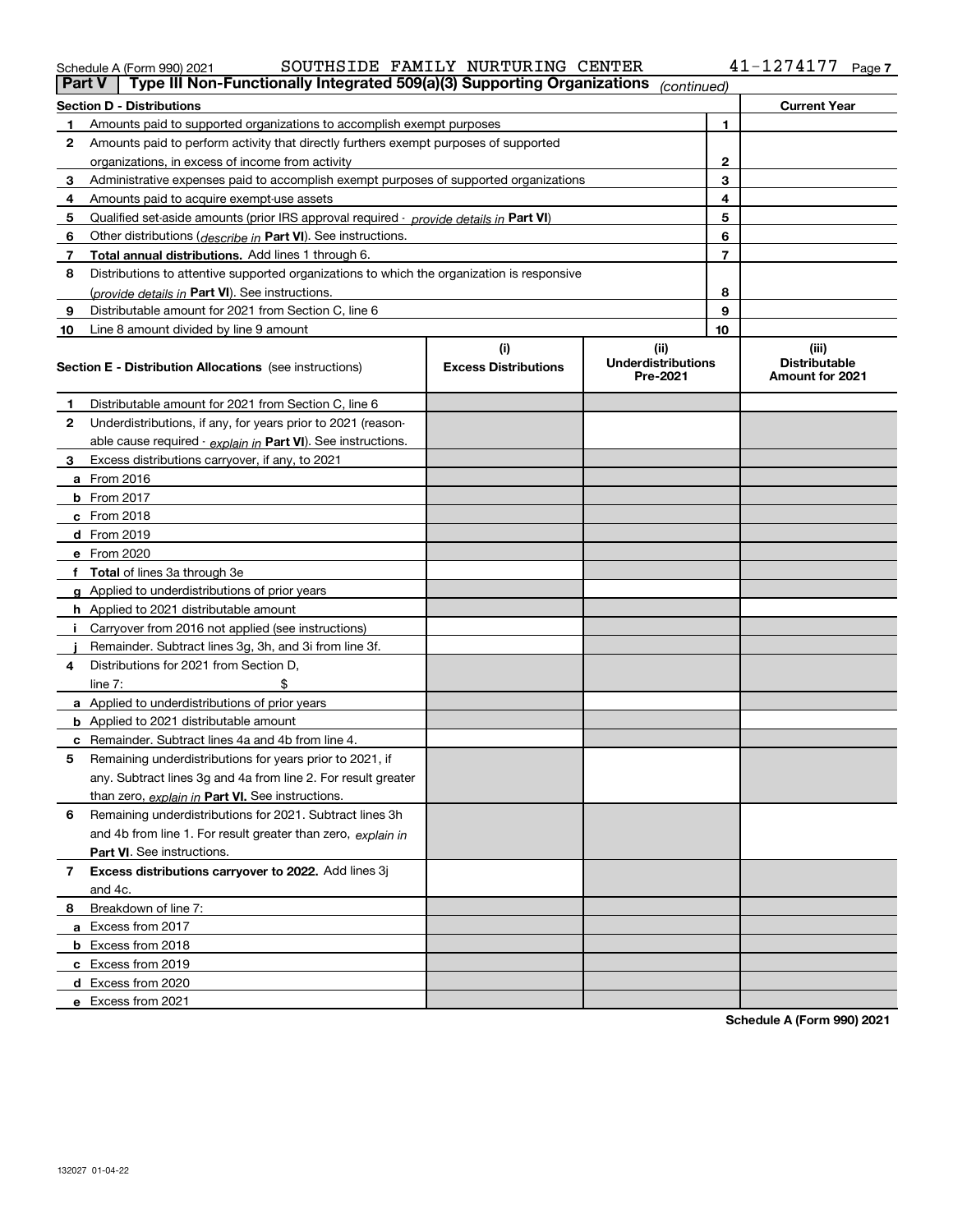|                | Schedule A (Form 990) 2021                                                                                                                                                                                                                                                              |  | SOUTHSIDE FAMILY NURTURING CENTER | 41-1274177<br>Page 8                                                                                                                                                                                                                                                                             |
|----------------|-----------------------------------------------------------------------------------------------------------------------------------------------------------------------------------------------------------------------------------------------------------------------------------------|--|-----------------------------------|--------------------------------------------------------------------------------------------------------------------------------------------------------------------------------------------------------------------------------------------------------------------------------------------------|
| <b>Part VI</b> | Supplemental Information. Provide the explanations required by Part II, line 10; Part II, line 17a or 17b; Part III, line 12;<br>Section D, lines 5, 6, and 8; and Part V, Section E, lines 2, 5, and 6. Also complete this part for any additional information.<br>(See instructions.) |  |                                   | Part IV, Section A, lines 1, 2, 3b, 3c, 4b, 4c, 5a, 6, 9a, 9b, 9c, 11a, 11b, and 11c; Part IV, Section B, lines 1 and 2; Part IV, Section C,<br>line 1; Part IV, Section D, lines 2 and 3; Part IV, Section E, lines 1c, 2a, 2b, 3a, and 3b; Part V, line 1; Part V, Section B, line 1e; Part V, |
|                |                                                                                                                                                                                                                                                                                         |  |                                   |                                                                                                                                                                                                                                                                                                  |
|                |                                                                                                                                                                                                                                                                                         |  |                                   |                                                                                                                                                                                                                                                                                                  |
|                |                                                                                                                                                                                                                                                                                         |  |                                   |                                                                                                                                                                                                                                                                                                  |
|                |                                                                                                                                                                                                                                                                                         |  |                                   |                                                                                                                                                                                                                                                                                                  |
|                |                                                                                                                                                                                                                                                                                         |  |                                   |                                                                                                                                                                                                                                                                                                  |
|                |                                                                                                                                                                                                                                                                                         |  |                                   |                                                                                                                                                                                                                                                                                                  |
|                |                                                                                                                                                                                                                                                                                         |  |                                   |                                                                                                                                                                                                                                                                                                  |
|                |                                                                                                                                                                                                                                                                                         |  |                                   |                                                                                                                                                                                                                                                                                                  |
|                |                                                                                                                                                                                                                                                                                         |  |                                   |                                                                                                                                                                                                                                                                                                  |
|                |                                                                                                                                                                                                                                                                                         |  |                                   |                                                                                                                                                                                                                                                                                                  |
|                |                                                                                                                                                                                                                                                                                         |  |                                   |                                                                                                                                                                                                                                                                                                  |
|                |                                                                                                                                                                                                                                                                                         |  |                                   |                                                                                                                                                                                                                                                                                                  |
|                |                                                                                                                                                                                                                                                                                         |  |                                   |                                                                                                                                                                                                                                                                                                  |
|                |                                                                                                                                                                                                                                                                                         |  |                                   |                                                                                                                                                                                                                                                                                                  |
|                |                                                                                                                                                                                                                                                                                         |  |                                   |                                                                                                                                                                                                                                                                                                  |
|                |                                                                                                                                                                                                                                                                                         |  |                                   |                                                                                                                                                                                                                                                                                                  |
|                |                                                                                                                                                                                                                                                                                         |  |                                   |                                                                                                                                                                                                                                                                                                  |
|                |                                                                                                                                                                                                                                                                                         |  |                                   |                                                                                                                                                                                                                                                                                                  |
|                |                                                                                                                                                                                                                                                                                         |  |                                   |                                                                                                                                                                                                                                                                                                  |
|                |                                                                                                                                                                                                                                                                                         |  |                                   |                                                                                                                                                                                                                                                                                                  |
|                |                                                                                                                                                                                                                                                                                         |  |                                   |                                                                                                                                                                                                                                                                                                  |
|                |                                                                                                                                                                                                                                                                                         |  |                                   |                                                                                                                                                                                                                                                                                                  |
|                |                                                                                                                                                                                                                                                                                         |  |                                   |                                                                                                                                                                                                                                                                                                  |
|                |                                                                                                                                                                                                                                                                                         |  |                                   |                                                                                                                                                                                                                                                                                                  |
|                |                                                                                                                                                                                                                                                                                         |  |                                   |                                                                                                                                                                                                                                                                                                  |
|                |                                                                                                                                                                                                                                                                                         |  |                                   |                                                                                                                                                                                                                                                                                                  |
|                |                                                                                                                                                                                                                                                                                         |  |                                   |                                                                                                                                                                                                                                                                                                  |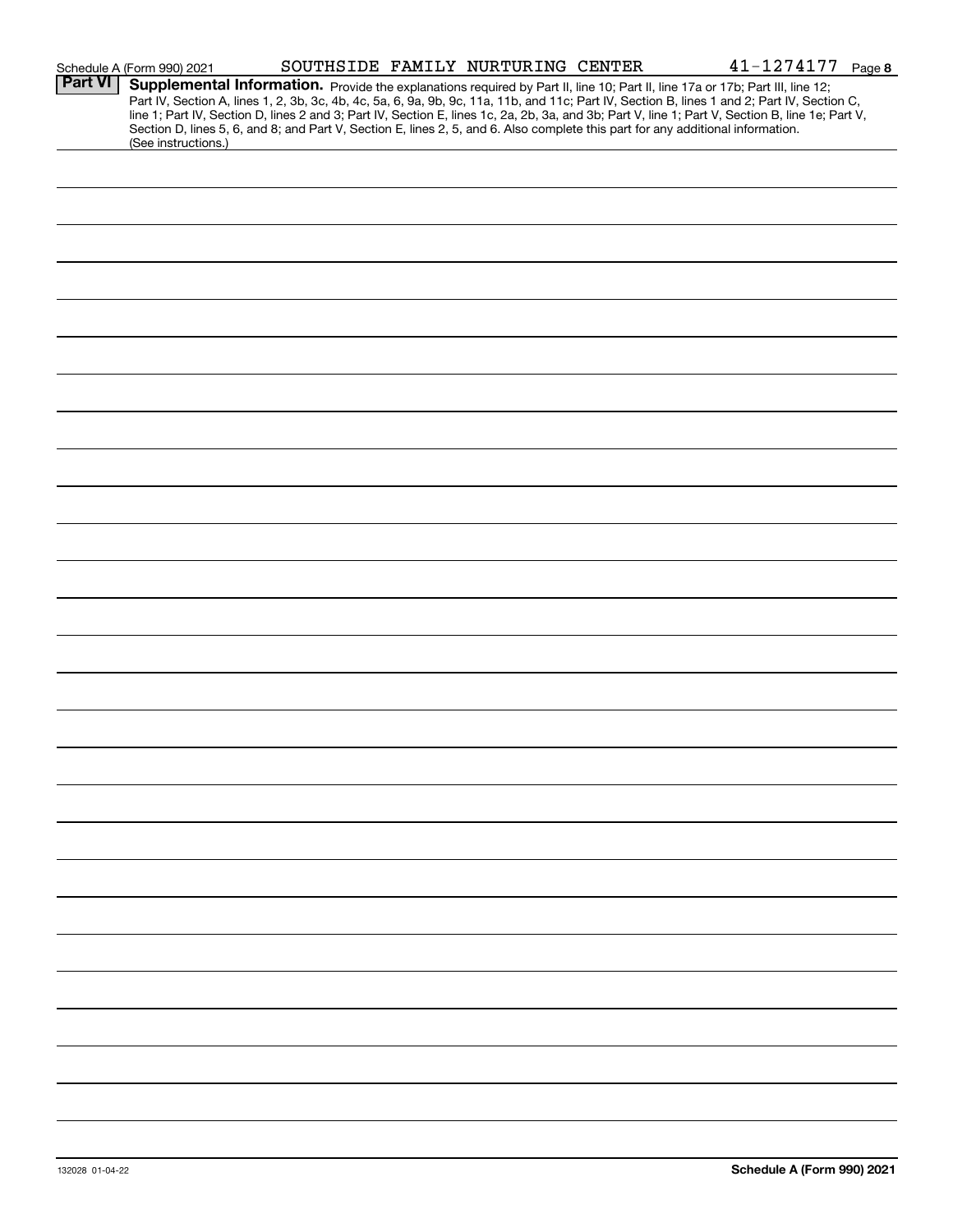**Organization** 

Department of the Treasury Internal Revenue Service

Name of the organization

#### \*\* PUBLIC DISCLOSURE COPY \*\*

# **Schedule B Schedule of Contributors**

**(Form 990) | Attach to Form 990 or Form 990-PF. | Go to www.irs.gov/Form990 for the latest information.** OMB No. 1545-0047

**2021**

**Employer identification number**

|                          |  | SOUTHSIDE FAMILY NURTURING CENTER |  |
|--------------------------|--|-----------------------------------|--|
| <b>type</b> (check one): |  |                                   |  |

41-1274177

| Filers of:         | Section:                                                                           |
|--------------------|------------------------------------------------------------------------------------|
| Form 990 or 990-EZ | $ \mathbf{X} $ 501(c)( 3) (enter number) organization                              |
|                    | $4947(a)(1)$ nonexempt charitable trust <b>not</b> treated as a private foundation |
|                    | 527 political organization                                                         |
| Form 990-PF        | 501(c)(3) exempt private foundation                                                |
|                    | 4947(a)(1) nonexempt charitable trust treated as a private foundation              |
|                    | 501(c)(3) taxable private foundation                                               |

Check if your organization is covered by the **General Rule** or a **Special Rule. Note:**  Only a section 501(c)(7), (8), or (10) organization can check boxes for both the General Rule and a Special Rule. See instructions.

#### **General Rule**

 $\mathcal{L}^{\text{max}}$ 

For an organization filing Form 990, 990-EZ, or 990-PF that received, during the year, contributions totaling \$5,000 or more (in money or property) from any one contributor. Complete Parts I and II. See instructions for determining a contributor's total contributions.

#### **Special Rules**

contributor, during the year, total contributions of the greater of (1**)** \$5,000; or (2) 2% of the amount on (i) Form 990, Part VIII, line 1h;  $\boxed{\textbf{X}}$  For an organization described in section 501(c)(3) filing Form 990 or 990-EZ that met the 33 1/3% support test of the regulations under sections 509(a)(1) and 170(b)(1)(A)(vi), that checked Schedule A (Form 990), Part II, line 13, 16a, or 16b, and that received from any one or (ii) Form 990-EZ, line 1. Complete Parts I and II.

For an organization described in section 501(c)(7), (8), or (10) filing Form 990 or 990-EZ that received from any one contributor, during the year, total contributions of more than \$1,000 exclusively for religious, charitable, scientific, literary, or educational purposes, or for the prevention of cruelty to children or animals. Complete Parts I (entering "N/A" in column (b) instead of the contributor name and address), II, and III.  $\mathcal{L}^{\text{max}}$ 

purpose. Don't complete any of the parts unless the **General Rule** applies to this organization because it received *nonexclusively* year, contributions <sub>exclusively</sub> for religious, charitable, etc., purposes, but no such contributions totaled more than \$1,000. If this box is checked, enter here the total contributions that were received during the year for an  $\;$ exclusively religious, charitable, etc., For an organization described in section 501(c)(7), (8), or (10) filing Form 990 or 990-EZ that received from any one contributor, during the religious, charitable, etc., contributions totaling \$5,000 or more during the year  $\Box$ — $\Box$   $\Box$  $\mathcal{L}^{\text{max}}$ 

Caution: An organization that isn't covered by the General Rule and/or the Special Rules doesn't file Schedule B (Form 990), but it **must** answer "No" on Part IV, line 2, of its Form 990; or check the box on line H of its Form 990-EZ or on its Form 990-PF, Part I, line 2, to certify that it doesn't meet the filing requirements of Schedule B (Form 990).

LHA For Paperwork Reduction Act Notice, see the instructions for Form 990, 990-EZ, or 990-PF. **In the act and Schedule B** (Form 990) (2021)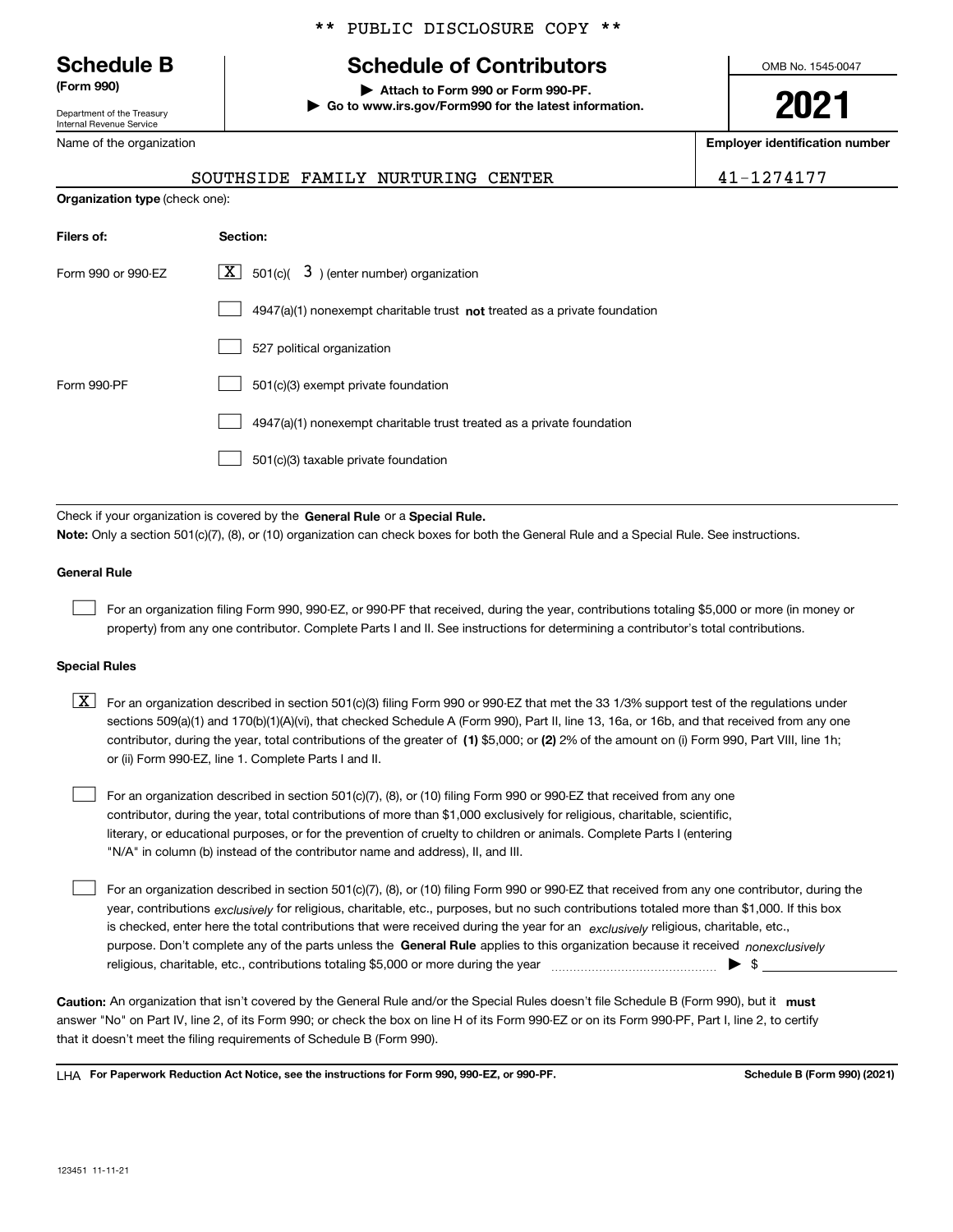noncash contributions.)

|            | Schedule B (Form 990) (2021)                                                                          |                                   | Page 2                                                                                                      |
|------------|-------------------------------------------------------------------------------------------------------|-----------------------------------|-------------------------------------------------------------------------------------------------------------|
|            | Name of organization                                                                                  |                                   | <b>Employer identification number</b>                                                                       |
|            | SOUTHSIDE FAMILY NURTURING CENTER                                                                     |                                   | 41-1274177                                                                                                  |
| Part I     | <b>Contributors</b> (see instructions). Use duplicate copies of Part I if additional space is needed. |                                   |                                                                                                             |
| (a)<br>No. | (b)<br>Name, address, and ZIP + 4                                                                     | (c)<br><b>Total contributions</b> | (d)<br>Type of contribution                                                                                 |
| 1          |                                                                                                       | 60,000.<br>\$                     | $\overline{\mathbf{X}}$<br>Person<br>Payroll<br>Noncash<br>(Complete Part II for<br>noncash contributions.) |
| (a)<br>No. | (b)<br>Name, address, and ZIP + 4                                                                     | (c)<br><b>Total contributions</b> | (d)<br>Type of contribution                                                                                 |
| 2          |                                                                                                       | 115,500.<br>\$                    | $\overline{\mathbf{X}}$<br>Person<br>Payroll<br>Noncash<br>(Complete Part II for<br>noncash contributions.) |
| (a)<br>No. | (b)<br>Name, address, and ZIP + 4                                                                     | (c)<br><b>Total contributions</b> | (d)<br>Type of contribution                                                                                 |
| 3          |                                                                                                       | 75,000.<br>\$                     | $\overline{\mathbf{X}}$<br>Person<br>Payroll<br>Noncash<br>(Complete Part II for<br>noncash contributions.) |
| (a)<br>No. | (b)<br>Name, address, and ZIP + 4                                                                     | (c)<br><b>Total contributions</b> | (d)<br>Type of contribution                                                                                 |
| 4          |                                                                                                       | 86,996.<br>\$                     | $\overline{\mathbf{X}}$<br>Person<br>Payroll<br>Noncash<br>(Complete Part II for<br>noncash contributions.) |
| (a)<br>No. | (b)<br>Name, address, and ZIP + 4                                                                     | (c)<br><b>Total contributions</b> | (d)<br>Type of contribution                                                                                 |
| 5          |                                                                                                       | 157,328.<br>\$                    | $\overline{\text{X}}$<br>Person<br>Payroll<br>Noncash<br>(Complete Part II for<br>noncash contributions.)   |
| (a)<br>No. | (b)<br>Name, address, and ZIP + 4                                                                     | (c)<br><b>Total contributions</b> | (d)<br>Type of contribution                                                                                 |
| 6          |                                                                                                       | 200,000.<br>\$                    | $\overline{\mathbf{X}}$<br>Person<br>Payroll<br>Noncash<br>(Complete Part II for                            |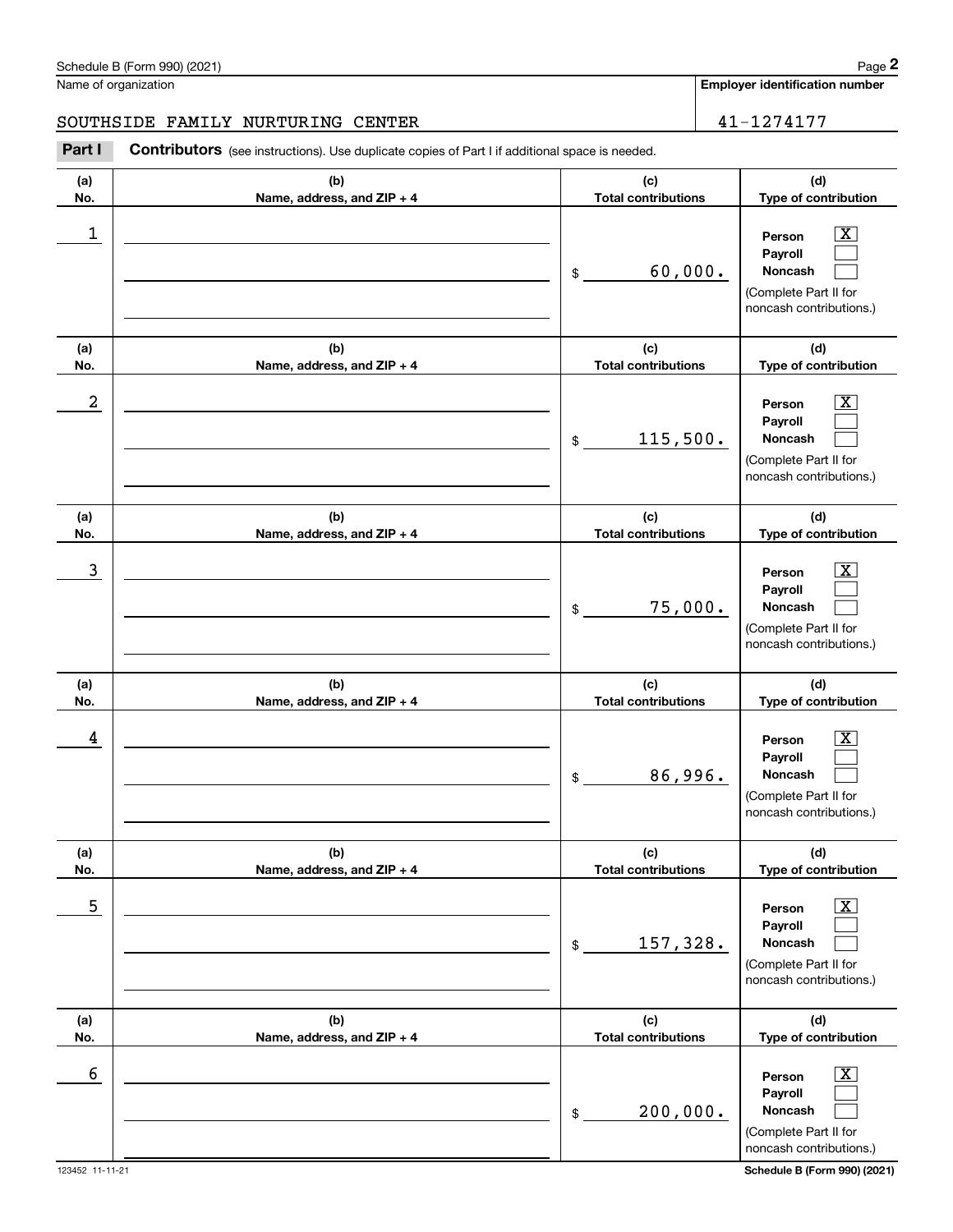| Schedule B (Form 990) (2021) |                                                                                                       |                     | Page 2                                |  |
|------------------------------|-------------------------------------------------------------------------------------------------------|---------------------|---------------------------------------|--|
|                              | Name of organization                                                                                  |                     | <b>Employer identification number</b> |  |
|                              | SOUTHSIDE FAMILY NURTURING CENTER                                                                     |                     | 41-1274177                            |  |
| Part I                       | <b>Contributors</b> (see instructions). Use duplicate copies of Part I if additional space is needed. |                     |                                       |  |
| (a)                          | (b)                                                                                                   | (c)                 | (d)                                   |  |
| Nο.                          | Name, address, and $ZIP + 4$                                                                          | Total contributions | Type of contribution                  |  |

| (a)<br>No. | (b)<br>Name, address, and ZIP + 4 | (c)<br><b>Total contributions</b> | (d)<br>Type of contribution                                                                                 |
|------------|-----------------------------------|-----------------------------------|-------------------------------------------------------------------------------------------------------------|
| 7          |                                   | 53,000.<br>\$                     | $\overline{\texttt{X}}$<br>Person<br>Payroll<br>Noncash<br>(Complete Part II for<br>noncash contributions.) |
| (a)<br>No. | (b)<br>Name, address, and ZIP + 4 | (c)<br><b>Total contributions</b> | (d)<br>Type of contribution                                                                                 |
| 8          |                                   | 520,000.<br>\$                    | $\overline{\text{X}}$<br>Person<br>Payroll<br>Noncash<br>(Complete Part II for<br>noncash contributions.)   |
| (a)<br>No. | (b)<br>Name, address, and ZIP + 4 | (c)<br><b>Total contributions</b> | (d)<br>Type of contribution                                                                                 |
| 9          |                                   | 156,700.<br>\$                    | $\overline{\text{X}}$<br>Person<br>Payroll<br>Noncash<br>(Complete Part II for<br>noncash contributions.)   |
| (a)<br>No. | (b)<br>Name, address, and ZIP + 4 | (c)<br><b>Total contributions</b> | (d)<br>Type of contribution                                                                                 |
| 10         |                                   | 51,703.<br>\$                     | $\overline{\text{X}}$<br>Person<br>Payroll<br>Noncash<br>(Complete Part II for<br>noncash contributions.)   |
| (a)<br>No. | (b)<br>Name, address, and ZIP + 4 | (c)<br><b>Total contributions</b> | (d)<br>Type of contribution                                                                                 |
|            |                                   | \$                                | Person<br>Payroll<br>Noncash<br>(Complete Part II for<br>noncash contributions.)                            |
| (a)<br>No. | (b)<br>Name, address, and ZIP + 4 | (c)<br><b>Total contributions</b> | (d)<br>Type of contribution                                                                                 |
|            |                                   | \$                                | Person<br>Payroll<br>Noncash<br>(Complete Part II for<br>noncash contributions.)                            |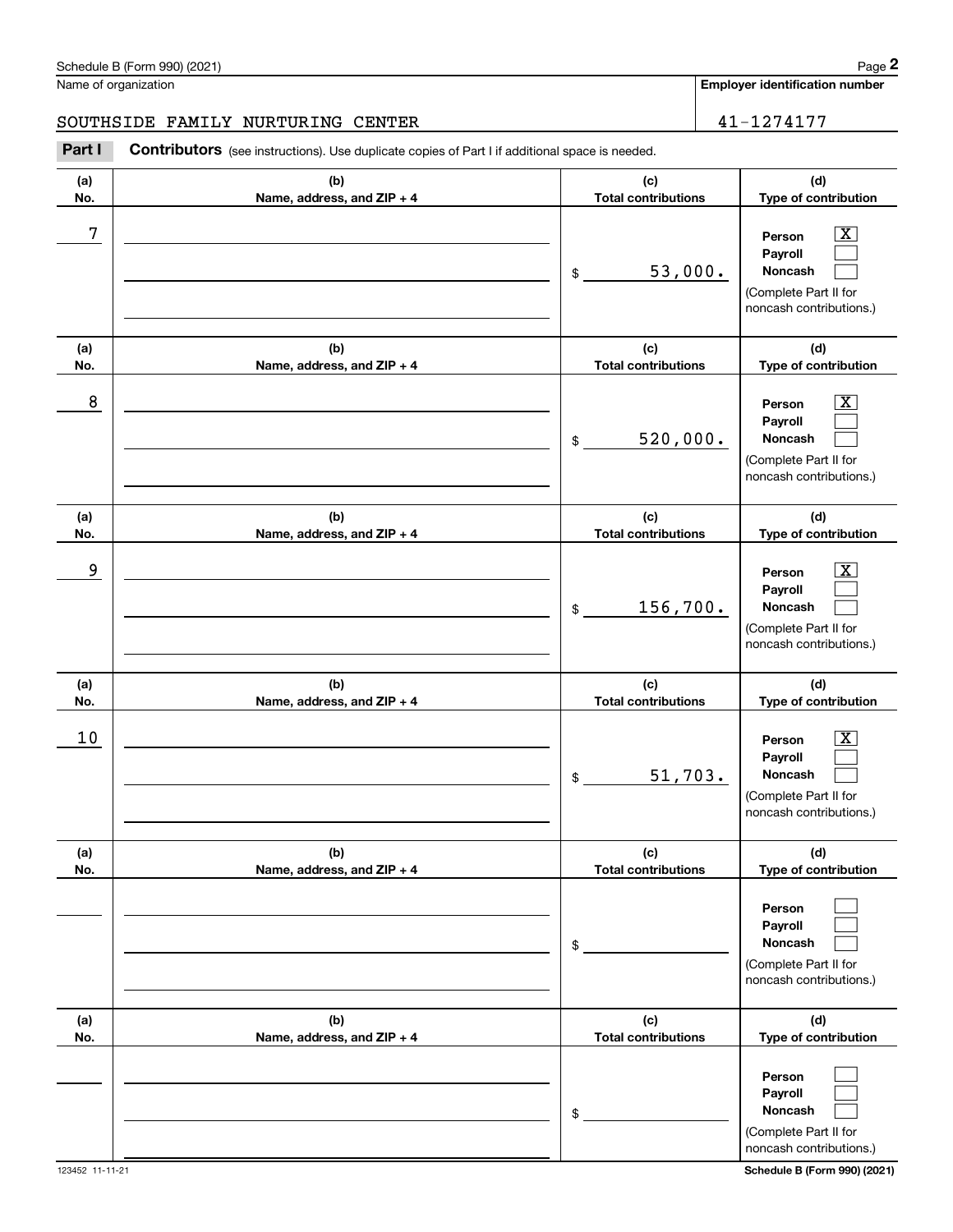Name of organization

### SOUTHSIDE FAMILY NURTURING CENTER | 41-1274177

(see instructions). Use duplicate copies of Part II if additional space is needed. Chedule B (Form 990) (2021)<br>Iame of organization<br>**3Part II Noncash Property** (see instructions). Use duplicate copies of Part II if additional space is needed.<br>**2Part II Noncash Property** (see instructions). Use duplic

| Part II                      | <b>NONCASH Property</b> (see instructions). Use duplicate copies of Part II if additional space is needed. |                                                 |                      |  |  |  |
|------------------------------|------------------------------------------------------------------------------------------------------------|-------------------------------------------------|----------------------|--|--|--|
| (a)<br>No.<br>from<br>Part I | (b)<br>Description of noncash property given                                                               | (c)<br>FMV (or estimate)<br>(See instructions.) | (d)<br>Date received |  |  |  |
|                              |                                                                                                            |                                                 |                      |  |  |  |
|                              |                                                                                                            | $\mathsf{\$}$ .                                 |                      |  |  |  |
| (a)<br>No.<br>from<br>Part I | (b)<br>Description of noncash property given                                                               | (c)<br>FMV (or estimate)<br>(See instructions.) | (d)<br>Date received |  |  |  |
|                              |                                                                                                            |                                                 |                      |  |  |  |
|                              |                                                                                                            | $$^{\circ}$                                     |                      |  |  |  |
| (a)<br>No.<br>from<br>Part I | (b)<br>Description of noncash property given                                                               | (c)<br>FMV (or estimate)<br>(See instructions.) | (d)<br>Date received |  |  |  |
|                              |                                                                                                            |                                                 |                      |  |  |  |
|                              |                                                                                                            | \$                                              |                      |  |  |  |
| (a)<br>No.<br>from<br>Part I | (b)<br>Description of noncash property given                                                               | (c)<br>FMV (or estimate)<br>(See instructions.) | (d)<br>Date received |  |  |  |
|                              |                                                                                                            |                                                 |                      |  |  |  |
|                              |                                                                                                            | \$                                              |                      |  |  |  |
| (a)<br>No.<br>from<br>Part I | (b)<br>Description of noncash property given                                                               | (c)<br>FMV (or estimate)<br>(See instructions.) | (d)<br>Date received |  |  |  |
|                              |                                                                                                            |                                                 |                      |  |  |  |
|                              |                                                                                                            | \$                                              |                      |  |  |  |
| (a)<br>No.<br>from<br>Part I | (b)<br>Description of noncash property given                                                               | (c)<br>FMV (or estimate)<br>(See instructions.) | (d)<br>Date received |  |  |  |
|                              |                                                                                                            |                                                 |                      |  |  |  |
|                              |                                                                                                            | \$                                              |                      |  |  |  |

**Employer identification number**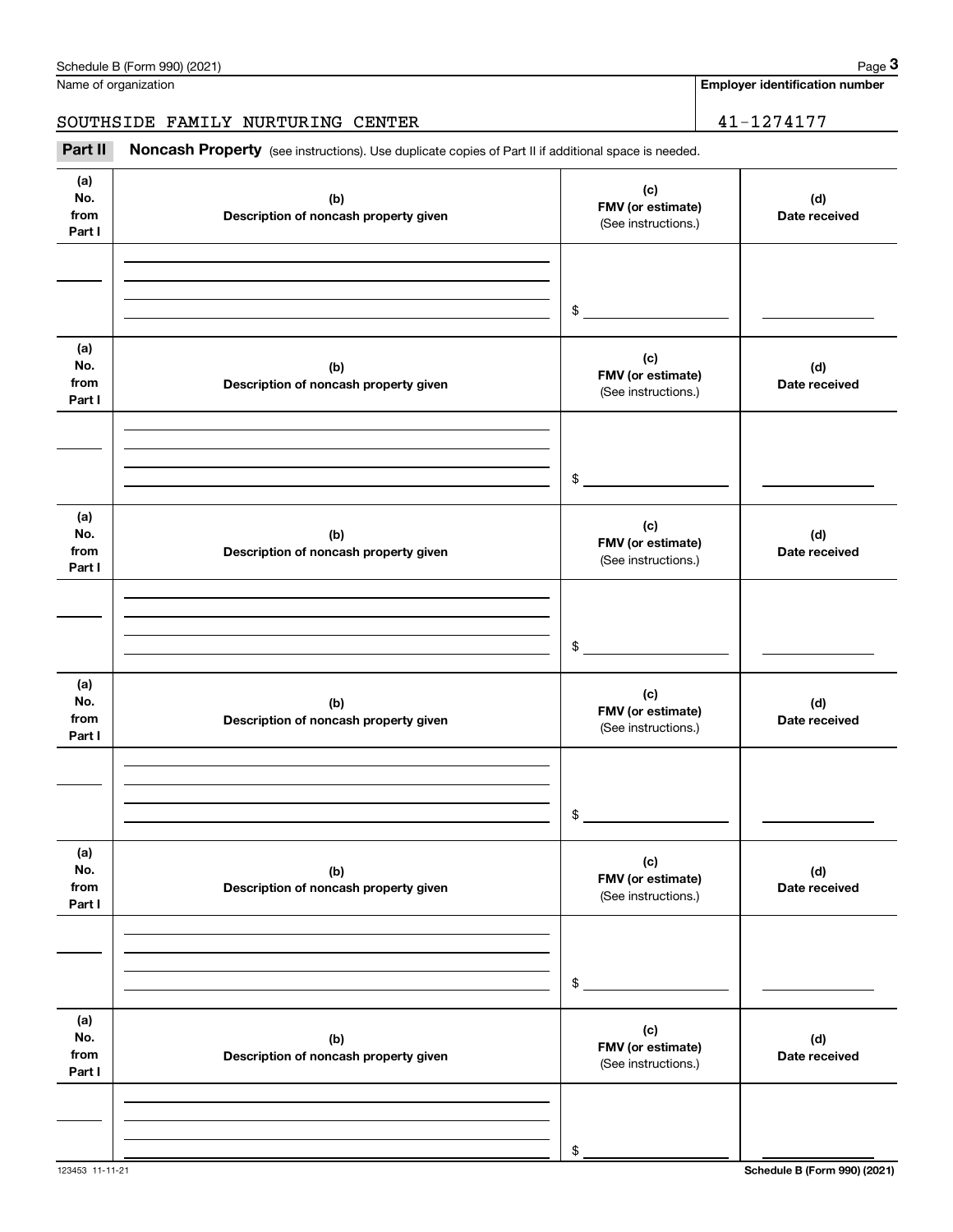|                           | Schedule B (Form 990) (2021)                                                                                                                                                                                                                                                                                                                                                                                                                                                                                                          |                      |  | Page 4                                   |  |  |  |
|---------------------------|---------------------------------------------------------------------------------------------------------------------------------------------------------------------------------------------------------------------------------------------------------------------------------------------------------------------------------------------------------------------------------------------------------------------------------------------------------------------------------------------------------------------------------------|----------------------|--|------------------------------------------|--|--|--|
|                           | Name of organization                                                                                                                                                                                                                                                                                                                                                                                                                                                                                                                  |                      |  | <b>Employer identification number</b>    |  |  |  |
|                           | SOUTHSIDE FAMILY NURTURING CENTER                                                                                                                                                                                                                                                                                                                                                                                                                                                                                                     |                      |  | 41-1274177                               |  |  |  |
| Part III                  | Exclusively religious, charitable, etc., contributions to organizations described in section 501(c)(7), (8), or (10) that total more than \$1,000 for the year<br>from any one contributor. Complete columns (a) through (e) and the following line entry. For organizations<br>completing Part III, enter the total of exclusively religious, charitable, etc., contributions of $$1,000$ or less for the year. (Enter this info. once.) $\blacktriangleright$ \$<br>Use duplicate copies of Part III if additional space is needed. |                      |  |                                          |  |  |  |
| (a) No.                   |                                                                                                                                                                                                                                                                                                                                                                                                                                                                                                                                       |                      |  |                                          |  |  |  |
| from<br>Part I            | (b) Purpose of gift                                                                                                                                                                                                                                                                                                                                                                                                                                                                                                                   | (c) Use of gift      |  | (d) Description of how gift is held      |  |  |  |
|                           |                                                                                                                                                                                                                                                                                                                                                                                                                                                                                                                                       | (e) Transfer of gift |  |                                          |  |  |  |
|                           | Transferee's name, address, and $ZIP + 4$                                                                                                                                                                                                                                                                                                                                                                                                                                                                                             |                      |  | Relationship of transferor to transferee |  |  |  |
|                           |                                                                                                                                                                                                                                                                                                                                                                                                                                                                                                                                       |                      |  |                                          |  |  |  |
| (a) No.<br>from<br>Part I | (b) Purpose of gift                                                                                                                                                                                                                                                                                                                                                                                                                                                                                                                   | (c) Use of gift      |  | (d) Description of how gift is held      |  |  |  |
|                           |                                                                                                                                                                                                                                                                                                                                                                                                                                                                                                                                       |                      |  |                                          |  |  |  |
|                           | (e) Transfer of gift                                                                                                                                                                                                                                                                                                                                                                                                                                                                                                                  |                      |  |                                          |  |  |  |
|                           | Transferee's name, address, and $ZIP + 4$                                                                                                                                                                                                                                                                                                                                                                                                                                                                                             |                      |  | Relationship of transferor to transferee |  |  |  |
|                           |                                                                                                                                                                                                                                                                                                                                                                                                                                                                                                                                       |                      |  |                                          |  |  |  |
| (a) No.<br>from<br>Part I | (b) Purpose of gift                                                                                                                                                                                                                                                                                                                                                                                                                                                                                                                   | (c) Use of gift      |  | (d) Description of how gift is held      |  |  |  |
|                           |                                                                                                                                                                                                                                                                                                                                                                                                                                                                                                                                       |                      |  |                                          |  |  |  |
|                           | (e) Transfer of gift                                                                                                                                                                                                                                                                                                                                                                                                                                                                                                                  |                      |  |                                          |  |  |  |
|                           | Transferee's name, address, and ZIP + 4                                                                                                                                                                                                                                                                                                                                                                                                                                                                                               |                      |  | Relationship of transferor to transferee |  |  |  |
|                           |                                                                                                                                                                                                                                                                                                                                                                                                                                                                                                                                       |                      |  |                                          |  |  |  |
| (a) No.<br>from<br>Part I | (b) Purpose of gift                                                                                                                                                                                                                                                                                                                                                                                                                                                                                                                   | (c) Use of gift      |  | (d) Description of how gift is held      |  |  |  |
|                           |                                                                                                                                                                                                                                                                                                                                                                                                                                                                                                                                       |                      |  |                                          |  |  |  |
|                           | Transferee's name, address, and ZIP + 4                                                                                                                                                                                                                                                                                                                                                                                                                                                                                               | (e) Transfer of gift |  | Relationship of transferor to transferee |  |  |  |
|                           |                                                                                                                                                                                                                                                                                                                                                                                                                                                                                                                                       |                      |  |                                          |  |  |  |
|                           |                                                                                                                                                                                                                                                                                                                                                                                                                                                                                                                                       |                      |  |                                          |  |  |  |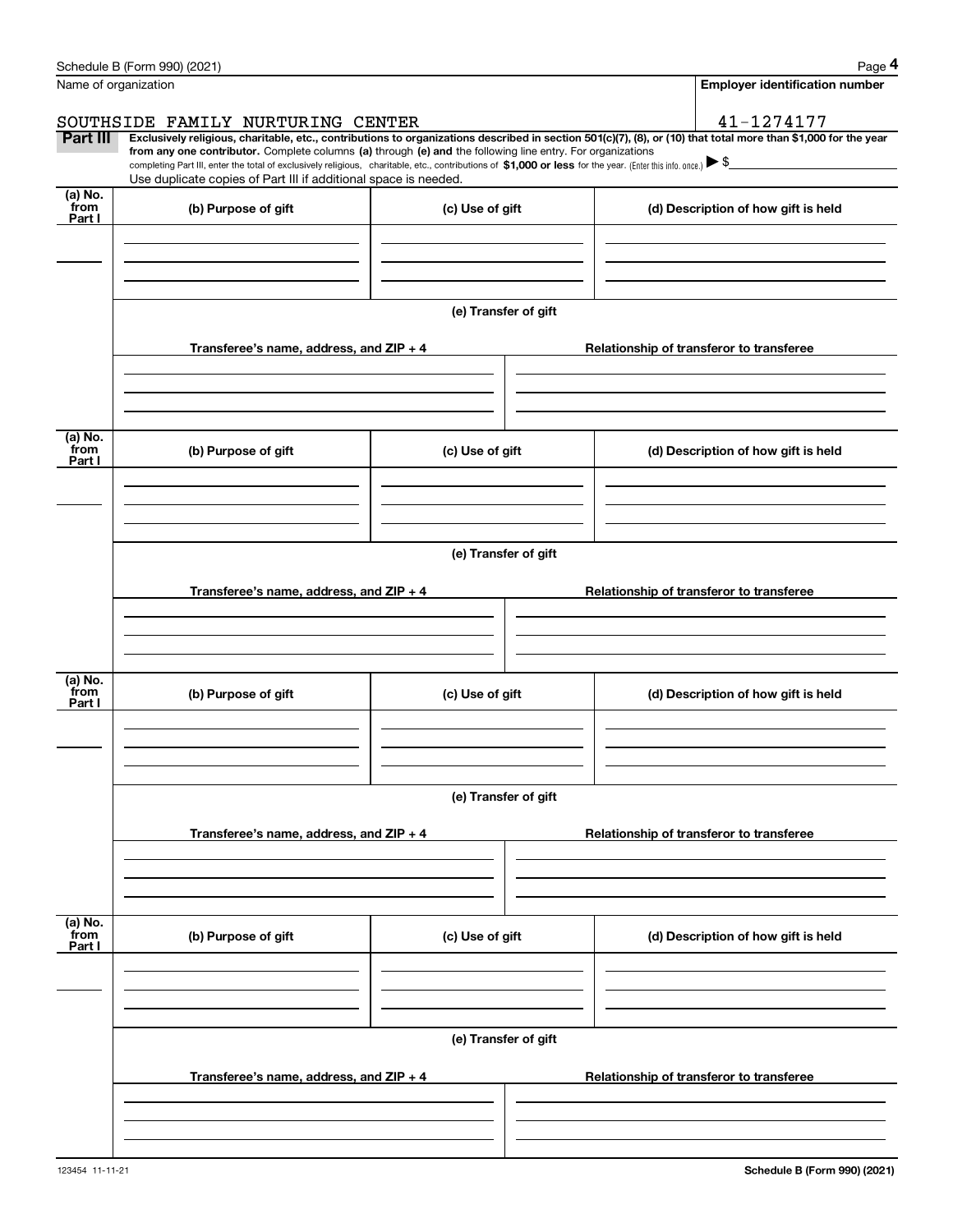|  | <b>SCHEDULE D</b> |  |  |  |
|--|-------------------|--|--|--|
|--|-------------------|--|--|--|

Department of the Treasury Internal Revenue Service

| (Form 990) |
|------------|
|            |

## **Supplemental Financial Statements**

**| Complete if the organization answered "Yes" on Form 990, Part IV, line 6, 7, 8, 9, 10, 11a, 11b, 11c, 11d, 11e, 11f, 12a, or 12b. | Attach to Form 990.**

OMB No. 1545-0047 **to Public Inspection2021**

|  |  |  | Go to www.irs.gov/Form990 for instructions and the latest information. |  |  |  |
|--|--|--|------------------------------------------------------------------------|--|--|--|
|  |  |  |                                                                        |  |  |  |

**Held at the End of the Tax Year Name of the organization Employer identification number** (a) Donor advised funds **123456Yes No Yes**<u>es \_\_\_\_\_\_\_\_ No</u> **123456789abcd2a2b2c2dYes No Yes No 1a** If the organization elected, as permitted under FASB ASC 958, not to report in its revenue statement and balance sheet works **2b** If the organization elected, as permitted under FASB ASC 958, to report in its revenue statement and balance sheet works of **(i)** Revenue included on Form 990, Part VIII, line 1 ~~~~~~~~~~~~~~~~~~~~~~~~~~~~ | \$ **(ii)** Assets included in Form 990, Part X ~~~~~~~~~~~~~~~~~~~~~~~~~~~~~~~~~ | \$ **a**Revenue included on Form 990, Part VIII, line 1 ~~~~~~~~~~~~~~~~~~~~~~~~~~~~~~**b**<code>Part I</code>  $|$   $|$  Organizations Maintaining Donor Advised Funds or Other Similar Funds or Accounts.  $\,$  <code>Complete</code> if the organization answered "Yes" on Form 990, Part IV, line 6. (b) Funds and other accounts Total number at end of year ~~~~~~~~~~~~~~~ Aggregate value of contributions to (during year)  $\quad \quad \ldots \ldots \ldots$ Aggregate value of grants from (during year) www.community Aggregate value at end of year ~~~~~~~~~~~~~ Did the organization inform all donors and donor advisors in writing that the assets held in donor advised funds are the organization's property, subject to the organization's exclusive legal control? ~~~~~~~~~~~~~~~~~~ Did the organization inform all grantees, donors, and donor advisors in writing that grant funds can be used only for charitable purposes and not for the benefit of the donor or donor advisor, or for any other purpose conferring impermissible private benefit? **Part II | Conservation Easements.** Complete if the organization answered "Yes" on Form 990, Part IV, line 7. Purpose(s) of conservation easements held by the organization (check all that apply). Preservation of land for public use (for example, recreation or education) **Protection of natural habitat Example 2014** Preservation of open space Preservation of a historically important land area Preservation of a certified historic structure Complete lines 2a through 2d if the organization held a qualified conservation contribution in the form of a conservation easement on the last day of the tax year. Total number of conservation easements ~~~~~~~~~~~~~~~~~~~~~~~~~~~~~~~~ Total acreage restricted by conservation easements Number of conservation easements on a certified historic structure included in (a) ~~~~~~~~~~~~ Number of conservation easements included in (c) acquired after 7/25/06, and not on a historic structure listed in the National Register ~~~~~~~~~~~~~~~~~~~~~~~~~~~~~~~~~~~~~~ Number of conservation easements modified, transferred, released, extinguished, or terminated by the organization during the tax  $year$ Number of states where property subject to conservation easement is located  $\blacktriangleright$ Does the organization have a written policy regarding the periodic monitoring, inspection, handling of violations, and enforcement of the conservation easements it holds? ~~~~~~~~~~~~~~~~~~~~~~~~~ Staff and volunteer hours devoted to monitoring, inspecting, handling of violations, and enforcing conservation easements during the year  $\blacktriangleright$ Amount of expenses incurred in monitoring, inspecting, handling of violations, and enforcing conservation easements during the year  $\blacktriangleright$  \$ Does each conservation easement reported on line 2(d) above satisfy the requirements of section 170(h)(4)(B)(i) and section 170(h)(4)(B)(ii)? ~~~~~~~~~~~~~~~~~~~~~~~~~~~~~~~~~~~~~~~~~~~~~~ In Part XIII, describe how the organization reports conservation easements in its revenue and expense statement and balance sheet, and include, if applicable, the text of the footnote to the organization's financial statements that describes the organization's accounting for conservation easements. Complete if the organization answered "Yes" on Form 990, Part IV, line 8. of art, historical treasures, or other similar assets held for public exhibition, education, or research in furtherance of public service, provide in Part XIII the text of the footnote to its financial statements that describes these items. art, historical treasures, or other similar assets held for public exhibition, education, or research in furtherance of public service, provide the following amounts relating to these items: If the organization received or held works of art, historical treasures, or other similar assets for financial gain, provide the following amounts required to be reported under FASB ASC 958 relating to these items: Assets included in Form 990, Part X  $\blacktriangleright$  \$  $\mathfrak{L}$ **Part III Organizations Maintaining Collections of Art, Historical Treasures, or Other Similar Assets.**  $\mathcal{L}^{\text{max}}$  $\mathcal{L}^{\text{max}}$  $\Box$  Yes  $\Box$  $\mathcal{L}^{\text{max}}$  $\mathcal{L}^{\text{max}}$  $\mathcal{L}^{\text{max}}$ SOUTHSIDE FAMILY NURTURING CENTER 41-1274177

**For Paperwork Reduction Act Notice, see the Instructions for Form 990. Schedule D (Form 990) 2021** LHA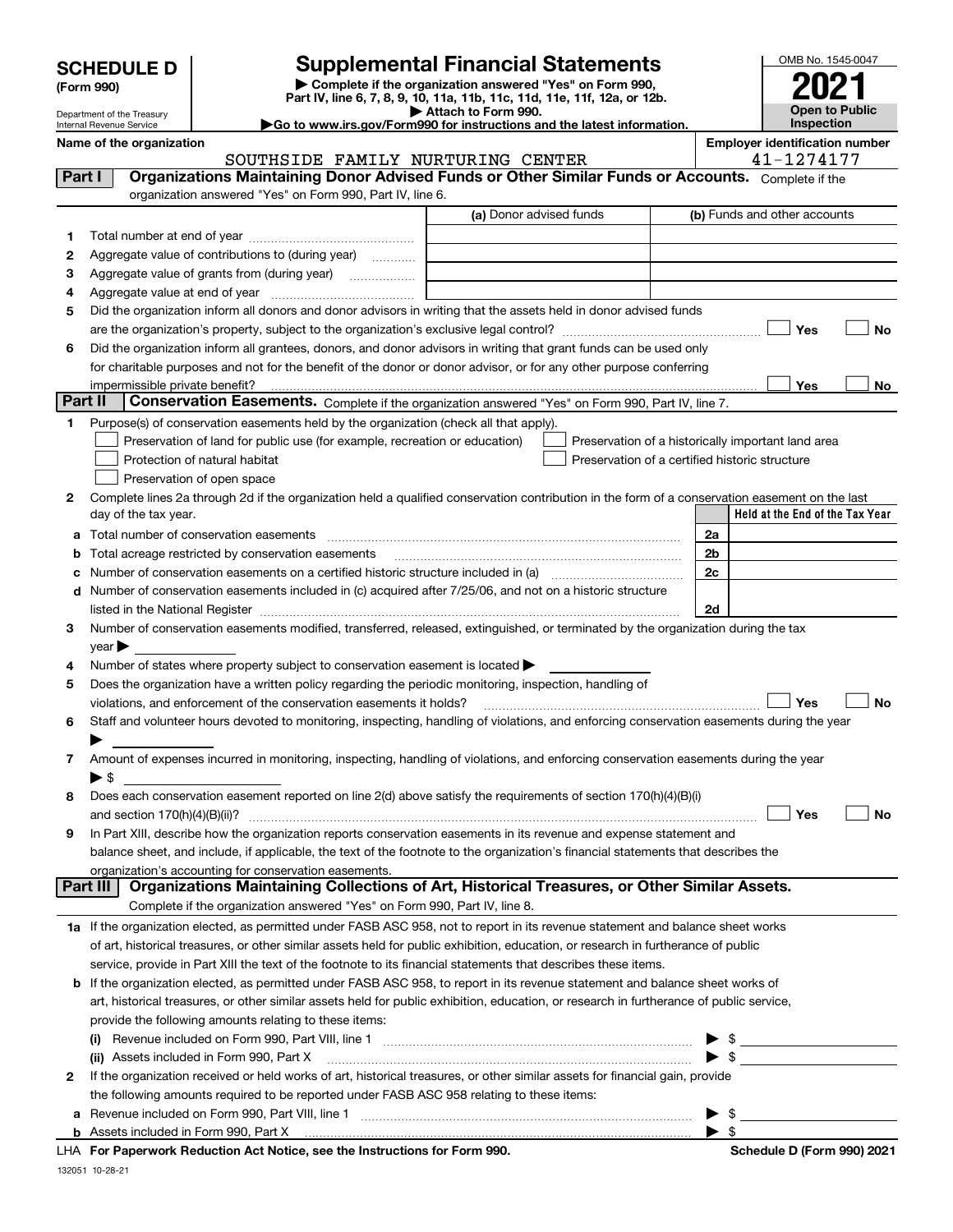|               | Schedule D (Form 990) 2021                                                                                                                                                                                                     | SOUTHSIDE FAMILY NURTURING CENTER |   |                |                                                                                                                                                                                                                               |                 |                                      | 41-1274177     | Page 2              |
|---------------|--------------------------------------------------------------------------------------------------------------------------------------------------------------------------------------------------------------------------------|-----------------------------------|---|----------------|-------------------------------------------------------------------------------------------------------------------------------------------------------------------------------------------------------------------------------|-----------------|--------------------------------------|----------------|---------------------|
| Part III      | Organizations Maintaining Collections of Art, Historical Treasures, or Other Similar Assets (continued)                                                                                                                        |                                   |   |                |                                                                                                                                                                                                                               |                 |                                      |                |                     |
| 3             | Using the organization's acquisition, accession, and other records, check any of the following that make significant use of its                                                                                                |                                   |   |                |                                                                                                                                                                                                                               |                 |                                      |                |                     |
|               | collection items (check all that apply):                                                                                                                                                                                       |                                   |   |                |                                                                                                                                                                                                                               |                 |                                      |                |                     |
| a             | Public exhibition                                                                                                                                                                                                              | d                                 |   |                | Loan or exchange program                                                                                                                                                                                                      |                 |                                      |                |                     |
| b             | Scholarly research                                                                                                                                                                                                             | е                                 |   |                | Other and the contract of the contract of the contract of the contract of the contract of the contract of the contract of the contract of the contract of the contract of the contract of the contract of the contract of the |                 |                                      |                |                     |
| c             | Preservation for future generations                                                                                                                                                                                            |                                   |   |                |                                                                                                                                                                                                                               |                 |                                      |                |                     |
| 4             | Provide a description of the organization's collections and explain how they further the organization's exempt purpose in Part XIII.                                                                                           |                                   |   |                |                                                                                                                                                                                                                               |                 |                                      |                |                     |
| 5             | During the year, did the organization solicit or receive donations of art, historical treasures, or other similar assets                                                                                                       |                                   |   |                |                                                                                                                                                                                                                               |                 |                                      |                |                     |
|               |                                                                                                                                                                                                                                |                                   |   |                |                                                                                                                                                                                                                               |                 |                                      | Yes            | No                  |
|               | Part IV<br>Escrow and Custodial Arrangements. Complete if the organization answered "Yes" on Form 990, Part IV, line 9, or                                                                                                     |                                   |   |                |                                                                                                                                                                                                                               |                 |                                      |                |                     |
|               | reported an amount on Form 990, Part X, line 21.                                                                                                                                                                               |                                   |   |                |                                                                                                                                                                                                                               |                 |                                      |                |                     |
|               | 1a Is the organization an agent, trustee, custodian or other intermediary for contributions or other assets not included                                                                                                       |                                   |   |                |                                                                                                                                                                                                                               |                 |                                      |                |                     |
|               | on Form 990, Part X? [11] matter contracts and contracts and contracts are contracted as a function of the set of the set of the set of the set of the set of the set of the set of the set of the set of the set of the set o |                                   |   |                |                                                                                                                                                                                                                               |                 |                                      | Yes            | No                  |
|               | b If "Yes," explain the arrangement in Part XIII and complete the following table:                                                                                                                                             |                                   |   |                |                                                                                                                                                                                                                               |                 |                                      |                |                     |
|               |                                                                                                                                                                                                                                |                                   |   |                |                                                                                                                                                                                                                               |                 |                                      | Amount         |                     |
|               | c Beginning balance measurements and the contract of the contract of the contract of the contract of the contract of the contract of the contract of the contract of the contract of the contract of the contract of the contr |                                   |   |                |                                                                                                                                                                                                                               | 1c              |                                      |                |                     |
|               | Additions during the year manufactured and an according to the year manufactured and according the year manufactured and according the year manufactured and according the year manufactured and according the year manufactur |                                   |   |                |                                                                                                                                                                                                                               | 1d              |                                      |                |                     |
|               | Distributions during the year measurements are all the set of the set of the set of the set of the set of the set of the set of the set of the set of the set of the set of the set of the set of the set of the set of the se |                                   |   |                |                                                                                                                                                                                                                               | 1e              |                                      |                |                     |
|               |                                                                                                                                                                                                                                |                                   |   |                |                                                                                                                                                                                                                               | 1f              |                                      |                |                     |
|               | 2a Did the organization include an amount on Form 990, Part X, line 21, for escrow or custodial account liability?                                                                                                             |                                   |   |                |                                                                                                                                                                                                                               |                 |                                      | Yes            | No                  |
|               | <b>b</b> If "Yes," explain the arrangement in Part XIII. Check here if the explanation has been provided on Part XIII                                                                                                          |                                   |   |                |                                                                                                                                                                                                                               |                 |                                      |                |                     |
| <b>Part V</b> | <b>Endowment Funds.</b> Complete if the organization answered "Yes" on Form 990, Part IV, line 10.                                                                                                                             |                                   |   |                |                                                                                                                                                                                                                               |                 |                                      |                |                     |
|               |                                                                                                                                                                                                                                | (a) Current year                  |   | (b) Prior year | (c) Two years back                                                                                                                                                                                                            |                 | $\vert$ (d) Three years back $\vert$ |                | (e) Four years back |
| 1a            | Beginning of year balance                                                                                                                                                                                                      |                                   |   |                |                                                                                                                                                                                                                               |                 |                                      |                |                     |
| b             |                                                                                                                                                                                                                                |                                   |   |                |                                                                                                                                                                                                                               |                 |                                      |                |                     |
|               | Net investment earnings, gains, and losses                                                                                                                                                                                     |                                   |   |                |                                                                                                                                                                                                                               |                 |                                      |                |                     |
| d             |                                                                                                                                                                                                                                |                                   |   |                |                                                                                                                                                                                                                               |                 |                                      |                |                     |
|               | e Other expenditures for facilities                                                                                                                                                                                            |                                   |   |                |                                                                                                                                                                                                                               |                 |                                      |                |                     |
|               | and programs                                                                                                                                                                                                                   |                                   |   |                |                                                                                                                                                                                                                               |                 |                                      |                |                     |
|               |                                                                                                                                                                                                                                |                                   |   |                |                                                                                                                                                                                                                               |                 |                                      |                |                     |
| g             | End of year balance                                                                                                                                                                                                            |                                   |   |                |                                                                                                                                                                                                                               |                 |                                      |                |                     |
| 2             | Provide the estimated percentage of the current year end balance (line 1g, column (a)) held as:                                                                                                                                |                                   |   |                |                                                                                                                                                                                                                               |                 |                                      |                |                     |
| а             | Board designated or quasi-endowment                                                                                                                                                                                            |                                   | % |                |                                                                                                                                                                                                                               |                 |                                      |                |                     |
| b             | Permanent endowment                                                                                                                                                                                                            | $\%$                              |   |                |                                                                                                                                                                                                                               |                 |                                      |                |                     |
|               | <b>c</b> Term endowment $\blacktriangleright$                                                                                                                                                                                  | %                                 |   |                |                                                                                                                                                                                                                               |                 |                                      |                |                     |
|               | The percentages on lines 2a, 2b, and 2c should equal 100%.                                                                                                                                                                     |                                   |   |                |                                                                                                                                                                                                                               |                 |                                      |                |                     |
|               | 3a Are there endowment funds not in the possession of the organization that are held and administered for the organization                                                                                                     |                                   |   |                |                                                                                                                                                                                                                               |                 |                                      |                |                     |
|               | by:                                                                                                                                                                                                                            |                                   |   |                |                                                                                                                                                                                                                               |                 |                                      |                | <b>Yes</b><br>No    |
|               | (i)                                                                                                                                                                                                                            |                                   |   |                |                                                                                                                                                                                                                               |                 |                                      | 3a(i)          |                     |
|               | (ii)                                                                                                                                                                                                                           |                                   |   |                |                                                                                                                                                                                                                               |                 |                                      | 3a(ii)         |                     |
|               |                                                                                                                                                                                                                                |                                   |   |                |                                                                                                                                                                                                                               |                 |                                      | 3b             |                     |
|               | Describe in Part XIII the intended uses of the organization's endowment funds.<br><b>Part VI</b>                                                                                                                               |                                   |   |                |                                                                                                                                                                                                                               |                 |                                      |                |                     |
|               | Land, Buildings, and Equipment.<br>Complete if the organization answered "Yes" on Form 990, Part IV, line 11a. See Form 990, Part X, line 10.                                                                                  |                                   |   |                |                                                                                                                                                                                                                               |                 |                                      |                |                     |
|               |                                                                                                                                                                                                                                |                                   |   |                |                                                                                                                                                                                                                               |                 |                                      |                |                     |
|               | Description of property                                                                                                                                                                                                        | (a) Cost or other                 |   |                | (b) Cost or other                                                                                                                                                                                                             | (c) Accumulated |                                      | (d) Book value |                     |
|               |                                                                                                                                                                                                                                | basis (investment)                |   |                | basis (other)                                                                                                                                                                                                                 | depreciation    |                                      |                |                     |
|               |                                                                                                                                                                                                                                |                                   |   |                | 5,000.                                                                                                                                                                                                                        |                 |                                      |                | 5,000.              |
|               |                                                                                                                                                                                                                                |                                   |   |                | 2,078,161.                                                                                                                                                                                                                    | 1,045,160.      |                                      | 1,033,001.     |                     |
|               |                                                                                                                                                                                                                                |                                   |   |                |                                                                                                                                                                                                                               | 33,515.         |                                      |                | 47,802.             |
|               |                                                                                                                                                                                                                                |                                   |   |                | 81,317.<br>47,458.                                                                                                                                                                                                            | 26,710.         |                                      |                | 20,748.             |
|               |                                                                                                                                                                                                                                |                                   |   |                |                                                                                                                                                                                                                               |                 |                                      | 1, 106, 551.   |                     |
|               |                                                                                                                                                                                                                                |                                   |   |                |                                                                                                                                                                                                                               |                 |                                      |                |                     |

**Schedule D (Form 990) 2021**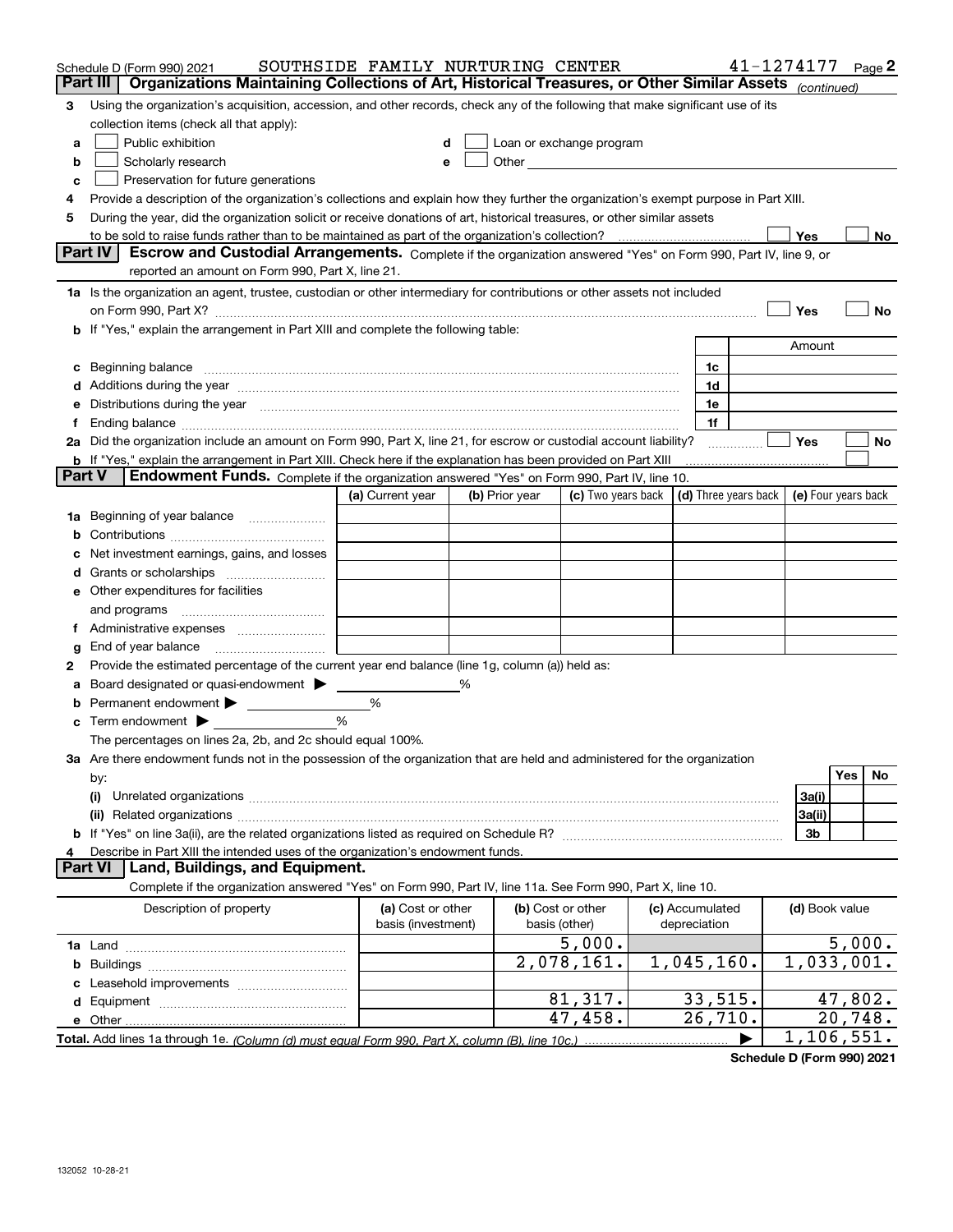| Schedule D (Form 990) 2021                                                                                        | SOUTHSIDE FAMILY NURTURING CENTER |                                                           | 41-1274177<br>$Page$ <sup>3</sup> |
|-------------------------------------------------------------------------------------------------------------------|-----------------------------------|-----------------------------------------------------------|-----------------------------------|
| <b>Investments - Other Securities.</b><br>Part VII                                                                |                                   |                                                           |                                   |
| Complete if the organization answered "Yes" on Form 990, Part IV, line 11b. See Form 990, Part X, line 12.        |                                   |                                                           |                                   |
| (a) Description of security or category (including name of security)                                              | (b) Book value                    | (c) Method of valuation: Cost or end-of-year market value |                                   |
|                                                                                                                   |                                   |                                                           |                                   |
| (2) Closely held equity interests                                                                                 |                                   |                                                           |                                   |
| (3) Other                                                                                                         |                                   |                                                           |                                   |
| (A)                                                                                                               |                                   |                                                           |                                   |
| (B)                                                                                                               |                                   |                                                           |                                   |
| (C)                                                                                                               |                                   |                                                           |                                   |
| (D)                                                                                                               |                                   |                                                           |                                   |
| (E)                                                                                                               |                                   |                                                           |                                   |
| (F)                                                                                                               |                                   |                                                           |                                   |
| (G)<br>(H)                                                                                                        |                                   |                                                           |                                   |
| Total. (Col. (b) must equal Form 990, Part X, col. (B) line 12.)                                                  |                                   |                                                           |                                   |
| Part VIII Investments - Program Related.                                                                          |                                   |                                                           |                                   |
| Complete if the organization answered "Yes" on Form 990, Part IV, line 11c. See Form 990, Part X, line 13.        |                                   |                                                           |                                   |
| (a) Description of investment                                                                                     | (b) Book value                    | (c) Method of valuation: Cost or end-of-year market value |                                   |
| (1)                                                                                                               |                                   |                                                           |                                   |
| (2)                                                                                                               |                                   |                                                           |                                   |
| (3)                                                                                                               |                                   |                                                           |                                   |
| (4)                                                                                                               |                                   |                                                           |                                   |
| (5)                                                                                                               |                                   |                                                           |                                   |
| (6)                                                                                                               |                                   |                                                           |                                   |
| (7)                                                                                                               |                                   |                                                           |                                   |
| (8)                                                                                                               |                                   |                                                           |                                   |
| (9)                                                                                                               |                                   |                                                           |                                   |
| Total. (Col. (b) must equal Form 990, Part X, col. (B) line 13.)                                                  |                                   |                                                           |                                   |
| Other Assets.<br>Part IX                                                                                          |                                   |                                                           |                                   |
| Complete if the organization answered "Yes" on Form 990, Part IV, line 11d. See Form 990, Part X, line 15.        |                                   |                                                           |                                   |
|                                                                                                                   | (a) Description                   |                                                           | (b) Book value                    |
| (1)                                                                                                               |                                   |                                                           |                                   |
| (2)                                                                                                               |                                   |                                                           |                                   |
| (3)                                                                                                               |                                   |                                                           |                                   |
| (4)                                                                                                               |                                   |                                                           |                                   |
| (5)                                                                                                               |                                   |                                                           |                                   |
| (6)                                                                                                               |                                   |                                                           |                                   |
| (7)                                                                                                               |                                   |                                                           |                                   |
| (8)                                                                                                               |                                   |                                                           |                                   |
| (9)                                                                                                               |                                   |                                                           |                                   |
|                                                                                                                   |                                   |                                                           |                                   |
| <b>Other Liabilities.</b><br>Part X                                                                               |                                   |                                                           |                                   |
| Complete if the organization answered "Yes" on Form 990, Part IV, line 11e or 11f. See Form 990, Part X, line 25. |                                   |                                                           |                                   |
| (a) Description of liability<br>1.                                                                                |                                   |                                                           | (b) Book value                    |
| (1)<br>Federal income taxes                                                                                       |                                   |                                                           |                                   |
| CAPITAL LEASE<br>(2)                                                                                              |                                   |                                                           | 10,757.                           |
| (3)                                                                                                               |                                   |                                                           |                                   |
| (4)                                                                                                               |                                   |                                                           |                                   |
| (5)                                                                                                               |                                   |                                                           |                                   |
| (6)                                                                                                               |                                   |                                                           |                                   |
| (7)                                                                                                               |                                   |                                                           |                                   |
| (8)                                                                                                               |                                   |                                                           |                                   |
| (9)                                                                                                               |                                   |                                                           |                                   |
| Total. (Column (b) must equal Form 990. Part X. col. (B) line 25.)                                                |                                   |                                                           | 10,757.                           |

**2.** Liability for uncertain tax positions. In Part XIII, provide the text of the footnote to the organization's financial statements that reports the organization's liability for uncertain tax positions under FASB ASC 740. Check here if the text of the footnote has been provided in Part XIII  $\vert$  X  $\vert$ 

41-1274177 Page 3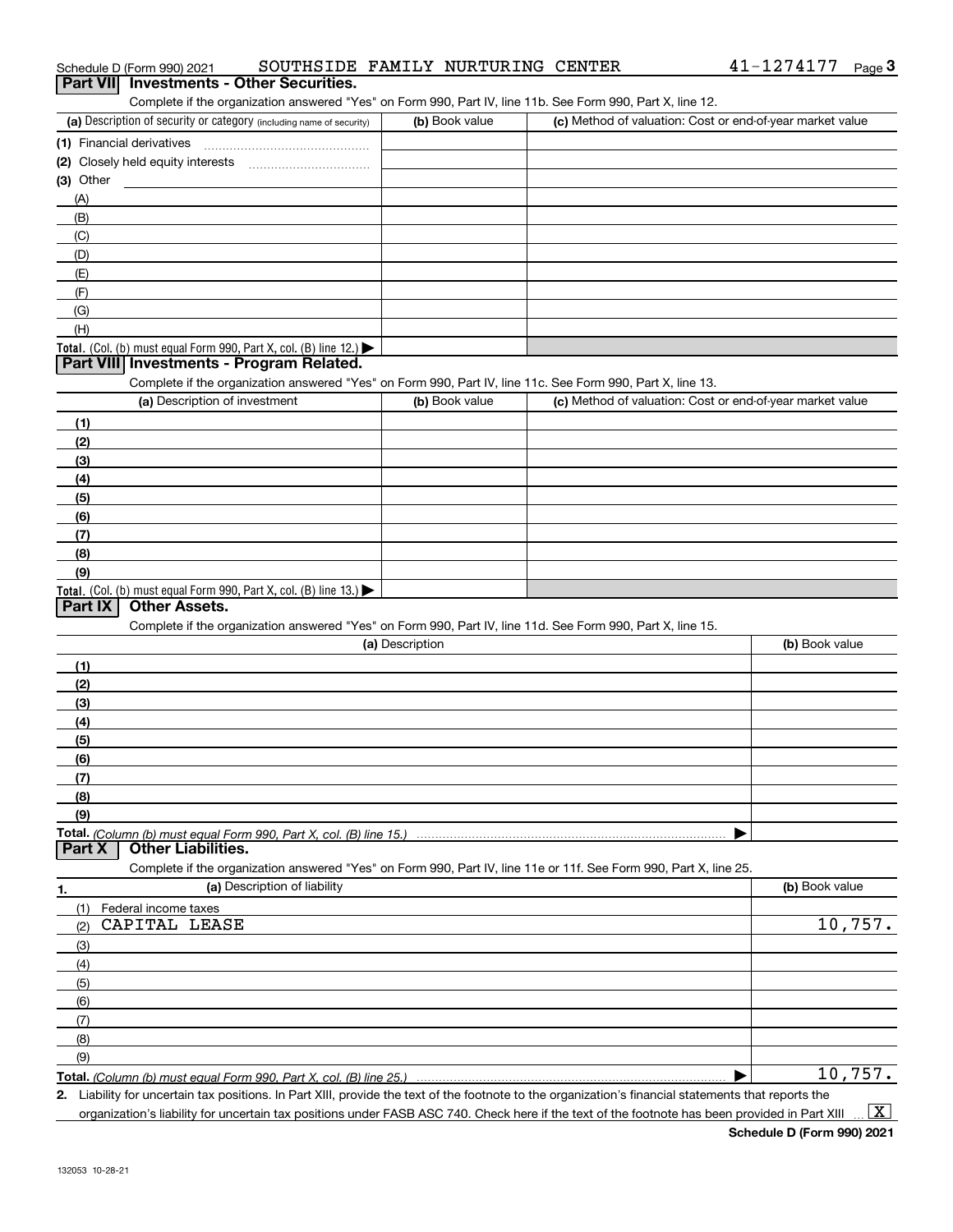|    | SOUTHSIDE FAMILY NURTURING CENTER<br>Schedule D (Form 990) 2021                                                                                                                                                                     |                |      |                | 41-1274177              | Page $4$  |
|----|-------------------------------------------------------------------------------------------------------------------------------------------------------------------------------------------------------------------------------------|----------------|------|----------------|-------------------------|-----------|
|    | <b>Part XI</b><br>Reconciliation of Revenue per Audited Financial Statements With Revenue per Return.                                                                                                                               |                |      |                |                         |           |
|    | Complete if the organization answered "Yes" on Form 990, Part IV, line 12a.                                                                                                                                                         |                |      |                |                         |           |
| 1  | Total revenue, gains, and other support per audited financial statements                                                                                                                                                            |                |      | $\blacksquare$ | $\overline{1,810},216.$ |           |
| 2  | Amounts included on line 1 but not on Form 990, Part VIII, line 12:                                                                                                                                                                 |                |      |                |                         |           |
| a  | Net unrealized gains (losses) on investments [11] matter contracts and the unrealized gains (losses) on investments                                                                                                                 | 2a             | 661. |                |                         |           |
|    |                                                                                                                                                                                                                                     | 2 <sub>b</sub> |      |                |                         |           |
| с  |                                                                                                                                                                                                                                     | 2c             |      |                |                         |           |
| d  |                                                                                                                                                                                                                                     | 2d             |      |                |                         |           |
| е  | Add lines 2a through 2d                                                                                                                                                                                                             |                |      | 2е             |                         | 661.      |
| З. |                                                                                                                                                                                                                                     |                |      | $\overline{3}$ | 1,809,555.              |           |
| 4  | Amounts included on Form 990, Part VIII, line 12, but not on line 1:                                                                                                                                                                |                |      |                |                         |           |
|    |                                                                                                                                                                                                                                     | 4a             |      |                |                         |           |
| b  | Other (Describe in Part XIII.) <b>2006</b> 2007 2010 2010 2010 2010 2011 2012 2013 2014 2015 2016 2017 2018 2019 2016 2016 2017 2018 2019 2016 2017 2018 2019 2016 2017 2018 2019 2018 2019 2016 2017 2018 2019 2019 2018 2019 2018 | 4 <sub>b</sub> |      |                |                         |           |
|    | Add lines 4a and 4b                                                                                                                                                                                                                 |                |      | 4с             |                         | $0 \cdot$ |
|    |                                                                                                                                                                                                                                     |                |      |                |                         |           |
| 5. |                                                                                                                                                                                                                                     |                |      | 5              | 1,809,555.              |           |
|    | Part XII   Reconciliation of Expenses per Audited Financial Statements With Expenses per Return.                                                                                                                                    |                |      |                |                         |           |
|    | Complete if the organization answered "Yes" on Form 990, Part IV, line 12a.                                                                                                                                                         |                |      |                |                         |           |
| 1  | Total expenses and losses per audited financial statements [111] [12] contraction controller and contract the statements [12] [12] and contract the statements [12] and contract the statement of the statement of the stateme      |                |      | $\blacksquare$ | 1,117,404.              |           |
| 2  | Amounts included on line 1 but not on Form 990, Part IX, line 25:                                                                                                                                                                   |                |      |                |                         |           |
| a  |                                                                                                                                                                                                                                     | 2a             |      |                |                         |           |
| b  |                                                                                                                                                                                                                                     | 2 <sub>b</sub> |      |                |                         |           |
| c  |                                                                                                                                                                                                                                     | 2c             |      |                |                         |           |
|    |                                                                                                                                                                                                                                     | 2d             |      |                |                         |           |
| е  |                                                                                                                                                                                                                                     |                |      | 2e             |                         | О.        |
| З. | Add lines 2a through 2d <b>contained a contained a contained a contained a</b> contained a contained a contained a contained a contained a contained a contained a contained a contained a contained a contained a contained a cont |                |      | 3              | 1, 117, 404.            |           |
| 4  | Amounts included on Form 990, Part IX, line 25, but not on line 1:                                                                                                                                                                  |                |      |                |                         |           |
| a  |                                                                                                                                                                                                                                     | 4a             |      |                |                         |           |
|    |                                                                                                                                                                                                                                     | 4b             |      |                |                         |           |
|    | Add lines 4a and 4b                                                                                                                                                                                                                 |                |      | 4c             |                         | 0.        |
|    | Part XIII Supplemental Information.                                                                                                                                                                                                 |                |      | 5              | 1,117,404.              |           |

Provide the descriptions required for Part II, lines 3, 5, and 9; Part III, lines 1a and 4; Part IV, lines 1b and 2b; Part V, line 4; Part X, line 2; Part XI, lines 2d and 4b; and Part XII, lines 2d and 4b. Also complete this part to provide any additional information.

PART X, LINE 2:

THE CENTER HAS TAX-EXEMPT STATUS UNDER SECTION 501(C)(3) OF THE INTERNAL REVENUE CODE AND MINNESOTA STATUTE 290.05. IT HAS BEEN CLASSIFIED AS AN ORGANIZATION THAT IS NOT A PRIVATE FOUNDATION UNDER THE INTERNAL REVENUE CODE AND CHARITABLE CONTRIBUTIONS BY DONORS ARE TAX DEDUCTIBLE.

IT IS THE POLICY OF THE CENTER, IN ACCORDANCE WITH U.S. GAAP, TO ASSESS

ANY UNCERTAIN TAX POSITIONS AND, IF NECESSARY, RECORD A TAX ASSET OR

LIABILITY, AND THE RELATED INCOME TAX EXPENSE, FOR ANY UNCERTAIN TAX

POSITIONS. MANAGEMENT HAS ANALYZED THE TAX POSITIONS TAKEN BY THE CENTER

AND HAS CONCLUDED THAT AS OF DECEMBER 31, 2021, THERE ARE NO UNCERTAIN

POSITIONS TAKEN OR EXPECTED TO BE TAKEN THAT WOULD REQUIRE RECOGNITION OF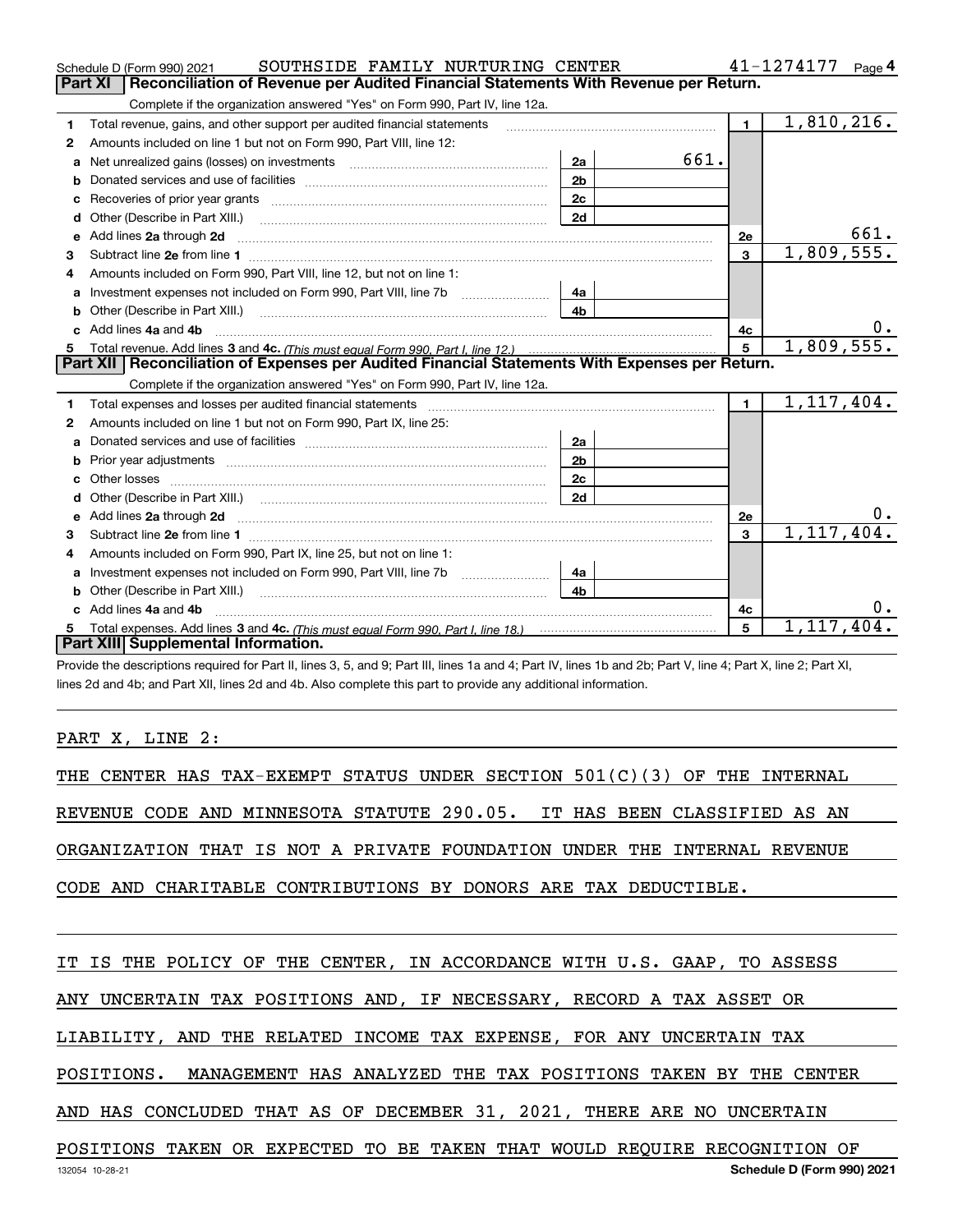Schedule D (Form 990) 2021 SOUTHSIDE FAMILY NURTURING CENTER 4 $1\text{--}1274177$  Page

*(continued)* **Part XIII Supplemental Information** 

A LIABILITY OR DISCLOSURE IN THE FINANCIAL STATEMENTS.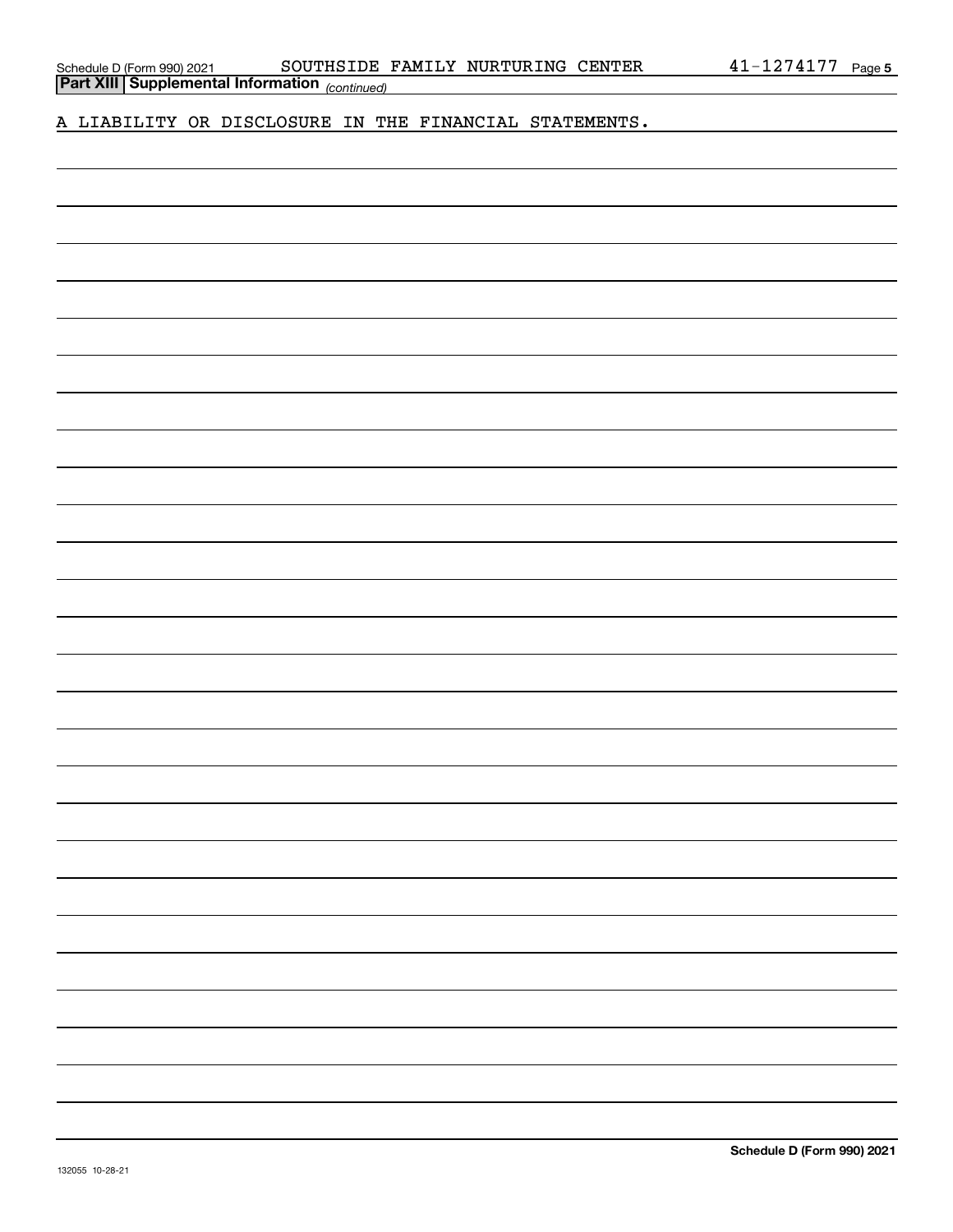**(Form 990)**

Department of the Treasury Internal Revenue Service

Name of the organization

## **SCHEDULE O Supplemental Information to Form 990 or 990-EZ**

**Complete to provide information for responses to specific questions on Form 990 or 990-EZ or to provide any additional information. | Attach to Form 990 or Form 990-EZ. | Go to www.irs.gov/Form990 for the latest information.**



SOUTHSIDE FAMILY NURTURING CENTER 41-1274177

**Employer identification number**

FORM 990, PART I, LINE 1, DESCRIPTION OF ORGANIZATION MISSION:

INTENSIVE HOME VISITING TO NURTURE CHILDREN, BUILD ON FAMILY STRENGTHS,

AND FIND ALTERNATIVES TO VIOLENCE.

FORM 990, PART III, LINE 1, DESCRIPTION OF ORGANIZATION MISSION:

FAMILIES AT RISK IN THE PHILLIPS COMMUNITY OF SOUTH MINNEAPOLIS,

MINNESOTA.

FORM 990, PART III, LINE 4A, PROGRAM SERVICE ACCOMPLISHMENTS:

SPEECH THERAPY, OCCUPATIONAL THERAPY, AND EARLY AUTISM INTERVENTION

DURING THEIR SCHOOL DAY AT SSFNC. EVERY CHILD ENROLLED AT SSFNC

RECEIVES 742 HOURS/YEAR OF THERAPEUTIC EARLY CHILDHOOD EDUCATION, AND

THOSE NEEDING ADDITIONAL THERAPEUTIC SUPPORT RECEIVE UP TO 70 HOURS OF

INDIVIDUAL AND GROUP THERAPY SERVICES EACH YEAR. DURING 2021, COVID

LIMITED TO SOME DEGREE THE NUMBER OF IN-PERSON EDUCATION AND

THERAPEUTIC HOURS GIVEN SCHOOL CLOSINGS AND TRANSITIONS TO VIRTUAL

LEARNING.

CHILDREN MAINTAIN STEADY ATTENDANCE AND LONG-TERM PROGRAM ENGAGEMENT FACILITATED BY FREE, DAILY BUS TRANSPORTATION FOR ALL ENROLLED CHILDREN. CHILDREN CONSUME HEALTHY, NUTRITIOUS BREAKFAST AND LUNCHES, PREPARED FROM SCRATCH ON-SITE AT SSFNC. WHOLE GRAIN, FRESH FRUIT AND VEGETABLES, AND LEGUME-BASED MENUS WITH LOW TO MODERATE ANIMAL BASED SERVINGS/WEEK. OUR FOOD PROGRAM EXCEEDS FEDERAL SCHOOL BASED LUNCH PROGRAM GUIDELINES.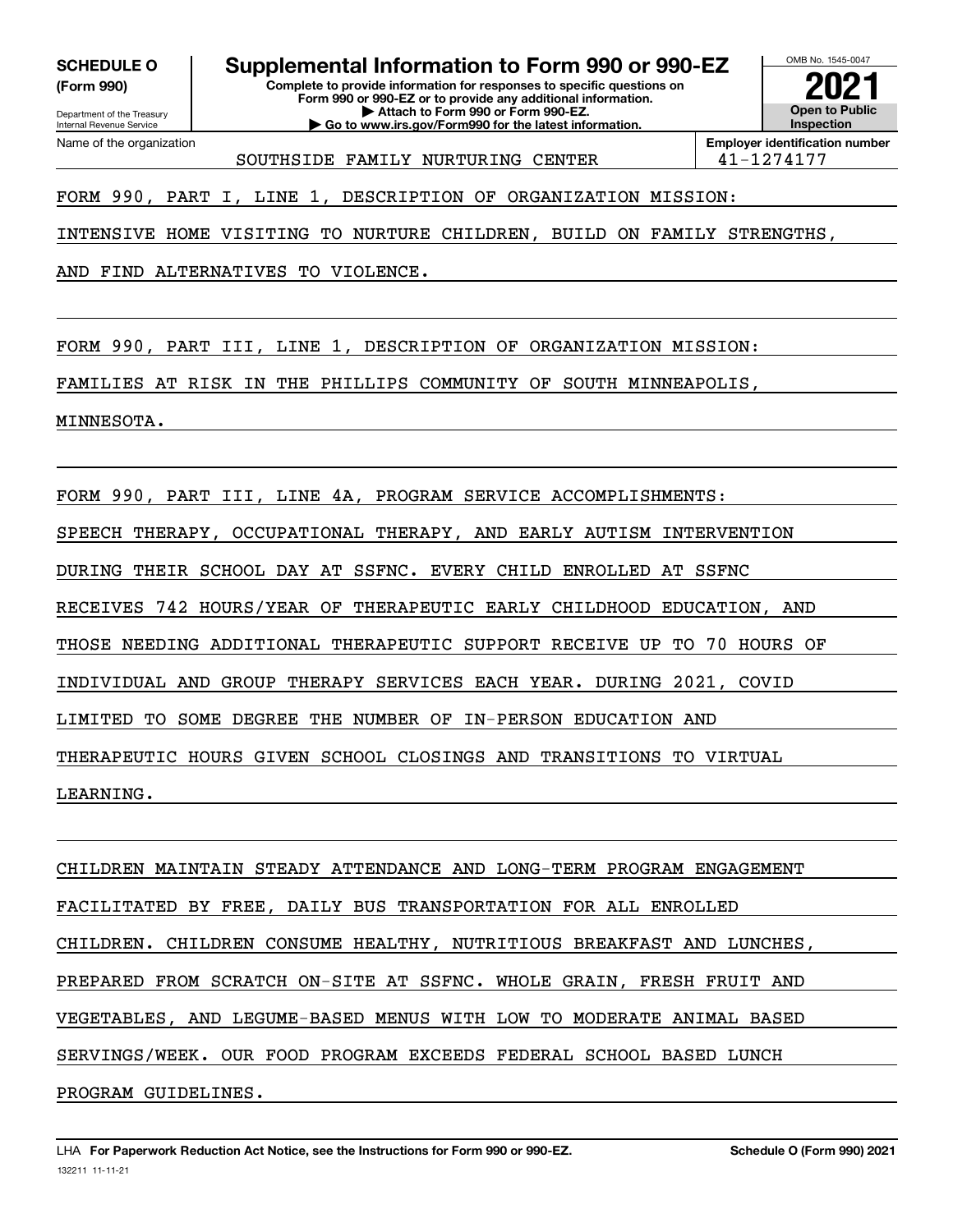| Schedule O (Form 990) 2021                                                       | Page 2                                              |
|----------------------------------------------------------------------------------|-----------------------------------------------------|
| Name of the organization<br>FAMILY NURTURING CENTER<br>SOUTHSIDE                 | <b>Employer identification number</b><br>41-1274177 |
| FORM 990, PART III, LINE 4B, PROGRAM SERVICE ACCOMPLISHMENTS:                    |                                                     |
| INDIVIDUALIZED CLIENT DIRECTED GOAL PLANS. FAMILIES PARTICIPATE<br>SETTING       |                                                     |
| EVENTS HOSTED AT THE AGENCY TWO TIMES PER MONTH.<br>FAMILY<br>ΤN                 | FAMILY                                              |
| EVENTS ALWAYS INCLUDE SHARING A NUTRITIOUS HOME-COOKED MEAL TOGETHER             |                                                     |
| ENGAGING FAMILIES IN A PARENT/CHILD ATTACHMENT ACTIVITY,<br>AND                  | WITHIN A                                            |
| ENVIRONMENT. PARENT SUPPORT GROUPS ALSO FACILITATED<br>AND<br>SAFE<br>SUPPORTIVE |                                                     |
| ON-SITE AT SSFNC, ARE FREE OF CHARGE.                                            |                                                     |
|                                                                                  |                                                     |

FORM 990, PART VI, SECTION B, LINE 11B:

THE FINANCE COMMITTEE REVIEWS THE 990 IN DETAIL AND PRESENTS IT TO THE

BOARD OF DIRECTORS FOR APROVAL PRIOR TO IT BEING FILED.

FORM 990, PART VI, SECTION B, LINE 12C:

THE ORGANIZATION HAS A CONFLICT OF INTEREST POLICY THAT DEFINES WHAT A CONFLICT OF INTEREST IS AND DEFINES THOSE SUBJECT TO THE POLICY AS OFFICERS, BOARD MEMBERS, AND EMPLOYEES OF THE ORGANIZATION. THIS INCLUDES FAMILY MEMBERS OF THE INDIVIDUALS AND AN ENTITY IN WHICH THE INDIVIDUALS OR THEIR FAMILY MEMBERS HAVE A MATERIAL FINANCIAL INTEREST. ALL INDIVIDUALS ARE REQUIRED TO REVIEW THE CONFLICT OF INTEREST POLICY ON AN ANNUAL BASIS AND COMPLETE A DISCLOSURE FORM IDENTIFYING ANY POTENTIAL CONFLICTS OF INTEREST. AN INDIVIDUAL WHO HAS A POTENTIAL CONFLICT OF INTEREST IS TO DISCLOSE ALL FACTS MATERIAL TO THE CONFLICT OF INTEREST, SHALL NOT PARTICIPATE IN OR BE PERMITTED TO HEAR THE BOARD'S OR COMMITTEE'S DISCUSSION OF THE MATTER, AND IS NOT ALLOWED TO VOTE ON THE MATTER.

FORM 990, PART VI, SECTION B, LINE 15A:

SALARY SURVEYS OF COMPARABLE ORGANIZATIONS IN ADDITION TO BUDGET

132212 11-11-21 **Schedule O (Form 990) 2021** CONSTRAINTS ARE CONSIDERED WHEN DETERMINING COMPENSATION OF THE EXECUTIVE